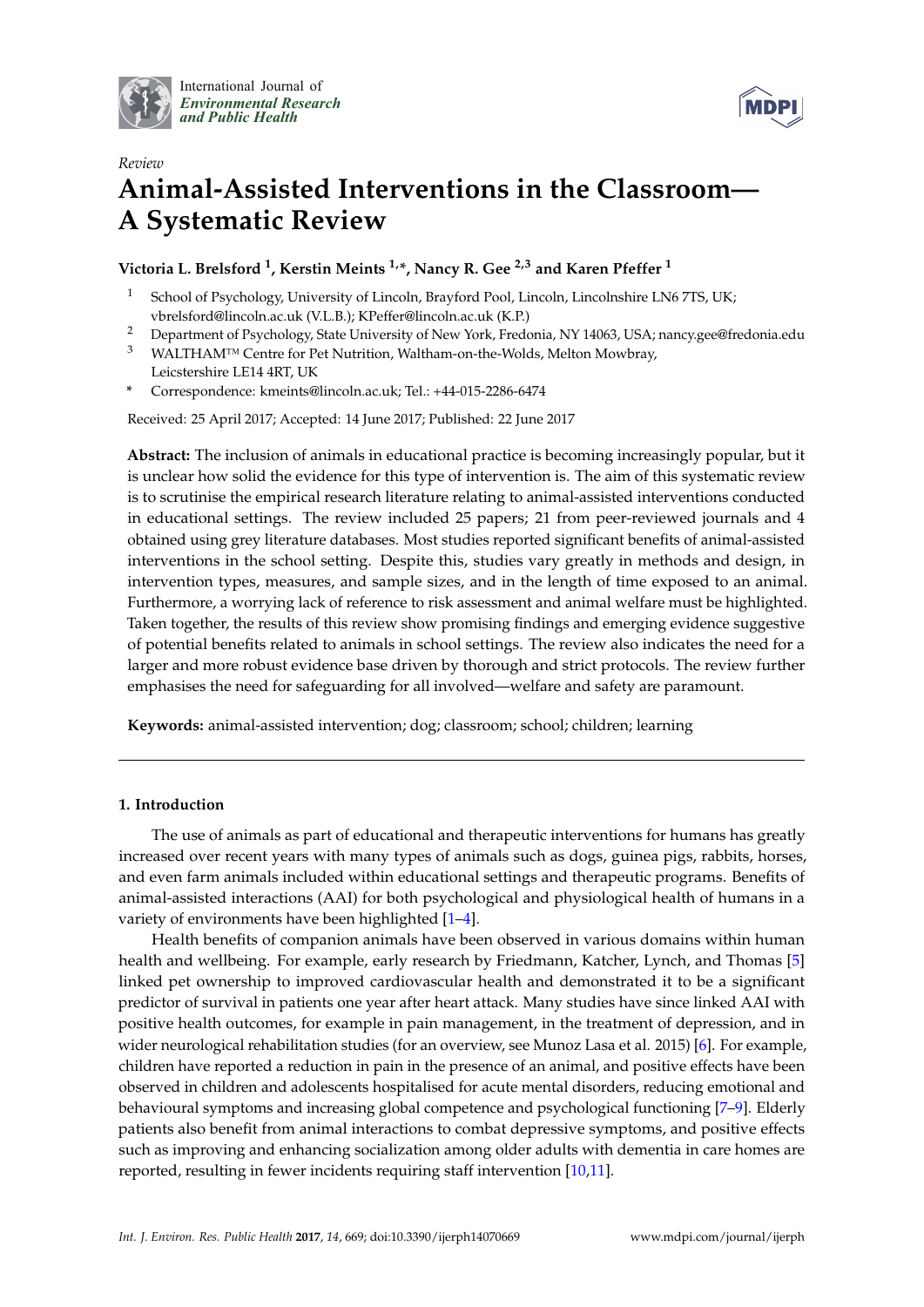Animal intervention has also been linked to positive behavioral improvements in teenagers with acute mental disorders such as mood disorder, schizophrenia, anxiety, and eating disorders—significant improvements occurred through interventions with a dog [\[12\]](#page-29-8). Furthermore, youths in residential care displayed more secure attachment following animal-assisted therapy [\[13\]](#page-29-9). Indeed, companion animals have been found to influence children's development positively as well as demonstrate positive benefits across the lifespan [\[2](#page-29-10)[,14\]](#page-29-11).

Research investigating the effects of human–animal interactions (HAI) on physiological measures of wellbeing often demonstrates positive results. Increases in oxytocin production and decreases in cortisol levels, blood pressure, and galvanic skin measurements all point to a clear relationship between HAI and the reduction of stress and anxiety in humans. In this respect, animals may act as social buffers to the impact of psychosocial stress, by ameliorating its impact in humans, as well as providing a wider therapeutic role in human wellbeing [\[15,](#page-29-12)[16\]](#page-29-13). It also appears that this may be a two-way interaction with mutual benefits in both dogs and humans [\[17\]](#page-30-0).

More recently, the application of pets in the classroom as beneficial aids to learning has become more popular, but it is unclear how robust the evidence for such classroom-based interventions is. For example, Austria has changed their teaching practice in schools after having developed guidelines that enable teachers to bring their pet dogs into schools [\[18,](#page-30-1)[19\]](#page-30-2)—for a detailed overview, see Gee [\[19\]](#page-30-2). A survey with 1400 teachers showed that almost 70% employed animals in the classroom, with advantages found in attention, motivation, mood and wellbeing, socio-emotional development, and empathy, as well as cognitive development [\[2](#page-29-10)[,20](#page-30-3)[–28\]](#page-30-4) (for a detailed overview of animals in educational settings, see Gee [\[1\]](#page-29-0)). However, whilst current literature demonstrates a wide variety of anecdotal evidence in relation to the benefits of animals in educational settings and research publications into wider HAI and AAI are increasing steadily, methodological approaches and timeframes used across environments and treatments often vary and lack rigorous experimental designs making it difficult to draw conclusions [\[29\]](#page-30-5). This makes the comparison of potential beneficial effects across studies very difficult. The aim of this review is to scrutinise the empirical research literature relating to animal-assisted interventions conducted in educational settings. In order to judge the scope and validity of the evidence, a systematic review of the research was conducted and can now be used to inform and improve future investigations.

So far, previous systematic literature reviews have been conducted examining the impact of AAI on child and adolescent health and wellbeing [\[30–](#page-30-6)[34\]](#page-30-7). Some focused on the effect of animals on children and adolescents with Autism Spectrum Disorder (ASD) [\[35,](#page-30-8)[36\]](#page-30-9), and one review focused on children who read to dogs [\[37\]](#page-30-10). Overall, reviews have consistently reported the beneficial effects of HAI across the research they evaluate. Conversely, many shortcomings in these research papers have also been reported. For example, O'Haire [\[36\]](#page-30-9) reported a positive increase in the number of AAI studies relating to children with ASD, with studies being variable and spanning a variety of disciplines. However, the review also highlighted a lack of consistent terminology and research protocols, and revealed that studies were often poorly described. O'Haire [\[36\]](#page-30-9) concluded a need for more rigorous research and a streamlining of the terminology to unify future research. Davies et al. [\[35\]](#page-30-8) also assessed the AAI literature with a focus on changes associated with ASD symptoms (i.e., social communication and stereotyped or challenging behaviour). They concluded that a positive relationship between children and animals exists, but criticised a lack of efficacy of the interventions and multiple methodological flaws across the literature under review. Likewise, Kamioka et al. [\[32\]](#page-30-11) reviewed research relating to animal-assisted therapy focusing on randomised controlled trials (RCTs) and highlighted 'serious problems with the conduct and reporting of the target studies' (p. 385), with many of the studies being of relatively low quality. It is therefore imperative that researchers take note of these criticisms to ensure that future studies are designed and carried out to a high standard, i.e., that methodological flaws are eradicated, and protocols are consistent and appropriate. Hall et al. provided insight into studies on reading with dogs, concluding that dogs may have a beneficial effect on several behavioural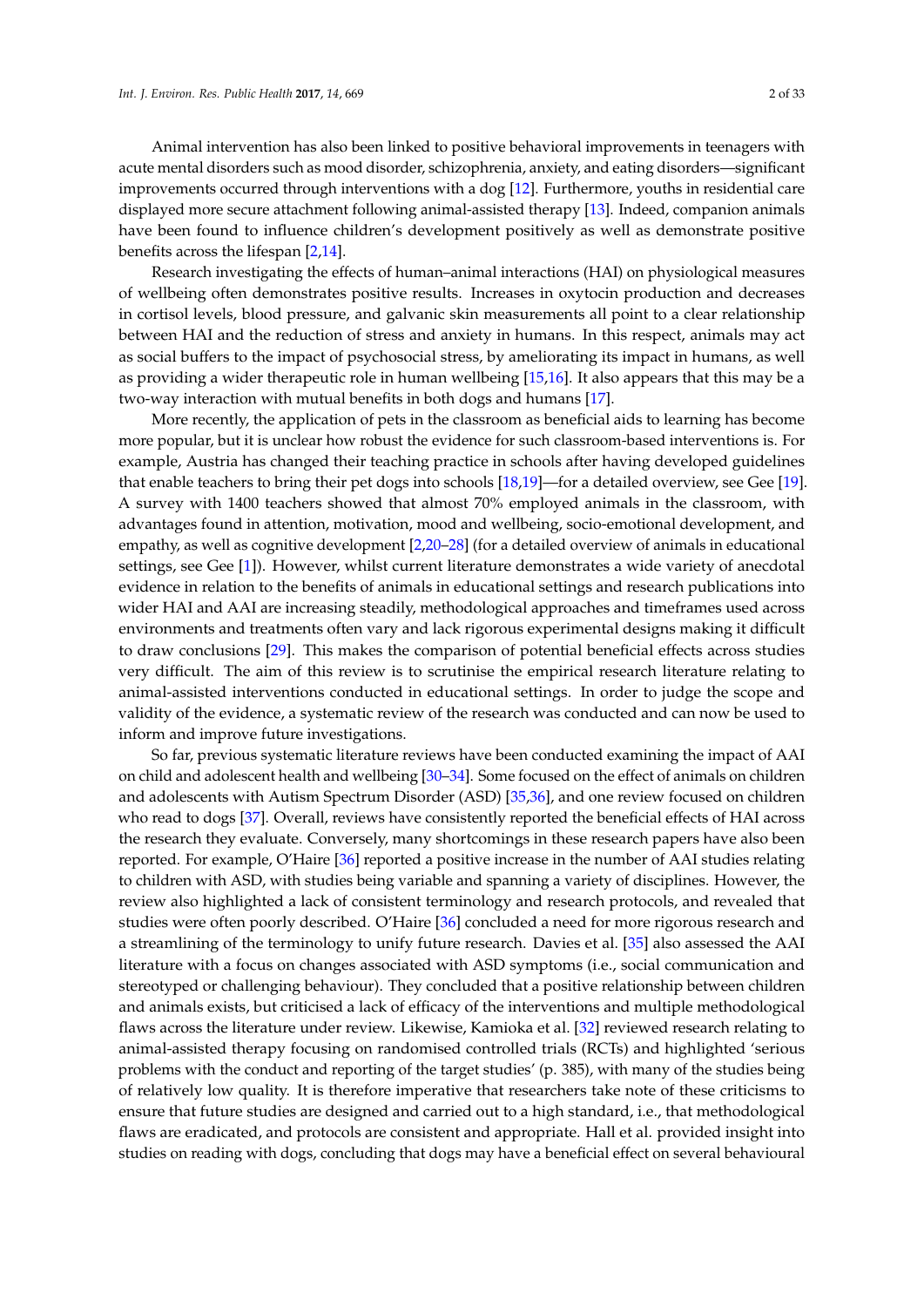processes, but much of the evidence on which these assertions were made is of low quality and lacks *processes*, the inclusion of standardised measures [\[37\]](#page-30-10).

Thodberg, Berget, and Lidfors [\[38\]](#page-30-12) and Gee et al. [\[19\]](#page-30-2) provide a series of recommendations for Thodberg, Berget, and Lidfors [38] and Gee et al. [19] provide a series of recommendations for research involving the use of animals as a treatment for humans. Thodberg et al. [\[38\]](#page-30-12) suggested that to fill our existing knowledge gap in relation to AAI, the field requires a consistent approach across multi-disciplinary areas. The effectiveness and measurement of interventions must be clear and appropriate, with control groups used as an important feature of study design. They also called for appropriate, with control groups used as an important feature of study design. They also called for the collection of longitudinal data to help ascertain both direct and underlying pathways between the collection of longitudinal data to help ascertain both direct and underlying pathways between the factors involved, and stressed the importance of observational and physiological data as essential the factors involved, and stressed the importance of observational and physiological data as essential components in measuring the quality of interactions and their effect on humans. Lastly, but crucially, components in measuring the quality of interactions and their effect on humans. Lastly, but crucially, the needs and welfare of animals taking part in animal-assisted interventions need to be fully met. the needs and welfare of animals taking part in animal-assisted interventions need to be fully met. Gee et al. made similar suggestions, and added a useful working model of how interventions can be Gee et al. made similar suggestions, and added a useful working model of how interventions can be successfully managed and monitored between pupil/student, animal, and teacher (see Figure [1\)](#page-2-0) [\[19\]](#page-30-2). successfully managed and monitored between pupil/student, animal, and teacher (see Figure 1) [19].

<span id="page-2-0"></span>

Figure 1. Reprinted from Handbook of Animal-Assisted Therapy, 4th ed.; Gee, N.R.; Fine, A. & Schuck, S., Animals in educational settings: Research and practice, pp. 195–210, 2015, with permission from Elsevier [\[19\]](#page-30-2) .

Due to the growing popularity and demand for the use of animals, especially in the classroom, and due to the lack of best practice recommendations for empirical research, the current review differs from the above reviews in that it focuses specifically on animal-assisted interventions that have been carried out within the classroom. Animal-assisted interventions are used in schools with typically developing children and are often employed with children with reading difficulties. Such interventions are also used frequently in schools for children with special educational needs, for example, with children with ASD and other disabilities (see search terms below).

To build a coherent picture of the usefulness of current animal interventions within educational settings, this review will summarise and evaluate existing research and its outcomes in all types of schools. We will compare specific details of the studies, and findings will be discussed with a view to inform and improve future research efforts. Finally, we will make recommendations for research and **2. Materials and Methods**  working practice with animals in the classroom.

#### terials and Methods is reported in accordance with PRISMA guidelines (Preferred in accordance with P **2. Materials and Methods**

This systematic literature review is reported in accordance with PRISMA guidelines (Preferred Reporting Items for Systematic Revie[ws](#page-30-13) and Meta-Analyses) and the PRISMA checklist [39]. PRISMA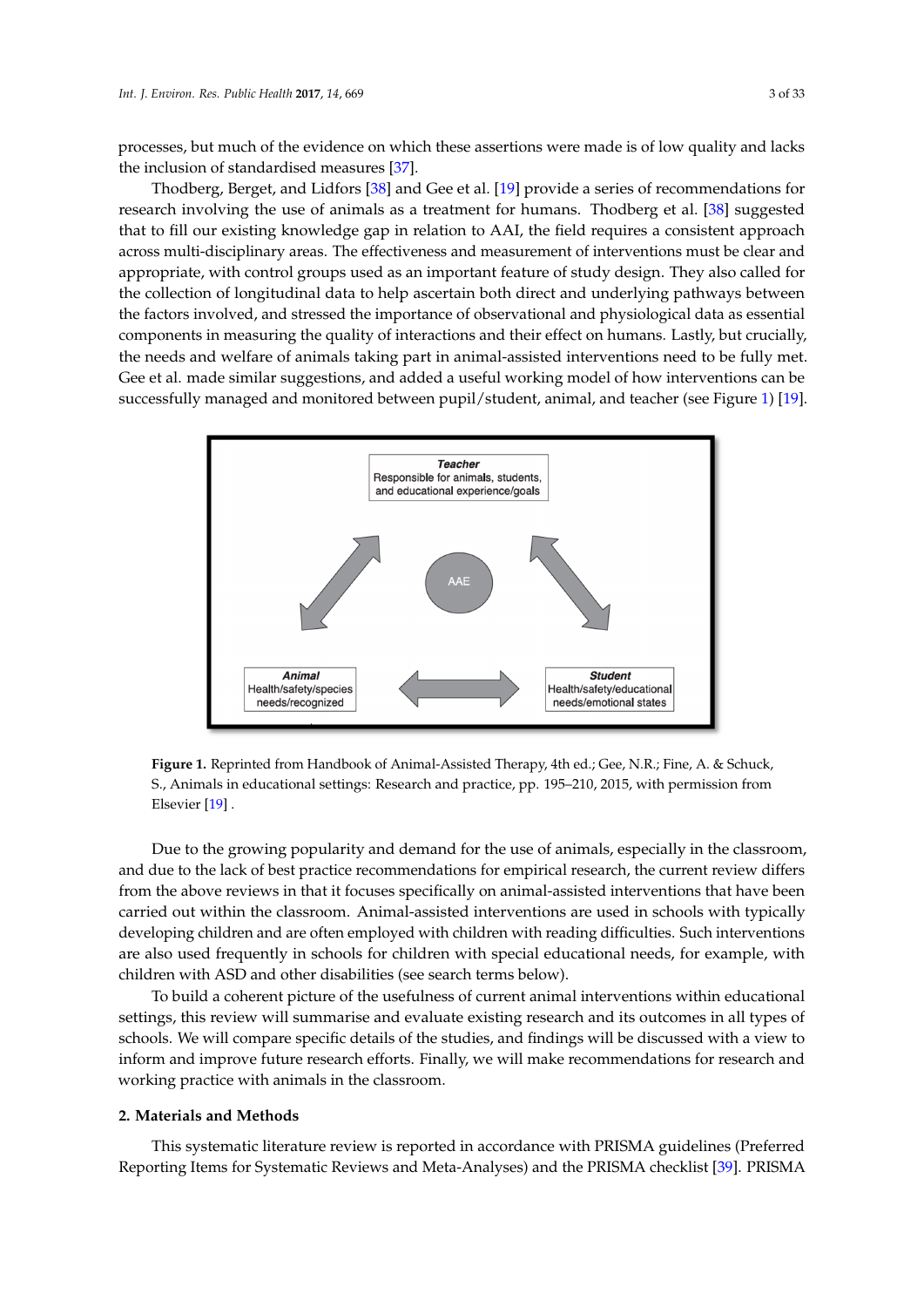provides an evidence-based minimum set of items for reporting in systematic reviews through a 27-item checklist.

Search methods, eligibility, and exclusion criteria were specified in advance. The following eligibility criteria were applied:

- (A) All studies had to be conducted in formal educational settings involving children and adolescents from 2;6 to 18;0 years. This incorporates formal early years' settings and schools. Studies were eligible if they
	- (a) incorporated a real animal within the study design; and
	- (b) reported any cohort size, including case studies.
- (B) Only studies reporting empirical research were used, including experimental, cross-sectional, longitudinal, randomized controlled, and case study designs.
- (C) Only research published in peer-reviewed journals was included.

All types of empirical research were included as to inform about all research conducted within classroom settings and to avoid omitting relevant research. Dissertations and post-graduate theses were included as part of a grey literature search. As these were not necessarily published, they would not meet criteria 'C' above; in all other respects, they were expected to meet the eligibility criteria to be included in the review.

Nine databases were searched from their start date to present for peer-reviewed articles. These included Academic Search Complete (1965–present), Child Development & Adolescent Studies (1927–present), Frontiers in Science (2002–present), Medline (1946–present), PyschArticles (1894–present), PsychInfo (1967–present), Science Direct (1946–present), Scopus (2005–present), Taylor & Francis online (including Anthrozoös, Childhood Education and Educational Review Journals) (1990–present), and Web of Science (including Web of Knowledge) (1970–present). Two databases were also searched for grey literature: ProQuest Dissertations & Theses Global and the System for Information on Grey Literature in Europe [\(http://www.opengrey.eu/\)](http://www.opengrey.eu/).

Additional literature was searched using three websites dedicated to the study of human–animal interactions: WALTHAM Science [\(https://www.waltham.com/waltham-research/hai-research/hai](https://www.waltham.com/waltham-research/ hai-research/hai-resources/)[resources/\)](https://www.waltham.com/waltham-research/ hai-research/hai-resources/), HABRI-Central [\(https://habricentral.org/resources/\)](https://habricentral.org/resources/) and Animals and Society Institute [\(https://www.animalsandsociety.org/human-animal-studies/society-and-animals-journal/\)](https://www.animalsandsociety.org/human-animal-studies/society-and-animals-journal/).

Search terms 'animal-assisted intervention', 'canine-assisted intervention', and 'dog-assisted intervention' were combined with search terms 'children', 'education', 'school', 'classroom', 'learning', 'autism', or 'reading', all words were combined with all search terms to return the maximum amount of potentially relevant results.

The first author conducted an initial search of databases in February 2016. A further search was conducted in February 2017 to ensure all new material was included within the review. Titles were scrutinised to ensure they related directly to the topic of the review. Articles were then screened through the abstract to ensure they fitted the eligibility criteria. Papers deemed valid to the review were then systematically searched to obtain specific information required for the analysis to take place. In addition to authorship information, further information was extracted in relation to demographics (cohort size, age, gender, characteristics such as learning disabilities, formal diagnoses), methodology (control type, type of animal, experimental tasks, timing of intervention), measures collected (e.g., cognitive, behavioural, physiological, ethological), and animal welfare and ethical issues (length of animal contact time, training level/certification of dogs, allergy information, risk assessment, and ethics).

#### **3. Results**

The search returned 841 articles. A large proportion of the articles excluded at this stage were related to assisted education and educational interventions, but did not include animals within the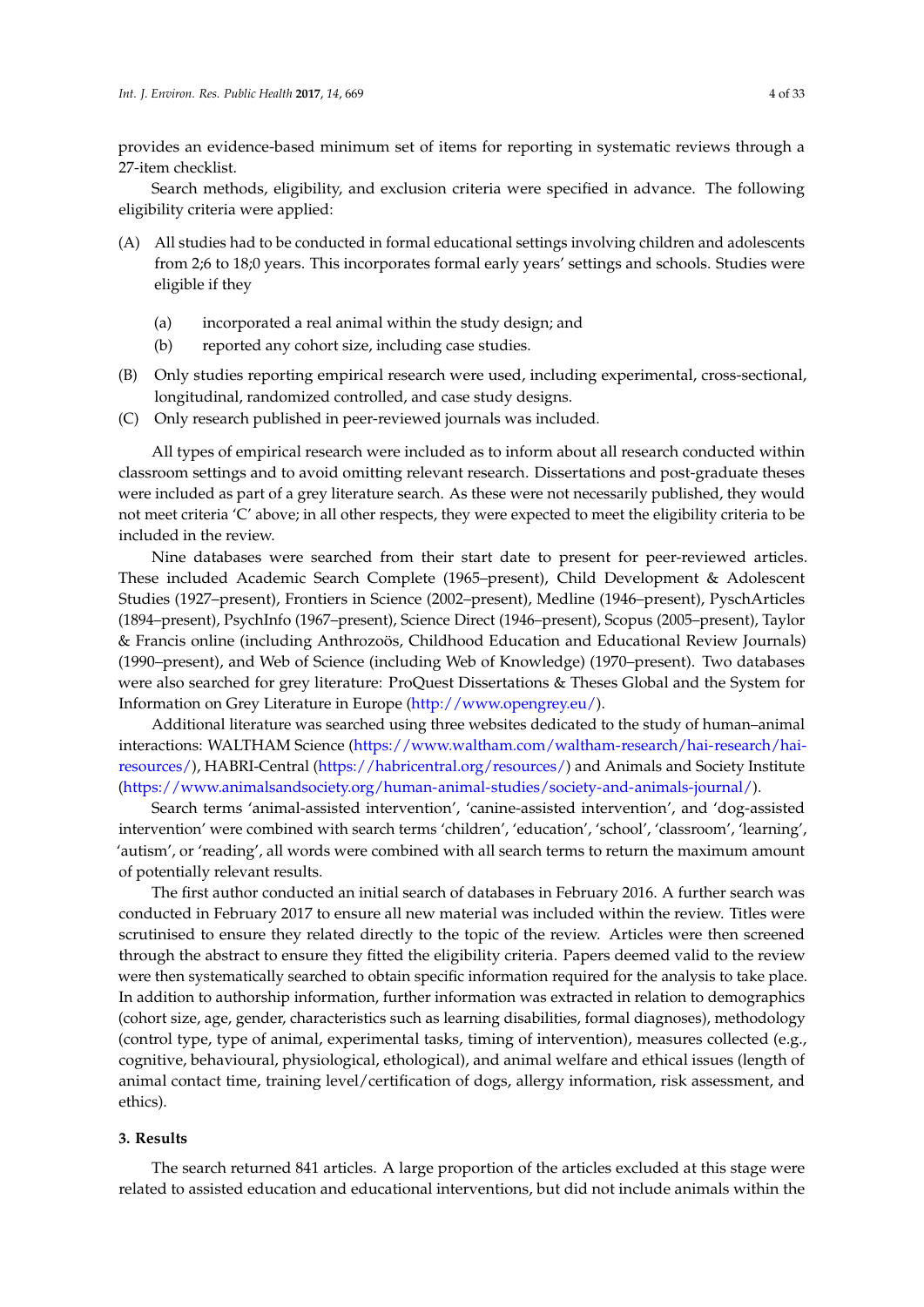classroom. Many of the published articles returned in the search did include animal interventions, but did not necessarily take place within the educational setting and were also excluded. This left 167 remaining papers, and duplicates were removed  $(N = 125)$ , leaving 42 research papers for review. The remaining 42 articles were subjected to additional scrutiny to ensure they fit the eligibility criteria. A further 17 papers were removed: six were not included due to being systematic literature reviews, nine were general articles related to animal-assisted therapy rather than empirical research publications, *Int. J. Environ. Res. Public Health* **2017**, *14*, 669 5 of 33 and two were related to theoretical models of the application of animal-assisted therapy. There were 25 eligible articles remaining for review (see Figure [2\)](#page-4-0).

<span id="page-4-0"></span>

**Figure 2.** PRISMA (Preferred Reporting Items for Systematic Reviews and Meta-Analyses) flow chart.

applied to the remaining articles (see Tables 1 and 2). Articles were grouped by first and second by first and second  $\alpha$ The Oxford Centre for Evidence-Based Medicine (OCEBM) Levels of Evidence (2011) [<mark>39]</mark> were applied to the remaining articles (see Tables 1 and [2\)](#page-13-0). Articles were grouped by first and second provide a definitive judgment on the quality of evidence (see OCEBM Introductory document) [\[40\]](#page-31-0). authors independently and agreement reached on any differences. N.B.: The levels are not intended to

1 Oystematic reviews for Friday or Road Madisins (OCEDM) I angle of E **Table 1.** Oxford Centre for Evidence-Based Medicine (OCEBM) Levels of Evidence.

<span id="page-4-1"></span>

| Level | <b>Levels of Evidence</b>                                             | <b>Qty of Articles</b> |
|-------|-----------------------------------------------------------------------|------------------------|
|       | Systematic reviews of randomised trials or $n - 1$ trials             | N/A                    |
|       | Randomised trial or observation study with dramatic effect            | 21                     |
| 3     | Non-randomised controlled cohort/follow-up study                      |                        |
| 4     | Case series, case-control studies, or historically controlled studies |                        |
| 5     | Mechanism-based reasoning                                             |                        |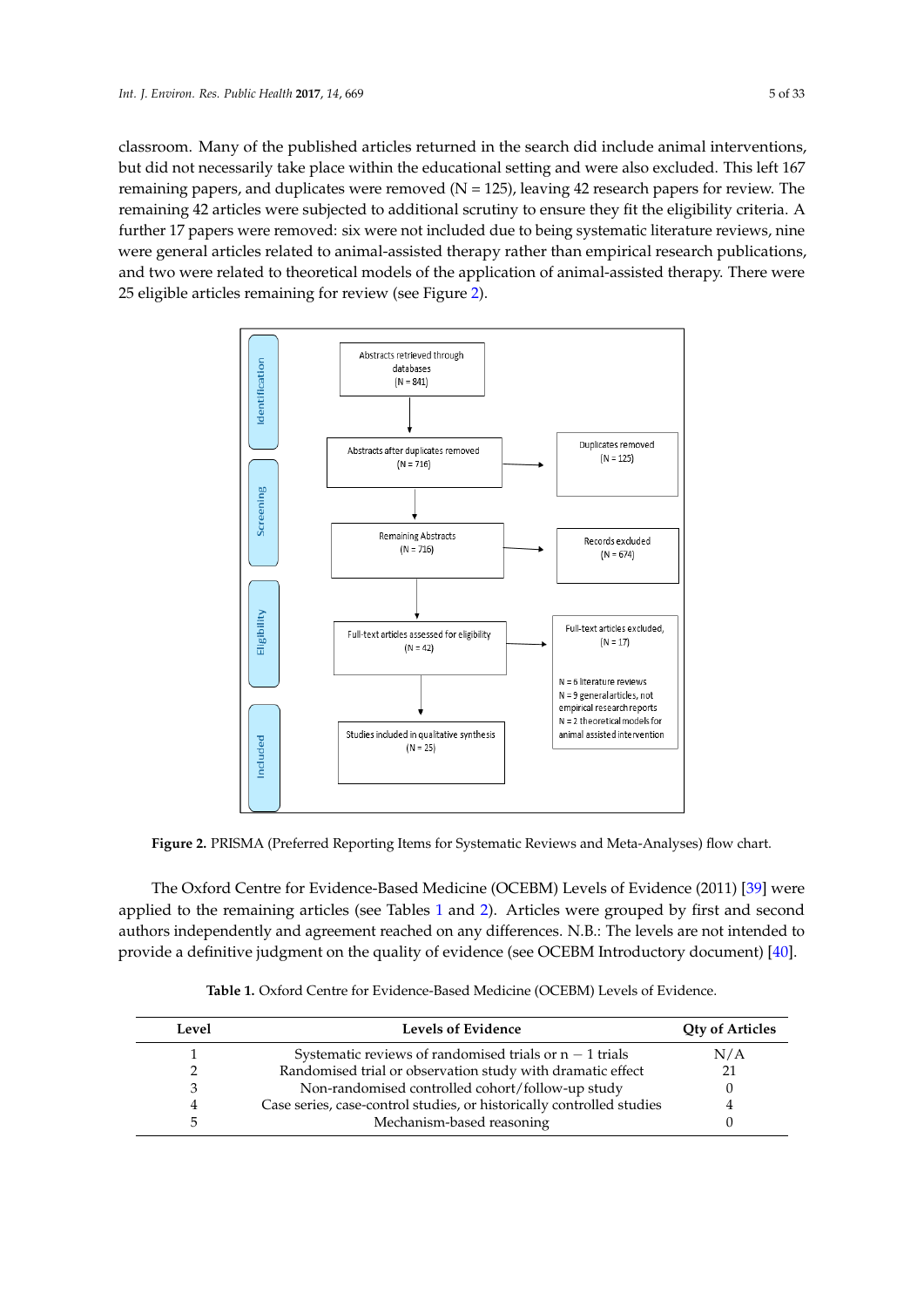#### **Table 2.** Overview of results.

### (**a**)

|                                |                     |                |                     |                        | Participants                                                                                                                                                                                                                                                                                         | <b>Type of Control Group</b>                                                |                      | <b>Experimental Task</b>                                                                                                      |
|--------------------------------|---------------------|----------------|---------------------|------------------------|------------------------------------------------------------------------------------------------------------------------------------------------------------------------------------------------------------------------------------------------------------------------------------------------------|-----------------------------------------------------------------------------|----------------------|-------------------------------------------------------------------------------------------------------------------------------|
| <b>First Author</b>            | <b>OCEBM Rating</b> | Group Size (N) | Age                 | Gender                 | <b>Cohort Behavioural/Learning Difficulties</b><br>in Addition to TD Cohort                                                                                                                                                                                                                          | within Study                                                                | Animal               | <b>During Intervention</b>                                                                                                    |
| Anderson 2006<br>$[41]$        | $\overline{4}$      | 6              | $6-11$ years        | $M = 3,$<br>$F = 3$    | Children with severe emotional disorders:<br>oppositional defiance disorder, attention<br>deficit disorder with hyperactivity, reactive<br>attachment disorder, intermittent explosive<br>disorder, central auditory processing<br>disorder, intermittent explosive disorder,<br>Asperger's syndrome | None: case study                                                            | Dog (not<br>therapy) | Dog present in class, no<br>task. Teacher presented<br>half hour social<br>instruction each morning                           |
| <b>Bassette 2013</b><br>$[42]$ | $\overline{4}$      | 3              | 7-11 years          | $M = 2$ ,<br>$F = 1$   | Emotional & behavioural difficulties                                                                                                                                                                                                                                                                 | None: case study                                                            | Dog                  | Reading program                                                                                                               |
| Becker 2014<br>$[43]$          | $\overline{2}$      | 38             | 8;0-14;6-years      | $M = 34$ ,<br>$F = 4$  | Behavioural, PDD, Mood, Anxiety, Motor,<br>Psychotic, learning disorder and Other<br>disorder not specified.                                                                                                                                                                                         | None                                                                        | Dog                  | Coding, inhibition &<br>memory tasks =<br>-WISC-IV Coding task<br>-WRAML-2 Picture<br>Memory subtest.<br>-NEPSY-II Inhibition |
| Beetz 2011 [44]                | $\overline{2}$      | 31             | 7-12 years          | $M = 31,$<br>$F = 0$   | Insecure-avoidant/disorganized attachment                                                                                                                                                                                                                                                            | Randomised control: Dog<br>support, toy dog support<br>& human support      | Dog                  | Trier social anxiety test<br>for children (TSST-C)                                                                            |
| Beetz 2012 [45]                | $\overline{2}$      | 47             | 7-11 years          | $M = 47$ ,<br>$F = 0$  | Insecure-avoidant/disorganized attachment                                                                                                                                                                                                                                                            | Randomised control: Dog<br>support, toy dog support<br>& human support      | Dog                  | Trier social anxiety test<br>for children (TSST-C)                                                                            |
| Beetz 2013 [46]                | $\overline{2}$      | 46             | 8-9 years           | $M = 23$ ,<br>$F = 23$ | None                                                                                                                                                                                                                                                                                                 | Independent class control                                                   | Dog                  | None                                                                                                                          |
| Donaldsonb<br>2016 [47]        | $\overline{2}$      | 47             | $3;8-4;11$<br>years | $M = 23$ ,<br>$F = 24$ | Developmental delay/disability ( $N = 4$ )                                                                                                                                                                                                                                                           | Independent class control                                                   | Dog                  | Emotional matching task                                                                                                       |
| Gee 2007 [48]                  | $\overline{2}$      | 14             | 4-6 years           | $M = 10$ ,<br>$F = 4$  | 'Identified' pre-schoolers having learning<br>deficits, behaviour deficits, underdeveloped<br>social skills as assessed by independent<br>committee for preschool education                                                                                                                          | Each child took part in<br>both conditions and acts<br>as their own control | Dog                  | Gross motor skill tasks                                                                                                       |
| Gee 2009 [24]                  | $\overline{2}$      | 11             | 3-5 years           | $M = 8$ ,<br>$F = 3$   | 'Identified' pre-schoolers having learning<br>deficits, behaviour deficits, underdeveloped<br>social skills as assessed by independent<br>committee for preschool education                                                                                                                          | Child acts as own control:<br>Dog, stuffed dog, human<br>& no co-performer  | Dog                  | Motor skills                                                                                                                  |
| Gee 2010a [25]                 | $\overline{2}$      | 12             | 3-5 years           | $M = 7$ ,<br>$F = 5$   | 'Identified' child has delays in the following<br>areas, cognitive, speech & language or<br>pragmatic skills                                                                                                                                                                                         | Child acts as own control:<br>Dog, stuffed dog, human<br>& no co-performer  | Dog                  | Object categorisation task                                                                                                    |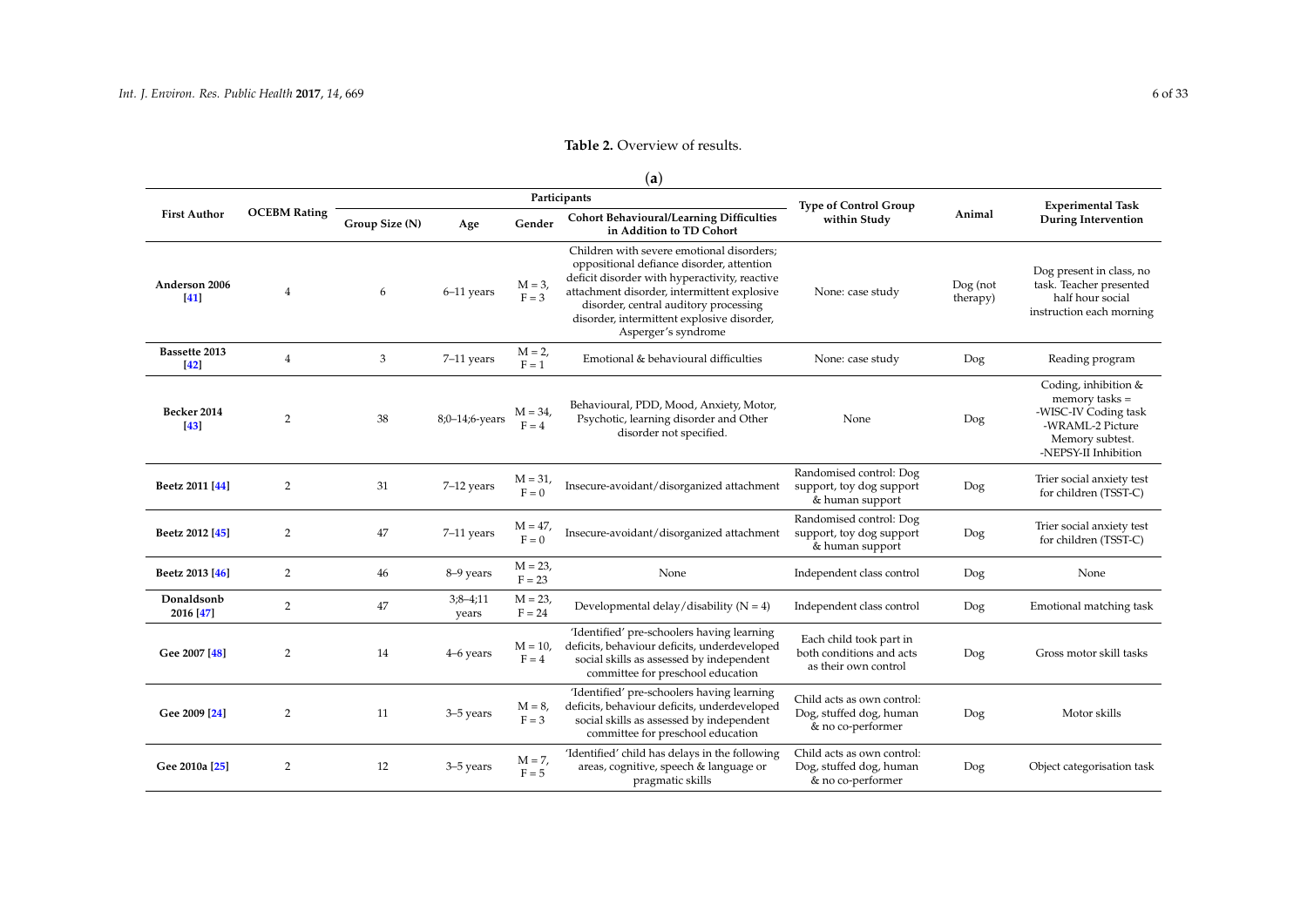## (**a**)

|                               |                     |                |                             |                        | Participants                                                                                                                                                                                                                              | <b>Type of Control Group</b>                                                                       |        | <b>Experimental Task</b>          |
|-------------------------------|---------------------|----------------|-----------------------------|------------------------|-------------------------------------------------------------------------------------------------------------------------------------------------------------------------------------------------------------------------------------------|----------------------------------------------------------------------------------------------------|--------|-----------------------------------|
| <b>First Author</b>           | <b>OCEBM Rating</b> | Group Size (N) | Age                         | Gender                 | <b>Cohort Behavioural/Learning Difficulties</b><br>in Addition to TD Cohort                                                                                                                                                               | within Study                                                                                       | Animal | <b>During Intervention</b>        |
| Gee 2010b [26]                | 2                   | 12             | 3-5 years                   | $M = 6$ ,<br>$F = 6$   | Identified' child has one or more difficulties<br>with oral expression, basic reading skills,<br>listening comprehension, written<br>expression.                                                                                          | Child acts as own control:<br>Dog, stuffed dog, human<br>& no co-performer                         | Dog    | Memory Task                       |
| Gee 2012a [27]                | 2                   | 20             | 2-5 years                   | $M = 11$ ,<br>$F = 9$  | 'Identified' child has one or more difficulties<br>with oral expression, basic reading skills,<br>listening comprehension, written<br>expression.                                                                                         | Child acts as own control:<br>Dog collaborator, human<br>collaborator                              | Dog    | Object recognition<br>performance |
| Gee 2012b [28]                | 2                   | 17             | 3-5 years                   | $M = 7$ ,<br>$F = 10$  | 'Identified' child has one or more difficulties<br>with oral expression, basic reading skills,<br>listening comprehension, written<br>expression.                                                                                         | Child acts as own control:<br>Dog collaborator, stuffed<br>dog collaborator, human<br>collaborator | Dog    | Object categorisation             |
| Hergovich 2002<br>$[49]$      | $\overline{2}$      | 46             | 6-7 years                   | $M = 23$ ,<br>$F = 23$ | Viennese Grade 1 classes at European<br>School, Families of economic migrants                                                                                                                                                             | Control class without dog                                                                          | Dog    | None                              |
| Kirnan 2016<br>$[50]$         | $\overline{2}$      | 169            | Kindergarten<br>to 10 years | $M = 85$ ,<br>$F = 84$ | Students in traditional and special<br>educational needs classrooms-not<br>specified further.<br>Mix of Caucasian, Asian, Hawaiian/Pacific<br>Islander, Hispanic, and Other/Multi-racial.                                                 | MAP scores (reading)<br>used as control for dog<br>group in following year.                        | Dog    | Reading task                      |
| Kogan 1999 [51]               | $\overline{4}$      | 2              | 11 & 12<br>years            | $M = 2$                | Child A: mild retardation, attention deficit<br>disorder, oppositional defiant disorder,<br>depression and explosive tendencies. Child<br>B: hyperactive, depression & problems with<br>impulse control. Both had emotional<br>disorders. | None: case study                                                                                   | Dog    | None                              |
| Kotrschal 2003<br>$\sqrt{52}$ | $\overline{2}$      | 24             | 6-7 years                   | $M = 14$ ,<br>$F = 10$ | First generation immigrant families in<br>mainstream class                                                                                                                                                                                | Class acts as own control<br>group-was video-taped<br>for a month before<br>intervention           | Dog    | None                              |
| Le Roux 2014<br>$[53]$        | $\overline{2}$      | 102            | 7-13 years                  | Not<br>stated          | Poor readers (as assessed by ESSI)                                                                                                                                                                                                        | Randomised control:<br>Dog, adult and teddy<br>groups                                              | Dog    | Reading program                   |
| Loukaki 2014<br>$[54]$        | $\overline{4}$      | 39             | 2-5 years                   | Not<br>stated          | None                                                                                                                                                                                                                                      | None                                                                                               | Rabbit | None                              |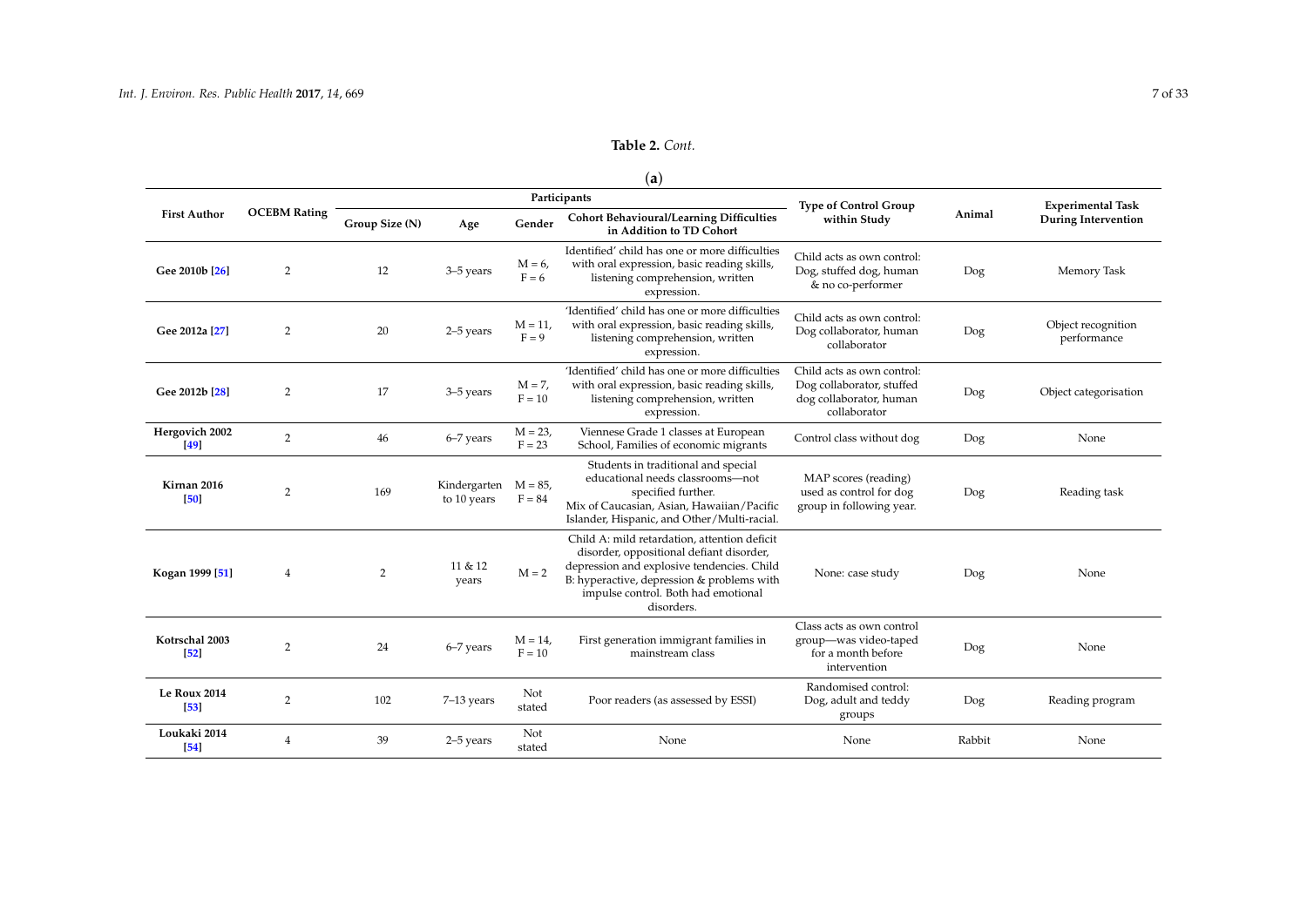|                            |                                                     |                |                                                  |                            |              | (a)                                                                                                                                       |                       |                                                                                                                                                                                                      |                                                                   |                                          |                          |                               |
|----------------------------|-----------------------------------------------------|----------------|--------------------------------------------------|----------------------------|--------------|-------------------------------------------------------------------------------------------------------------------------------------------|-----------------------|------------------------------------------------------------------------------------------------------------------------------------------------------------------------------------------------------|-------------------------------------------------------------------|------------------------------------------|--------------------------|-------------------------------|
|                            |                                                     |                |                                                  |                            | Participants |                                                                                                                                           |                       |                                                                                                                                                                                                      | <b>Type of Control Group</b>                                      |                                          |                          | <b>Experimental Task</b>      |
| <b>First Author</b>        | <b>OCEBM Rating</b>                                 | Group Size (N) | Age                                              | Gender                     |              | <b>Cohort Behavioural/Learning Difficulties</b><br>in Addition to TD Cohort                                                               |                       |                                                                                                                                                                                                      | within Study                                                      | Animal                                   |                          | <b>During Intervention</b>    |
| O'Haire 2013<br>$[55]$     | $\overline{2}$                                      | 128            | 5-13 years                                       | $M = 71$ ,<br>$F = 57$     |              | Included ASD children but not analysed in<br>paper                                                                                        |                       | Child acts as own control                                                                                                                                                                            |                                                                   | Guinea pigs                              |                          | Classroom-based<br>activities |
| O'Haire 2014<br>[56]       | $\overline{2}$                                      | 64             | 5-12 years                                       | $M = 50,$<br>$F = 14$      |              | <b>ASD</b>                                                                                                                                |                       | Child acts as own control                                                                                                                                                                            |                                                                   | Guinea pigs                              |                          | Classroom-based<br>activities |
| O'Haire 2015<br>$[15]$     | 2                                                   | 114            | 5-12 years                                       | $M = 60,$<br>$F = 54$      | <b>ASD</b>   |                                                                                                                                           |                       | Child acts as own control:<br>Reading silently (baseline<br>control), scripted<br>classroom<br>activity-reading aloud,<br>free play with peers/toys,<br>free play with peers/toys<br>and Guinea Pigs | Guinea pigs                                                       |                                          | None                     |                               |
| Tissen 2007 [57]           | 2                                                   | 230            | 7-10 years                                       | $M =$<br>109, F<br>$= 121$ |              | None                                                                                                                                      |                       | Randomised control:<br>Social training with dog,<br>social training without<br>dog & dog attendance<br>without training.                                                                             |                                                                   | Dog                                      |                          | Social training               |
| Treat 2013 [58]            | 2                                                   | 17             | $7-10$ years                                     | $M = 11$ ,<br>$F = 6$      |              | Identified learning disabilities included:<br>Visual processing challenge, Auditory<br>processing challenge, Attention focus<br>challenge |                       |                                                                                                                                                                                                      | Readers with teacher &<br>dog, Readers with<br>teacher and no dog | Dog                                      |                          | None                          |
| Wicker 2005<br>[59]        | $\overline{2}$                                      | 31             | $12;2 - 17;5$<br>vears                           | $M = 22$<br>$F = 9$        |              | Emotional difficulty, Autistic-like behaviour                                                                                             |                       |                                                                                                                                                                                                      | Control group without<br>AAT; Individual, small<br>group AAT      | Dog                                      |                          | None                          |
|                            |                                                     |                |                                                  |                            |              | (b)                                                                                                                                       |                       |                                                                                                                                                                                                      |                                                                   |                                          |                          |                               |
|                            |                                                     |                |                                                  | <b>Measures</b>            |              |                                                                                                                                           |                       |                                                                                                                                                                                                      |                                                                   | <b>Timing of Intervention Assessment</b> |                          |                               |
| <b>First Author</b>        | Cognitive                                           | Motor          | Behavioural                                      |                            |              | Physiological                                                                                                                             | Ethological           |                                                                                                                                                                                                      | <b>Baseline</b>                                                   | Immediate<br>Start/During                | Immediately<br>Following | Long Term<br>Effects          |
| Anderson<br>2006 [41]      | None                                                | None           | Problem solving sheets and ABC Analysis<br>Forms |                            |              | None                                                                                                                                      | Daily<br>observations |                                                                                                                                                                                                      | Yes                                                               | $\overline{N}$                           | Yes                      | Not assessed                  |
| Bassette 2013<br>$[42]$    | STAR reading<br>progress                            | None           | Interviews                                       |                            |              | None                                                                                                                                      | None                  |                                                                                                                                                                                                      | Yes                                                               | Yes                                      | Yes                      | yes                           |
| Becker 2014<br>$\sqrt{43}$ | Subtests from:<br>-WISC-IV<br>-WRAML-2<br>-NEPSY-II | None           | None                                             |                            |              | GSR-blood pressure<br>and heart rate                                                                                                      | None                  |                                                                                                                                                                                                      | No                                                                | Yes                                      | No                       | Not assessed                  |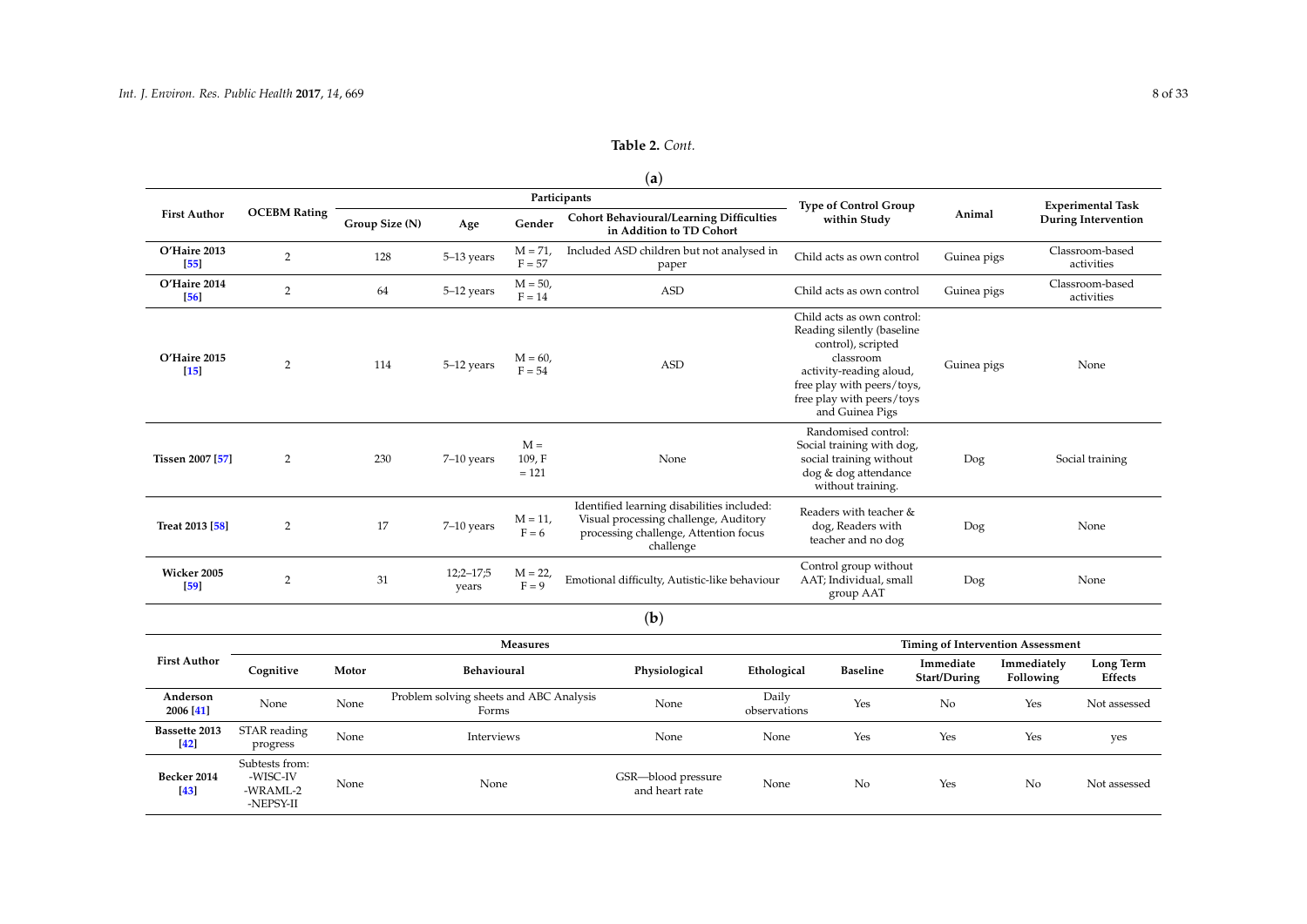### (**b**)

|                                |                                                                                                                               |                      | <b>Measures</b>                                                                                                                                                                                      |                                            |                                              | <b>Timing of Intervention Assessment</b> |                           |                          |                      |
|--------------------------------|-------------------------------------------------------------------------------------------------------------------------------|----------------------|------------------------------------------------------------------------------------------------------------------------------------------------------------------------------------------------------|--------------------------------------------|----------------------------------------------|------------------------------------------|---------------------------|--------------------------|----------------------|
| <b>First Author</b>            | Cognitive                                                                                                                     | Motor                | Behavioural                                                                                                                                                                                          | Physiological                              | Ethological                                  | <b>Baseline</b>                          | Immediate<br>Start/During | Immediately<br>Following | Long Term<br>Effects |
| <b>Beetz 2011</b><br>44        | None                                                                                                                          | None                 | Separation Anxiety Test (SAT); 'My pet<br>and I'-pet attachment questionnaire; The<br>Trier Social Stress Test for Children<br>(TSST-C); Self-Assessment of Stress (SAM)                             | Salivary Cortisol<br>collection & analysis | Video<br>behaviour of<br>all sessions        | Yes                                      | Yes                       | Yes                      | Not assessed         |
| <b>Beetz 2012</b><br>$[45]$    | None                                                                                                                          | None                 | Separation Anxiety Test (SAT); The Trier<br>Social Stress Test for Children (TSST-C);<br>Self-Assessment of Stress (SAM)                                                                             | Salivary Cortisol<br>collection & analysis | Video<br>behaviour of<br>all sessions        | Yes                                      | Yes                       | Yes                      | Not assessed         |
| <b>Beetz 2013</b><br>$[46]$    | None                                                                                                                          | None                 | Depression scale for children (DKT);<br>Emotional & Social experiences in school<br>(FEESS 3-4); Emotional regulation in<br>children and juveniles (FEEL-KJ);<br>Personality questionnaire (NEO-FFI) | None                                       | None                                         | No                                       | Yes                       | Yes                      | Not assessed         |
| Donaldson<br>2016 [47]         | None                                                                                                                          | None                 | Strengths and Difficulties Questionnaire<br>(SDQ); Emotional Matching Task (EMT);<br>Planned Activity Check (PLA-c);<br>Challenging Situation Task (CST).                                            | None                                       | Video<br>behaviour of<br>certain<br>sessions | Yes                                      | Yes                       | Yes                      | Not assessed         |
| Gee 2007 [48]                  | None                                                                                                                          | Experimental<br>task | None                                                                                                                                                                                                 | None                                       | Video<br>recorded                            | N/A                                      | N/A                       | Yes                      | Not assessed         |
| Gee 2009 [24]                  | None                                                                                                                          | Experimental<br>task | None                                                                                                                                                                                                 | None                                       | Video<br>recorded                            | N/A                                      | N/A                       | Yes                      | Not assessed         |
| Gee 2010a<br>$\sqrt{25}$       | Experimental task                                                                                                             | None                 | None                                                                                                                                                                                                 | None                                       | Video<br>recorded                            | N/A                                      | N/A                       | Yes                      | Not assessed         |
| Gee 2010b<br>$[26]$            | Experimental task                                                                                                             | None                 | None                                                                                                                                                                                                 | None                                       | Video<br>recorded                            | N/A                                      | N/A                       | Yes                      | Not assessed         |
| Gee 2012a<br>$[27]$            | Experimental task                                                                                                             | None                 | None                                                                                                                                                                                                 | None                                       | Video<br>recorded                            | N/A                                      | N/A                       | Yes                      | Not assessed         |
| Gee 2012b<br>$\left[28\right]$ | Experimental task                                                                                                             | None                 | None                                                                                                                                                                                                 | None                                       | Video<br>recorded                            | N/A                                      | N/A                       | Yes                      | Not assessed         |
| Hergovich<br>2002 [49]         | Coloured<br>Progressive<br>Matrices (CPM);<br><b>Gestalt Perception</b><br>Test (GWT);<br>Vienna<br>Development Test<br>(WET) | None                 | Teachers' assessments of pupil's<br>sociability, social integration & aggressive<br>behaviour; Self-assessment of empathy<br>with animals (as Killian, 1994)                                         | None                                       | None                                         | Yes                                      | Yes                       | No                       | Not assessed         |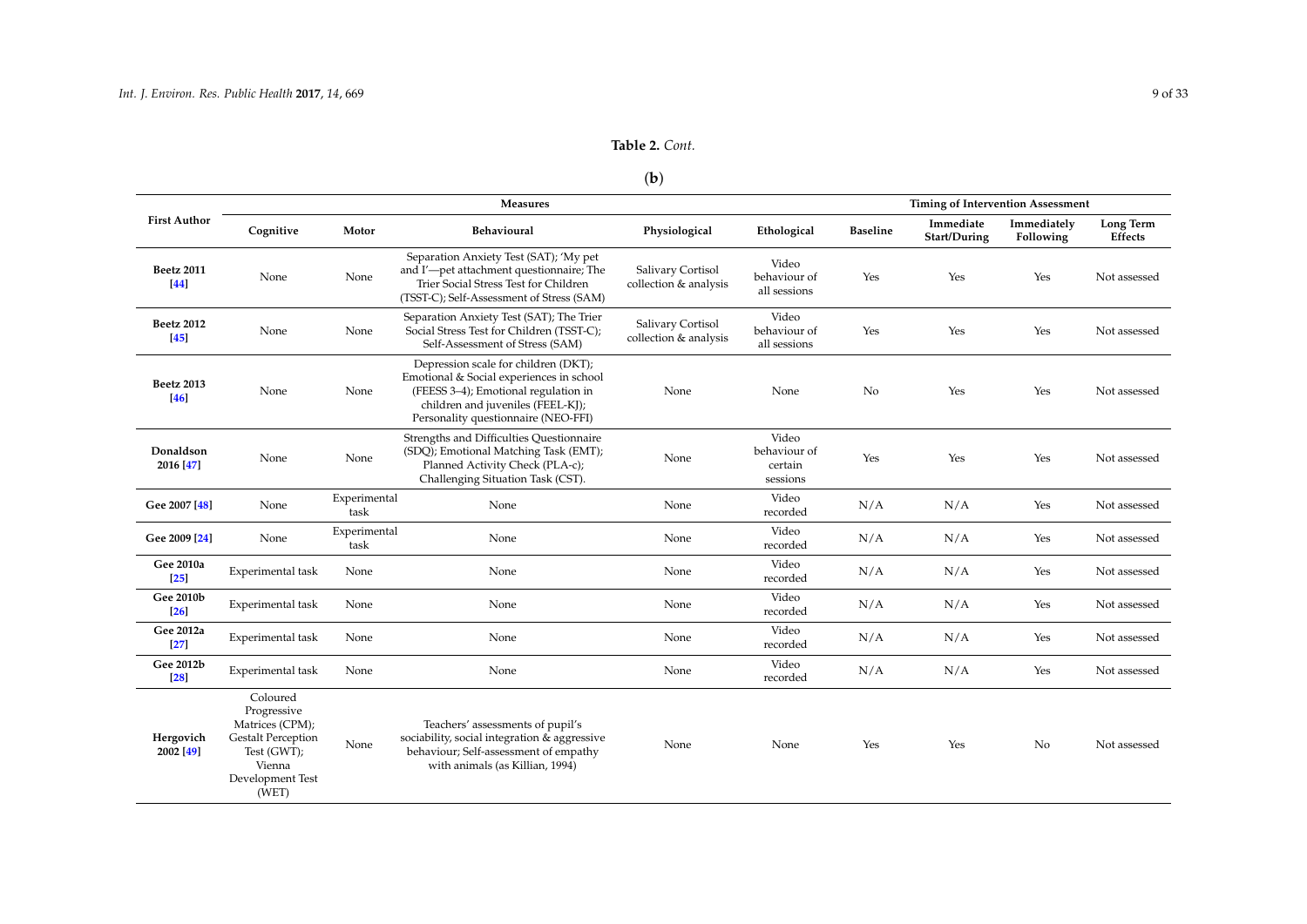### (**b**)

|                           |                                                                            |       | <b>Measures</b>                                                                                                                                                                                        |                                                    |                                                        | <b>Timing of Intervention Assessment</b> |                                  |                          |                      |
|---------------------------|----------------------------------------------------------------------------|-------|--------------------------------------------------------------------------------------------------------------------------------------------------------------------------------------------------------|----------------------------------------------------|--------------------------------------------------------|------------------------------------------|----------------------------------|--------------------------|----------------------|
| <b>First Author</b>       | Cognitive                                                                  | Motor | Behavioural                                                                                                                                                                                            | Physiological<br>Ethological                       |                                                        | <b>Baseline</b>                          | Immediate<br><b>Start/During</b> | Immediately<br>Following | Long Term<br>Effects |
| Kirnan 2016<br>[50]       | None                                                                       | None  | School MAP scores                                                                                                                                                                                      | None                                               | None                                                   | No                                       | No                               | Yes                      | Not assessed         |
| Kogan 1999<br>$\sqrt{51}$ | None                                                                       | None  | Comprehensive Teacher Rating Scale<br>(ADD-H); Personal IEPs; Practitioner post<br>intervention interviews                                                                                             | None                                               | Video: Direct<br>observation &<br>daily coded<br>video | Yes                                      | N/A                              | Yes                      | Not assessed         |
| Kotrschal<br>2003 [52]    | None                                                                       | None  | None                                                                                                                                                                                                   | None                                               | Video<br>recorded                                      | Yes                                      | Yes                              | No                       | Not assessed         |
| Le Roux 2014<br>$[53]$    | Neal analysis of<br>reading ability<br>(1999)                              | None  | None                                                                                                                                                                                                   | None                                               | None                                                   | Yes                                      | No                               | Yes                      | Yes                  |
| Loukaki 2014<br>$[54]$    | None                                                                       | None  | In-house questions on socialisation,<br>communication & emotional expression                                                                                                                           | None                                               | None                                                   | none stated                              | none stated                      | none stated              | None stated          |
| O'Haire 2013<br>$[55]$    | None                                                                       | None  | Social Skills Rating System<br>(SSRS)-subsets Social skills, Problem<br>behaviours & Academic competence                                                                                               | None                                               | None                                                   | Yes                                      | No                               | Yes                      | Not assessed         |
| O'Haire 2014<br>$[56]$    | None                                                                       | None  | Pervasive Developmental Disorder<br>Behaviour Inventory (PDDBI); Social<br>Skills Rating Scale (SSRS)                                                                                                  | None                                               | None                                                   | Yes                                      | No                               | Yes                      | Not assessed         |
| O'Haire 2015<br>$[15]$    | None                                                                       | None  | Social Communication Questionnaire<br>(SCQ); Social Skills Rating System (SSRS);<br>Social Worries Questionnaire (SWQ);<br>Character description by parent & teacher;<br>Emotional valence-child-rated | Skin conductance<br>measures, incl.<br>temperature | None                                                   | Yes                                      | Yes                              | No                       | Not assessed         |
| Tissen 2007<br>$[57]$     | None                                                                       | None  | Assessment Aids for Teachers, (Janowski,<br>1981); Inventory for the Assessment of<br>Impulsivity, Risk behaviour and Empathy<br>(IVE); Bully/Victim-Questionnaire<br>(Olweus, 1989)                   | None                                               | None                                                   | Yes                                      | Yes                              | Yes                      | Yes                  |
| Treat 2013 [58]           | Gray Oral<br>Reading Test<br>(GORT-4); Basic<br>Reading<br>Inventory (BRI) | None  | Reader Self-Perception Scale (RSPC);<br>Reading Anxiety Scale and Parent<br>Questionnaire (created in-house)                                                                                           | None                                               | None                                                   | Yes                                      | No                               | Yes                      | Not assessed         |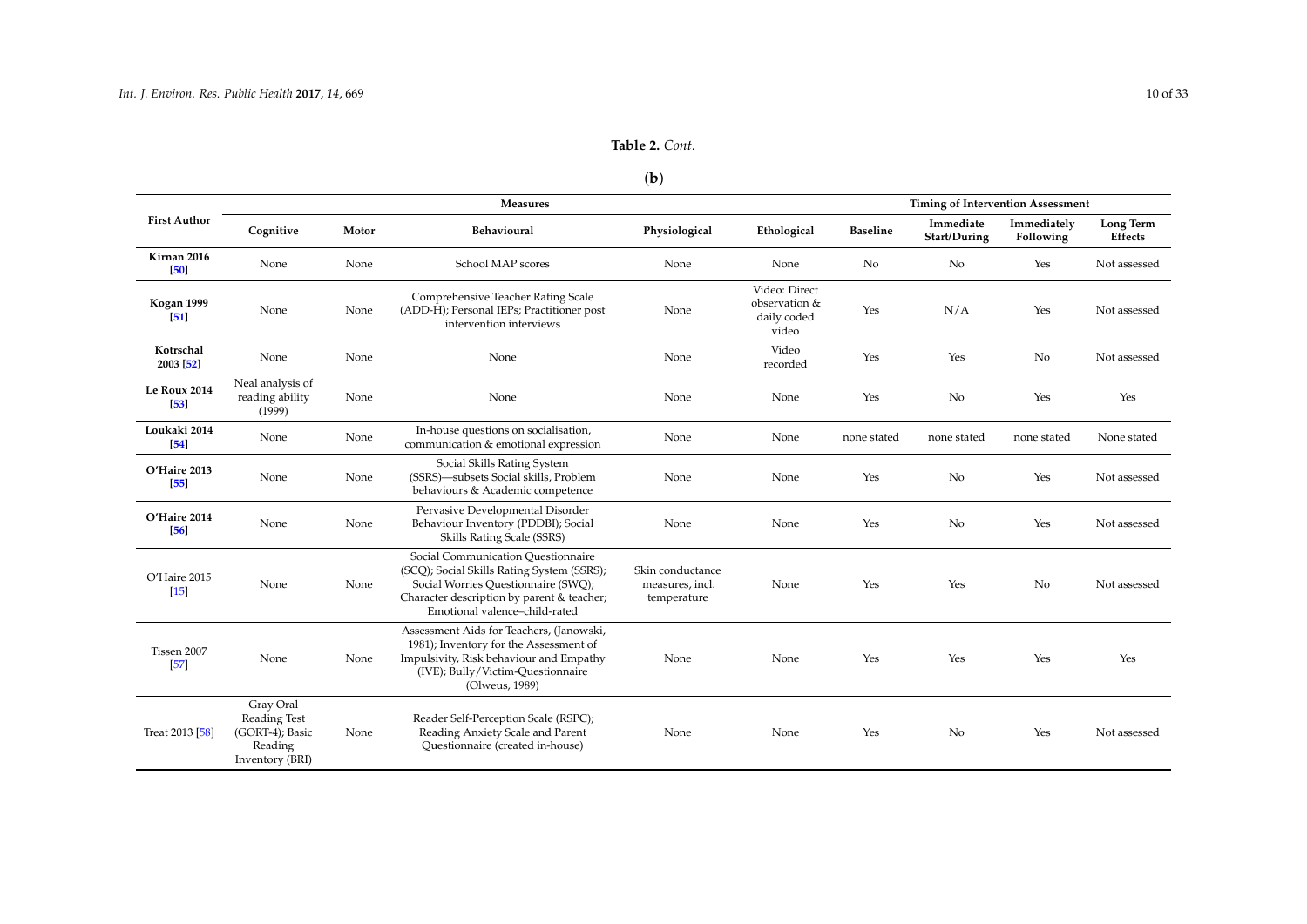### (**b**)

|                                      |                                                                                             |                                                     | <b>Measures</b>                                                                                                                                                      |                    | <b>Timing of Intervention Assessment</b>                                                                                   |                              |                                                                                                                                           |                                                                                                                                                                                                                                               |                                                                             |                      |
|--------------------------------------|---------------------------------------------------------------------------------------------|-----------------------------------------------------|----------------------------------------------------------------------------------------------------------------------------------------------------------------------|--------------------|----------------------------------------------------------------------------------------------------------------------------|------------------------------|-------------------------------------------------------------------------------------------------------------------------------------------|-----------------------------------------------------------------------------------------------------------------------------------------------------------------------------------------------------------------------------------------------|-----------------------------------------------------------------------------|----------------------|
| <b>First Author</b>                  | Cognitive                                                                                   | Motor                                               | Behavioural                                                                                                                                                          |                    |                                                                                                                            | Physiological<br>Ethological |                                                                                                                                           | Immediate<br>Start/During                                                                                                                                                                                                                     | Immediately<br>Following                                                    | Long Term<br>Effects |
| Wicker 2005<br>[59]                  | None<br>None                                                                                |                                                     | Behaviour Assessment System for<br>Children's Teacher Rating Scale (TRS-A);<br>Behaviour Assessment System for<br>Children's Self-Report of Personality<br>$(SRP-A)$ |                    | None                                                                                                                       | None                         | Yes                                                                                                                                       | No<br>Yes                                                                                                                                                                                                                                     |                                                                             | Not assessed         |
|                                      |                                                                                             |                                                     |                                                                                                                                                                      |                    | (c)                                                                                                                        |                              |                                                                                                                                           |                                                                                                                                                                                                                                               |                                                                             |                      |
|                                      | <b>Animal Welfare</b>                                                                       |                                                     | Approximate Length of<br>Contact                                                                                                                                     |                    | <b>Main Outcomes</b>                                                                                                       |                              |                                                                                                                                           |                                                                                                                                                                                                                                               |                                                                             |                      |
| <b>First Author</b>                  | <b>Animal Contact</b><br>Hours (Length                                                      | <b>Type of Contact</b><br>and Total Hours)          |                                                                                                                                                                      | Monthly            | +/-/NE/Mixed (+ for Positive,<br>- for Negative Findings; NE<br>for No Effect; Mixed for<br>Mixed Effects)                 |                              | <b>Training Level of</b><br>Animal                                                                                                        | <b>Risk and Ethical Considerations</b>                                                                                                                                                                                                        |                                                                             |                      |
| Anderson 2006<br>$\left  41 \right $ | 8 a.m.-3 p.m. per<br>day for 8 weeks<br>(except 1 day for<br>illness; $2$ months =<br>240 h | Dog in class                                        | 30 h week                                                                                                                                                            | $\times$ 8 = 240 h | + Positive emotional effects on<br>children; Positive impact on<br>learning respect, responsibility<br>and empathy.        |                              | Not trained therapy<br>dog Not trained to<br>interact for the<br>intervention. Dog had<br>not previously<br>experienced young<br>children | Ethics board. Protocol for ensuring safety in<br>classroom whilst dog roaming. Allergies to<br>dogs thro parent interview Children taught<br>safe contact behaviours i.e., not touching dog<br>whilst it ate, slept etc.                      |                                                                             |                      |
| <b>Bassette 2013 [42]</b>            | 30 min per day $\times$<br>4 weeks: 1 month<br>$= 10 h$                                     | Dog sat next to<br>child                            | 2.5 h week                                                                                                                                                           | $\times$ 4 = 10 h  | + Increased engagement and<br>on-task behaviour during<br>reading                                                          |                              | Trained therapy dogs                                                                                                                      |                                                                                                                                                                                                                                               | Ethics board. Children included who were not<br>fearful or allergic to dogs |                      |
| Becker 2014 [43]                     | 30 min per child in<br>room whilst doing<br>experimental task                               | 25 min dog in<br>room 3 min direct<br>interaction   |                                                                                                                                                                      | one-off<br>support | Mixed Significant effect on<br>executive function performance;<br>No effect on physiological<br>stress.                    |                              | Not trained therapy<br>dog. Owned by school<br>teacher                                                                                    | Approved by university review board and<br>school approved. Consent & allergy<br>information from parent. Children were<br>excluded based on school assessment of<br>inability to interact appropriately with animals<br>(behavioural school) |                                                                             |                      |
| Beetz 2011 [44]                      | 25 min per child<br>during a full day                                                       | Free interaction<br>with child as social<br>support | 25 min                                                                                                                                                               | one-off<br>support | Mixed No effect of<br>Self-reported stress levels<br>between groups; Significant<br>effect of dog on salivary<br>cortisol. |                              | Trained therapy dogs<br>None stated                                                                                                       |                                                                                                                                                                                                                                               |                                                                             |                      |
| Beetz 2012 [45]                      | 25 min per child<br>during a full day                                                       | Free interaction<br>with child as social<br>support | 25 min                                                                                                                                                               | one-off<br>support | Mixed No effect of<br>Self-reported stress levels<br>between groups; Significant<br>effect of dog on salivary cortisol     |                              | Trained therapy dogs<br>or school-dog                                                                                                     |                                                                                                                                                                                                                                               | None stated                                                                 |                      |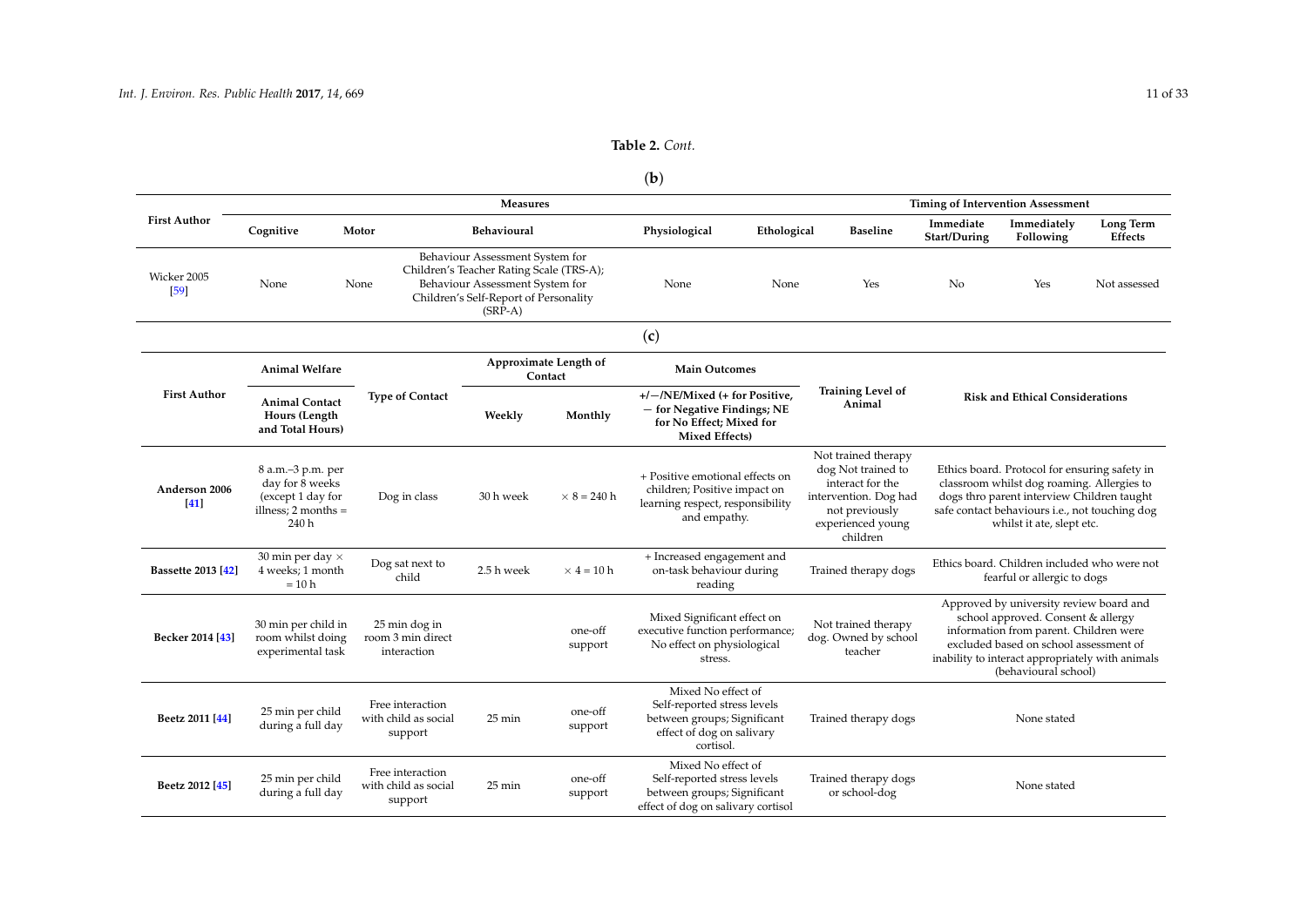## (**c**)

| <b>Animal Welfare</b>               |                                                                                                            |                                                 |                                 | Approximate Length of<br>Contact | <b>Main Outcomes</b>                                                                                                                                                                                       |                                          |                                                                                   |
|-------------------------------------|------------------------------------------------------------------------------------------------------------|-------------------------------------------------|---------------------------------|----------------------------------|------------------------------------------------------------------------------------------------------------------------------------------------------------------------------------------------------------|------------------------------------------|-----------------------------------------------------------------------------------|
| <b>First Author</b>                 | <b>Animal Contact</b><br>Hours (Length<br>and Total Hours)                                                 | <b>Type of Contact</b>                          | Weekly                          | Monthly                          | +/-/NE/Mixed (+ for Positive.<br>- for Negative Findings; NE<br>for No Effect; Mixed for<br>Mixed Effects)                                                                                                 | <b>Training Level of</b><br>Animal       | <b>Risk and Ethical Considerations</b>                                            |
| Beetz 2013 [46]                     | 1 day per week,<br>over full school<br>year                                                                | 1 day per week<br>free roaming                  | 6 h week                        |                                  | Mixed Significant improvement<br>in positive attitude towards<br>school and emotions relating to<br>learning; No significant effect in<br>relation to depression scores                                    | Experienced<br>school-dog                | Ethics board Absence of allergies in the class                                    |
| Donaldson 2016<br>$\left[47\right]$ | $9.50 - 11.102$<br>mornings per<br>week over 9 weeks;<br>up to 21 h                                        | In enrichment area<br>of<br>class-interaction   | 35 min per<br>child per<br>week | 2 h 20 min                       | Mixed No improvement in<br>emotion recognition; No<br>improvement in prosocial,<br>aggressive or isolation<br>behaviours; Mixed results in<br>relation to challenging<br>behaviours.                       | Certified therapy<br>dogs-fully assessed | Ethics and consent in appendices                                                  |
| Gee 2007 [48]                       | Dog had 15 min<br>break within each<br>half hour                                                           | Dog performed<br>motor task with<br>children    | $15 \text{ min}$                | one-off<br>support               | + Children completed tasks<br>faster in presence of dog and<br>with greater accuracy.                                                                                                                      | Certified therapy dogs                   | University Institutional Review Board                                             |
| Gee 2009 [24]                       | 2 dogs-each in<br>school on alternate<br>days. 1 in 4 tasks<br>involved a dog;<br>time for rest<br>between | Performed motor<br>task with or before<br>child | 15-20 min                       | one-off<br>support               | Mixed Presence of a dog had<br>significant effect on children's<br>compliance with instructions in<br>motor tasks requiring<br>modelling; No effect of dog in<br>tasks involving competition or<br>tandem. | Certified therapy dogs                   | University Institutional Review Board                                             |
| Gee 2010a [25]                      | 30 min per day $\times$<br>4 weeks                                                                         | Sat with child                                  |                                 | one-off<br>support               | + Children made significantly<br>fewer irrelevant choices in the<br>presence of a dog.                                                                                                                     | Certified therapy dogs                   | University Institutional Review Board                                             |
| Gee 2010b [26]                      | dog not present<br>every day of<br>testing                                                                 | Dog present next<br>to child                    |                                 | one-off<br>support               | + Children require significantly<br>fewer instruction prompts in<br>presence of dog.                                                                                                                       | Certified therapy dogs                   | University Institutional Review Board                                             |
| Gee 2012a [27]                      | 60-90 min, twice<br>per week                                                                               | Sat with child                                  | 5 min per<br>child-task         | one-off<br>support               | + Object recognition task<br>performed significantly faster<br>and more accurately in<br>presence of dog.                                                                                                  | Certified therapy dogs                   | Letter for consent sent home to parents;<br>University Institutional Review Board |
| Gee 2012b [28]                      | 60-90 min, twice<br>per week                                                                               | Sat with child                                  | 10 min per<br>child-task        | one-off<br>support               | + Significant effect of dog on<br>the categorisation of animate<br>objects.                                                                                                                                | Certified therapy dogs                   | Letter for consent sent home to parents;<br>University Institutional Review Board |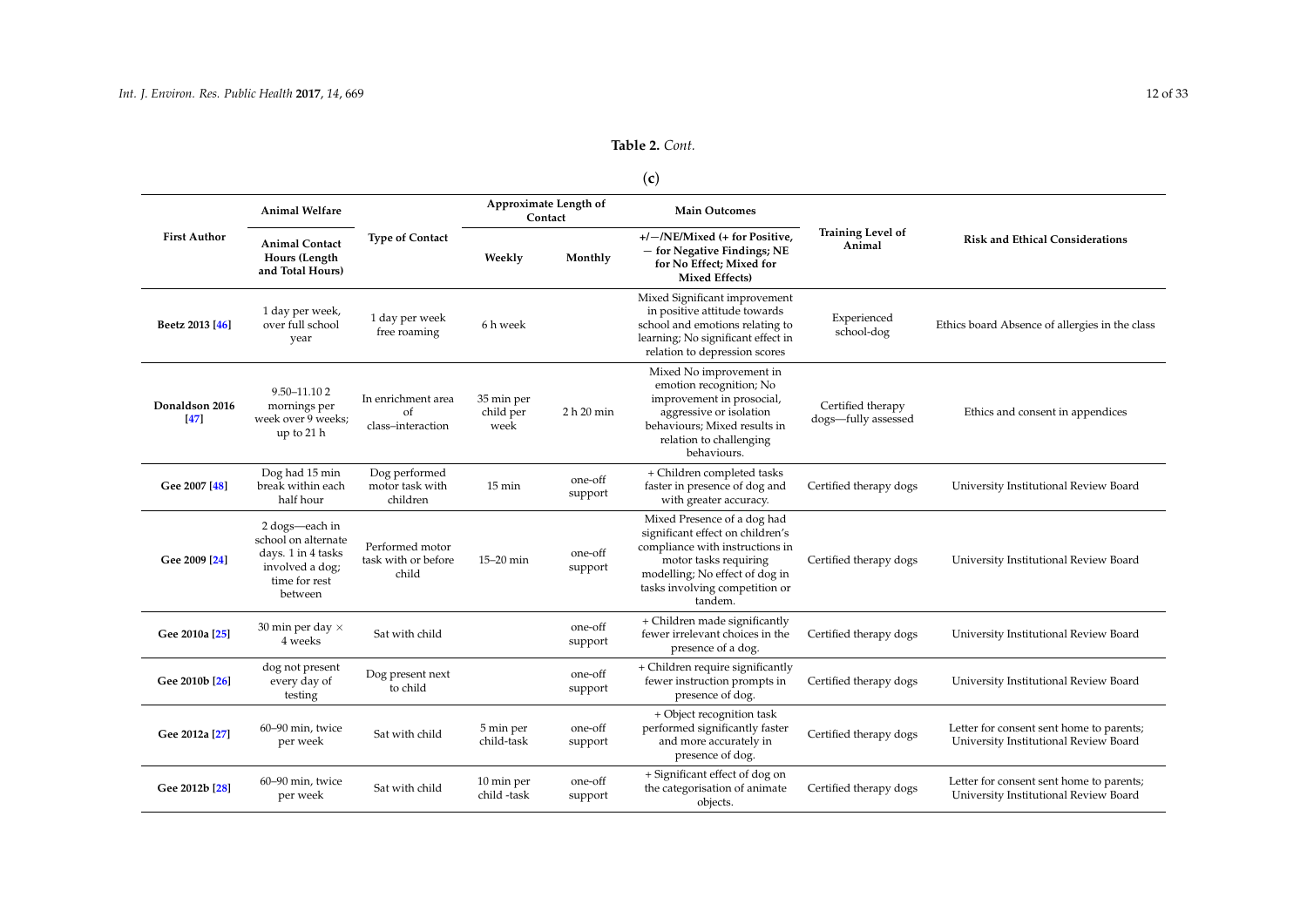## (**c**)

|                                     | <b>Animal Welfare</b>                                                                      |                                                                                         |                    | Approximate Length of<br>Contact               | <b>Main Outcomes</b>                                                                                                                                               |                                                                     |                                                                                                                                                                |  |
|-------------------------------------|--------------------------------------------------------------------------------------------|-----------------------------------------------------------------------------------------|--------------------|------------------------------------------------|--------------------------------------------------------------------------------------------------------------------------------------------------------------------|---------------------------------------------------------------------|----------------------------------------------------------------------------------------------------------------------------------------------------------------|--|
| <b>First Author</b>                 | <b>Animal Contact</b><br>Hours (Length<br>and Total Hours)                                 | <b>Type of Contact</b>                                                                  | Weekly             | Monthly                                        | +/-/NE/Mixed (+ for Positive,<br>- for Negative Findings; NE<br>for No Effect; Mixed for<br><b>Mixed Effects</b>                                                   | <b>Training Level of</b><br>Animal                                  | <b>Risk and Ethical Considerations</b>                                                                                                                         |  |
| Hergovich 2002<br>$\left[49\right]$ | Dog present in<br>class for 3 months<br>from $8 a.m.-12$<br>$p.m.; 3 months =$<br>240 h    | Free roaming,<br>children allowed<br>to pet the dog                                     | 20 h week          | 8 h                                            | Mixed Significant effect of dog<br>on field independence and<br>empathy; Non-significant effect<br>on social intelligence.                                         | Trained therapy dogs                                                | Start of study, children taught how to care for<br>a dog e.g., pet, feed, give a toy to dog                                                                    |  |
| Kirnan 2016 [50]                    | 1 h per class over 1<br>school year                                                        | Dog sat with<br>group                                                                   | 1 h with<br>group  |                                                | Mixed Significant effect of dog<br>on reading scores for<br>Kindergarten only; No<br>significant effect of dog on<br>reading scores for children in<br>Grades 1-4. | Trained therapy dogs                                                | Schedule drawn up so dogs not overworked<br>working with 5 classes for 1 h per week. Letter<br>sent home to parents and parental permission<br>obtained        |  |
| Kogan 1999 [51]                     | Dog with child<br>45-60 min per<br>week for 12 weeks;<br>9–12 h                            | General<br>interaction and<br>bonding alongside<br>other tasks                          | 45-60 min          | $3-4h$                                         | + All data sources report a<br>significant improvement in<br>individual goals.                                                                                     | Human-animal team                                                   | None stated                                                                                                                                                    |  |
| Kotrschal 2003<br>$\sqrt{52}$       | Dog present in<br>class for one<br>month, children<br>videoed for 2 h, 3<br>times per week | Interact with dogs<br>in a respectful<br>manner at any<br>time during their<br>presence | All day            | School for full<br>day during<br>one month     | + Significant effect on class<br>socialisation, increased social<br>integration and decrease in<br>behavioural extremes.                                           | Teacher owned,<br>well-trained dog.                                 | Worked with school to overcome bureaucratic<br>hurdles. Boundaries set with children at start<br>of project to instruct about dog's needs, care &<br>handling. |  |
| Le Roux 2014 [53]                   | Dog reading 20<br>$min; 2.5 months =$<br>3 h 20 min                                        | Dog sat with<br>child-child read to<br>the                                              | 20 min per<br>week | 1 h 20 min                                     | + Significantly higher reading<br>rate, accuracy and<br>comprehension scores with a<br>dog present;                                                                | Trained therapy dogs                                                | Ethics board. None of children taking part<br>were allergic to dogs                                                                                            |  |
| Loukaki 2014 [54]                   | In a transparent<br>box in classroom<br>twice per week for<br>2 h for 6 months;<br>96 h    | General                                                                                 | 4 h per week       | 16 h                                           | + Pupils' socialising,<br>communicating and expressing<br>emotions increased<br>significantly.                                                                     | None mentioned                                                      | None stated                                                                                                                                                    |  |
| O'Haire 2013 [55]                   | 5-6 h per day over<br>8 weeks                                                              | Responsibility for<br>feeding, grooming<br>and general care<br>for the Guinea<br>pigs.  | 25 h week          | Guinea pig in<br>class all day<br>for 2 months | + Greater improvements in<br>social functioning and decrease<br>in problem behaviours after<br>intervention.                                                       | Consideration for type<br>of animal partly based<br>on child safety | Ethics board                                                                                                                                                   |  |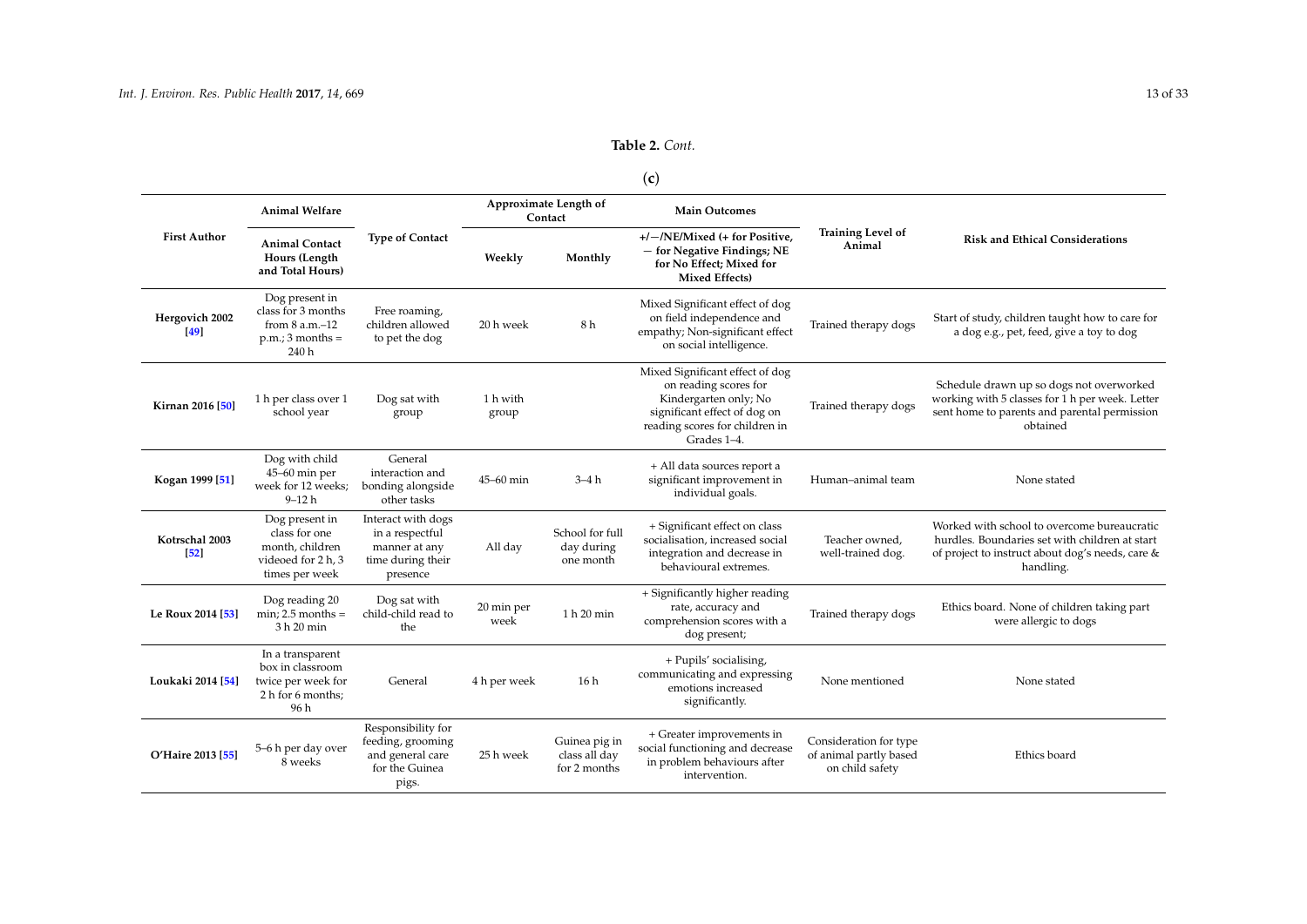## (**c**)

<span id="page-13-0"></span>

|                         | <b>Animal Welfare</b>                                                                                                    |                                                                                        | Approximate Length of<br>Contact               |                                                | <b>Main Outcomes</b>                                                                                                                                                                                                                                                 |                                                                     |                                              |  |
|-------------------------|--------------------------------------------------------------------------------------------------------------------------|----------------------------------------------------------------------------------------|------------------------------------------------|------------------------------------------------|----------------------------------------------------------------------------------------------------------------------------------------------------------------------------------------------------------------------------------------------------------------------|---------------------------------------------------------------------|----------------------------------------------|--|
| <b>First Author</b>     | <b>Animal Contact</b><br>Hours (Length<br>and Total Hours)                                                               | <b>Type of Contact</b>                                                                 | Weekly                                         | Monthly                                        | +/-/NE/Mixed (+ for Positive.<br>- for Negative Findings; NE<br>for No Effect; Mixed for<br><b>Mixed Effects</b>                                                                                                                                                     | <b>Training Level of</b><br>Animal                                  | <b>Risk and Ethical Considerations</b>       |  |
| O'Haire 2014 [56]       | 5-6 h per day over<br>8 weeks                                                                                            | Responsibility for<br>feeding, grooming<br>and general care<br>for the Guinea<br>pigs. | 25 h week                                      | Guinea pig in<br>class all day<br>for 2 months | + Significant improvements in<br>social approach behaviours &<br>social skills, decreases in social<br>withdrawal behaviours after<br>intervention.                                                                                                                  | Consideration for type<br>of animal partly based<br>on child safety | Ethics board                                 |  |
| O'Haire 2015 [15]       | $2 \times 20$ min<br>sessions per week,<br>over 8 weeks<br>intervention; 2<br>months = $5 h 20$<br>min                   | Free play                                                                              | $40 \text{ min}$                               | $2h40$ min                                     | $+$<br>Significant reduction in<br>heightened arousal when<br>animal present;<br>Significant decrease in skin<br>conductance measures.                                                                                                                               | Consideration for type<br>of animal partly based<br>on child safety | None stated                                  |  |
| Tissen 2007 [57]        | 90 min per week<br>over 10 weeks: 2.5<br>months = $15h$                                                                  | Children<br>interacted with<br>dog as part of the<br>social task                       | 90 min week                                    | 6 h                                            | Mixed Significant improvement<br>in pupils' social behaviour and<br>empathy overall;<br>Non-significant effect of animal<br>condition                                                                                                                                | Trained therapy dogs                                                | None stated                                  |  |
| Treat 2013 [58]         | 10-15 min varied<br>1-3 times per child,<br>per week; 2-2 h 30<br>min max                                                | Guided reading<br>with dog and<br>teacher/researcher                                   | 10-15 min $\times$ 3<br>30-45 min              | Varied                                         | + Significant effect of dog on<br>reading skill; Increase in<br>feelings of self-efficacy,<br>decreases in anxiety and<br>increases in motivation to read.                                                                                                           | Trained therapy dog                                                 | States certified therapy dog                 |  |
| <b>Wicker 2005 [59]</b> | 1 to $1 = 1$ h per<br>week Group = $2 \times$<br>1 h per week 10<br>weeks; 10 weeks 1<br>to $1 = 10$ h Group<br>$= 80 h$ | Training dog and<br>learning about dog                                                 | $1$ to $1 = 1$ h<br>Group = $2 \times 1$<br>h. | $1$ to $1-4$ h<br>Group-8h                     | Mixed No significant effect of<br>dog on social skills, aggressive<br>behaviour, attitude to school,<br>interpersonal relations or class<br>absence: Anecdotal staff<br>feedback reported positive<br>impact on student behaviour<br>and increasing self-confidence. | Trained dog handler<br>Dogs from community<br>members               | Not certified dog parental permission sought |  |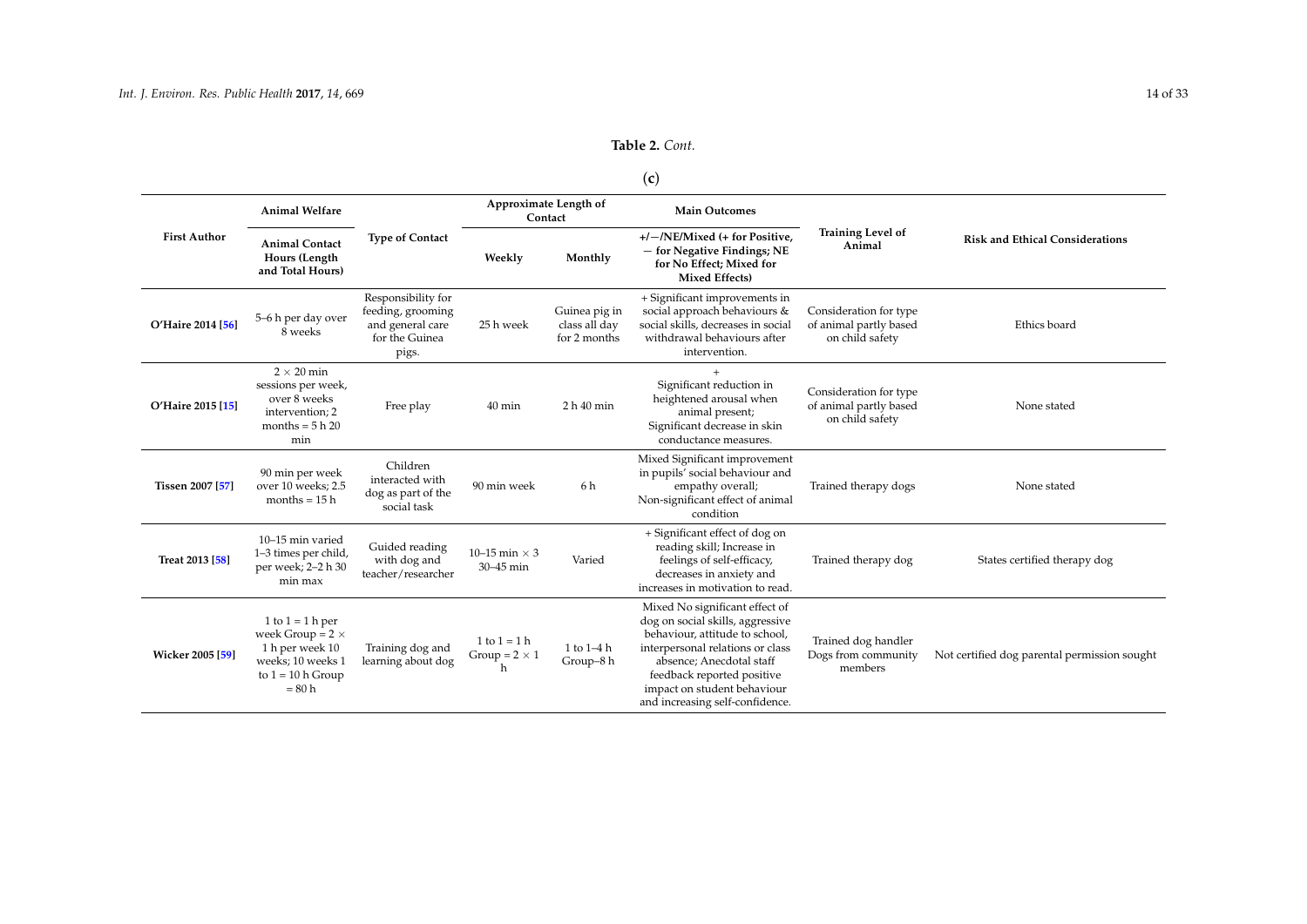The 25 articles are reports of empirical research carried out with children and adolescents in educational settings and involved three different animals: three involved the use of guinea pigs, one included a rabbit, and the remaining twenty-one included the assistance of a dog. Of these, 16 studies were related to research carried out with school-aged children in an educational environment, and 8 were related to research carried out with pre-school (or kindergarten) children in nursery settings, and 1 spanned both age ranges.

Studies included intervention with typically developing children, in addition to emotional and behavioural disabilities, Downs Syndrome, Autism Spectrum Disorder, including Asperger's Syndrome, oppositional defiance disorder, attention deficit disorder with hyperactivity, reactive attachment disorder, intermittent explosive disorder, central auditory processing disorder, visual processing challenge, auditory processing challenge, and attention focus challenge listed as diagnoses within the publications.

The focus of investigation across many of the studies was largely socio-emotional, including the effect of animals on mood, emotional regulation, and social behaviours and functioning. Other topic areas included the effect of animals in the classroom on the following: insecurely/disorganised attachment behaviours, reading rate, accuracy and comprehension, adherence to instructions and instructional prompts, categorisation and object recognition, motor tasks, and lastly general classroom behaviour.

To facilitate discussion of the papers in this review, the studies are grouped and reported based on the topic of investigation in the first instance, and will be followed by a wider discussion, which presents a critical overview of the research as a conclusion to the review. Statistics will be presented where possible depending on whether they were reported in the articles.

#### *3.1. Reading Ability*

The search returned four relevant studies that met our criteria. These four studies involved the use of reading programs combined with canine intervention in kindergarten and school-aged children. All studies were carried out in educational settings; however, because they included distinctly different populations of children and differing study designs, direct comparison of the outcomes across these studies is difficult. Bassette and Taber-Doughty  $[42]$  used a single case design of pupils (N = 3) with emotional and behavioural difficulties, aged 7 years ( $N = 1$ ) and 11 years ( $N = 2$ ) and assessed 'on task behaviours' through a multiple probe technique. Le Roux, Swartz, and Swartz [\[53\]](#page-31-21) included typically developing children who had been identified as poor readers and were between the ages of 7–13 years  $(N = 102)$  in their randomized controlled trial, which assessed the effect of the presence of a dog on reading rate, accuracy, and comprehension. In contrast, both Kirnan et al. [\[50\]](#page-31-22) and Treat [\[58\]](#page-31-23) included larger cohorts whose ages spanned across a range of year groups. Kirnan et al. [\[50\]](#page-31-22) investigated a cohort that ranged from kindergarten to Grade 4 pupils  $(9-10 \text{ years}, N = 169)$ , some in 'traditional classrooms', others in special education classrooms (although numbers are not specified). Treat's [\[58\]](#page-31-23) study involved children with specific learning disabilities and spanned across year groups from Grades 2 to 5 (7–11 years). Children took part in guided reading aloud sessions with or without a dog.

Bassette and Taber-Doughty [\[42\]](#page-31-20) investigated three pupils' educational engagement whilst reading in the presence of a dog. On-task behaviour was measured using Interval Recording [\[60\]](#page-31-24), a type of Applied Behavioural Analysis (ABA) observational record of whether a behaviour occurs during intervals of a specified time period. The accelerated reader (AR) quiz program (an internal daily school reading assessment) was used to assess reading comprehension. Each child read individually for half an hour per morning in the presence of a dog for a period of 4 weeks. Children were assessed on their reading comprehension and on-task reading aloud behaviour prior to and following intervention. After one month, children were assessed on the maintenance of on-task behaviours without a dog present. The authors presented the percent of intervals on-task reading aloud and stated a moderate to significant improvement of 'on-task' behaviours. Despite using the AR program, results were not presented in the result section and seem inconclusive. Teachers also completed a Social Validity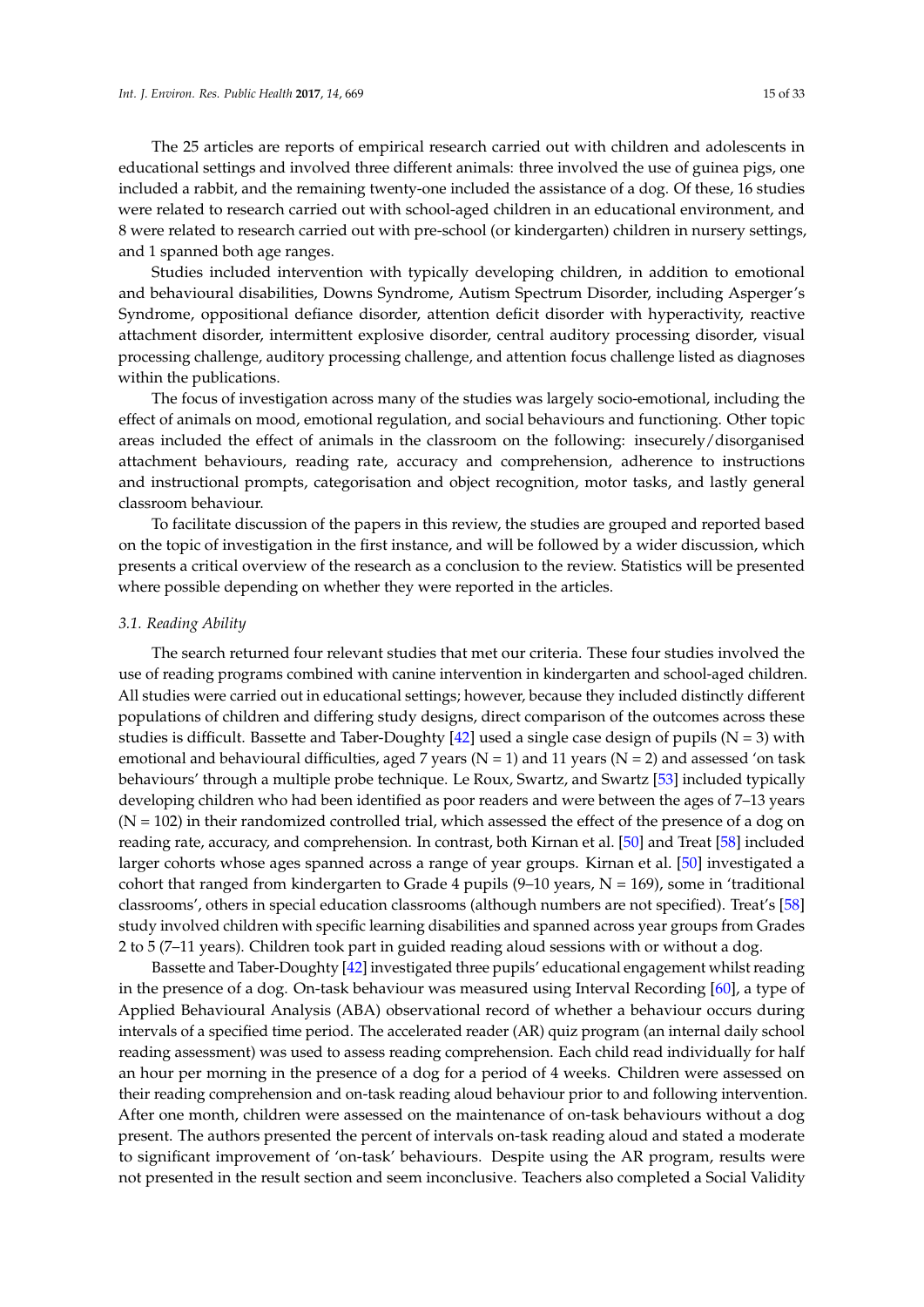Interview and reported improvements in behaviour during intervention. No standardised measures were completed as part of the evaluation. Given the above weaknesses in assessment and analysis, it is hard to draw conclusions from this study.

Le Roux et al. [\[53\]](#page-31-21) evaluated the effect of the presence of a dog on children's reading ability using a pre–post test design with a control group. They addressed the potential confounders of using single dogs and single handlers by employing several dogs and several handlers. All dogs were trained therapy dogs, all dog handlers were trained and received additional training on the task. Familiarisation was carried out for all groups before testing. For assessment, the Reading Educational Assistance Dogs program (READ) was employed, and three further conditions were included: reading to a human, reading to a teddy bear, and a control group with no intervention. Children were randomly assigned into test groups and read to the human, dog, or teddy bear for 20 min per week over a 10-week intervention period. Reading was assessed using the Neale Analysis of Reading Ability before the intervention, directly after 10 weeks and again eight weeks later. The main effect for the group was significant ( $F(3, 94) = 3.40$ ,  $p = 0.2$ ,  $\eta^2 = 0.9$ ) with the dog group ( $M = 7.94$ , *SD* = 0.96), demonstrating a higher reading rate than the teddy bear group (*M* = 7.45, *SD* = 7.9) and significantly higher reading accuracy than all other groups. A significant main effect was also found for reading comprehension age scores  $(F(3, 94) = 5.02, p = 0.02, \eta^2 = 0.15)$  with the dog group, showing significantly higher comprehension scores than all other groups. The authors reported that eight weeks after the completion of the reading program, students in the dog group retained their lead over the students in the other three groups. However, reading comprehension was the main ability retained by students in the dog group; not all reading skills were maintained after the 10-week intervention. Both Bassette and Taber-Doughty [\[42\]](#page-31-20) and le Roux et al. [\[53\]](#page-31-21) concluded that animal intervention has a role to play in academic engagement and reading skill. Both studies also acknowledged that further work is needed to tease apart the factors involved; for example, immediate improvement in measures followed by high variability may be due to initial motivational factors. The presence of a dog may improve reading by affecting physiological measures such as blood pressure. It is also possible that effects are due to the dog or the individual present during intervention, including the bonding process.

Kirnan et al. [\[50\]](#page-31-22) assessed the effect of a therapy dog on the reading skills of children across a whole school cohort from Kindergarten to Grade 4. Children in 'traditional' classes typically read to the dog in groups of 4–6, whilst children in special education classes read to the dogs individually; dogs attended each class for approximately one hour per week. Children also took part in a writing component such as writing dog themed articles or journals. Children in kindergarten and Grade 1 experienced a more integrated dog program through a language arts curriculum that included writing about dogs, illustrating writing, and playing vocabulary games based around a dog theme. Reading scores were assessed mid-year (Winter scores) prior to intervention, and at year-end (Spring scores) through school Measures of Academic Progress (MAP). MAP scores from a previous cohort of children (2010/11) were used as a control measure to compare reading scores to those in the dog group (2011/12). The analyses found a statistically significant difference in kindergarten with the dog reading group ending the year, with significantly higher reading scores compared with the control group (control (*M* = 160.34, *SD* = 11.97); dog (*M* = 169.96, *SD* = 10.04), *t* = 3.35, *p* > 0.001). No other year group demonstrated significant differences in reading scores between dog and control conditions. The authors acknowledged that using the previous academic years' performance as a control is problematic, and reading score gains could be influenced by cohort differences or historical events. Indeed, factors such as classroom environment, the effect of a different teacher, and the dynamics of the class as a whole cannot be controlled for, so their impact is unknown. There is also an assumption on the part of the researcher that all year groups are performing at the same level year on year; in reality, this may not be the case, certain year groups of children may perform worse or better than others.

Treat [\[58\]](#page-31-23) assessed the effect of a certified therapy dog on the reading abilities of 17 children (male  $N = 11$ , female  $N = 6$ ) who had identified learning disabilities, stated as a visual processing challenge, auditory processing challenge, and attention focus challenge. The intervention involved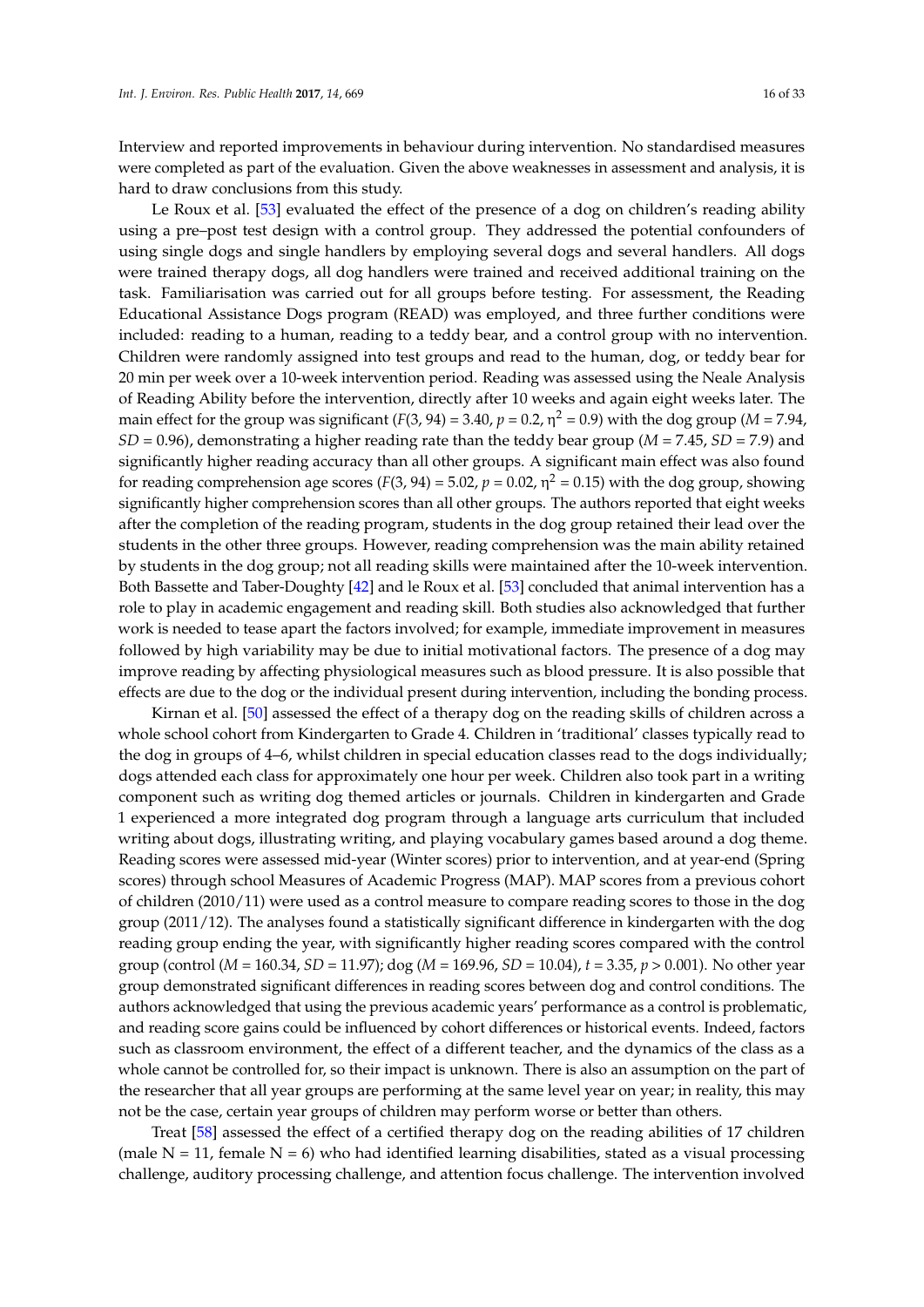each child taking part in guided reading aloud with a teacher/researcher. Children were assigned to either a dog or no-dog group. Reading sessions lasted 10–15 min (depending on story length) and took place 1–3 times per week depending on the availability of the child. Each child had 10 sessions of intervention. Interventions also involved the child receiving instruction and feedback on strategies to assist with their reading comprehension and fluency during the sessions. Only the dog group was assessed pre- and post-intervention using the Gray Oral Reading Test (GORT-4). Both groups were assessed pre- and post-intervention using the Basic Reading Inventory (BRI) and the Reader Self-Perception Scale (RSPS). The latter was used to gauge perceived self-efficacy in reading upon completion of the intervention. An anxiety measure was also completed, although this was a questionnaire devised by the researcher and not a standardised tool. The study demonstrated significant improvement between pre- and post-test scores on the GORT-4 for reading rate, accuracy, fluency, comprehension, and reading quotient in the dog group. The comparison group was not subjected to the GORT-4 pre-post assessment due to a lack of time, leaving open the specific effect of the dog during the reading sessions. The other two measures showed improvement before and after intervention; however, only descriptive data is provided, and no statistical analysis was employed, so it is unclear if the differences are statistically or clinically significant.

The study acknowledged, but failed to control for the fact that some of the children had already been receiving part of the intervention strategy implemented by the teacher for a year before the study commenced. This is problematic, as it remains unclear if any of the observed effects were due to the intervention applied during the research period. Further analysis of those children who had already been receiving part of the intervention strategy could have previously clarified this issue and answered this question.

#### *3.2. Emotional Stability and Learning*

Four of the papers within the review focused on the improvement of the socio-emotional wellbeing of pupils, all involved the presence of a dog and all looked at the impact of the outcomes on the potential to support learning in the classroom environment. Two of the studies used a case study design [\[41,](#page-31-25)[51\]](#page-31-26) and two involved a larger group of children [\[46,](#page-31-27)[47\]](#page-31-28).

Anderson and Olson [\[41\]](#page-31-25) used a case study design to investigate the effect of the presence of a dog on the emotional stability and learning of students with a range of severe emotional disabilities, including oppositional defiant disorder, attention deficit disorder with hyperactivity, reactive attachment disorder, intermittent explosive disorder, central auditory processing disorder, mood disorder, bipolar disorder, and Asperger's Syndrome. The sample included six children aged 6–11 years who had been unsuccessful in the mainstream school environment and who were placed in a self-contained classroom accompanied by one-to-one tutors. Children were observed and their behaviour documented for 8 weeks, and the intervention took place over an 8-week period with the dog present in class each day between 8 a.m. and 3 p.m. with the same observation and documentation. Each child took part in one-to-one sessions for 30 min every day. Children also interacted with the dog throughout the school day, socialising with the dog during educational activities such as reading and playing with the dog during break-times. The dog was not a trained therapy dog and had limited experience with children, but the authors put risk-reducing strategies in place. Both qualitative and quantitative data were collected, including parent and teacher reports before and after intervention through Problem Solving Sheets and ABC analysis forms. ABC Problem Solving Sheets were completed when the child entered an emotional crisis. Sheets allowed the recording of Antecedents (A), events that preceded the crisis, Behaviour (B), observed behaviour, and Consequences (C), consequences and events following the crisis. No standardised measures were collected. No separate control group was tested. The authors collected observational data, interview data with the children and their parent. They used qualitative analysis and reported that the dog contributed to the children's overall emotional stability, improved behavioural control, and students' attitudes towards school and facilitated the students learning in relation to responsibility, respect, and empathy. Overall, the dogs had positive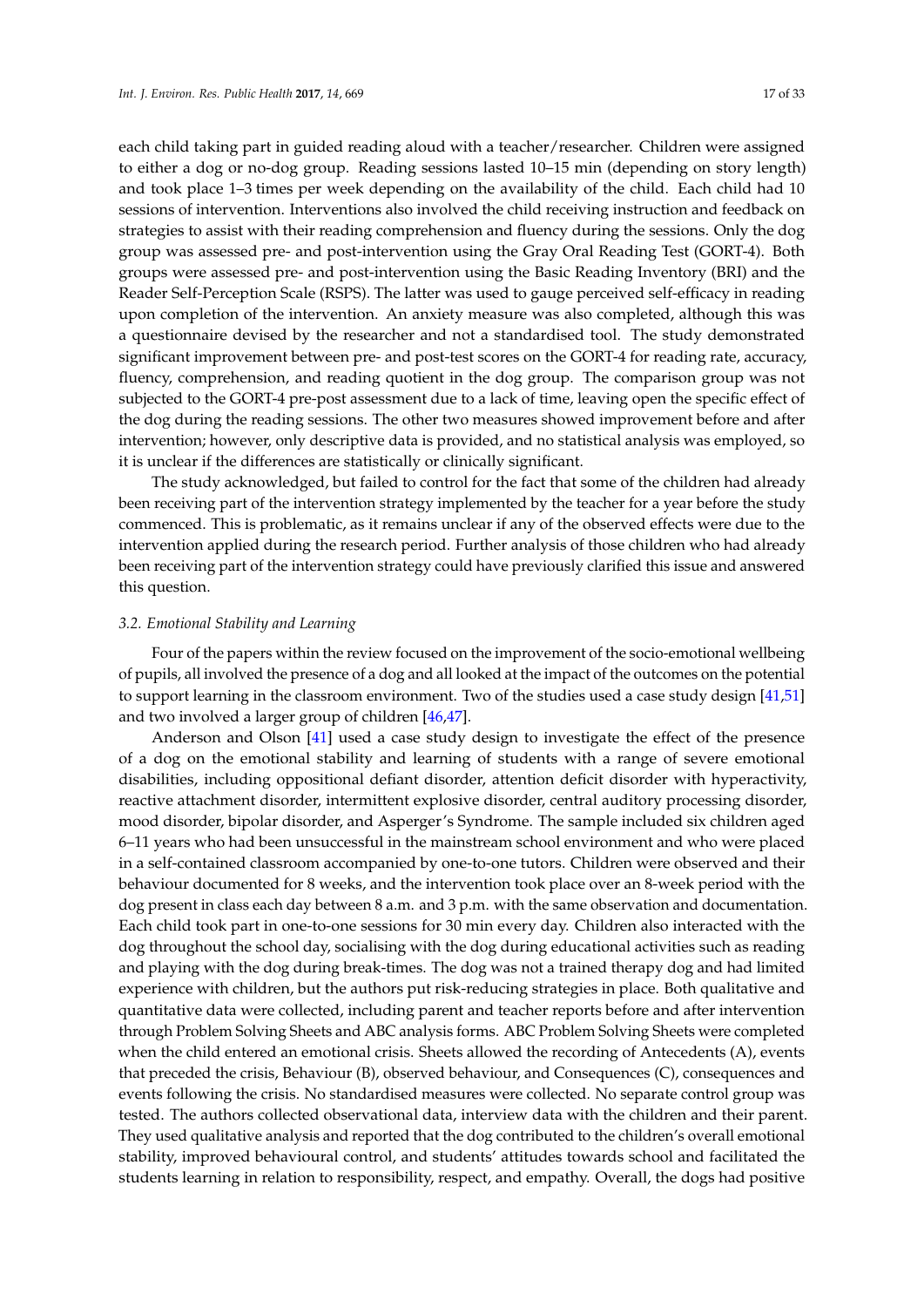socio-emotional effects on the students. The presence of the dog in class for the entire 8-week period during the day makes it difficult to discern the potential advantage to the children of the one-to-one sessions with the dog and demonstrate whether the mere presence of the dog in the classroom without personal intervention with each child may still have had the same effect. A further concern relates to the potential bias in interpretation of the results obtained by the teacher/researcher. The authors acknowledge that 'the lack of negative findings' (p. 47) could be questioned as an effect of teacher expectations; a comparison condition within the design of the study would have controlled for this potential bias.

Kogan et al. [\[51\]](#page-31-26) also used a case study design with two male children. Child A was 11 years old and was diagnosed as having mild intellectual disability disorder, attention deficit disorder, oppositional defiant disorder, depression, and explosive tendencies. Child B was 12 years old and described as hyperactive and having depression and problems with impulse control. Both children were identified as emotionally disturbed. Each child took part in weekly sessions of between 45 and 60 min with a therapy dog. Sessions consisted of two parts: rapport-building time and animal time. Children could interact with the dog, including activities such as petting or brushing the dog as well as discussing previous positive and negative events with the handler. Goals were set by the Special Educational Needs teacher to work on during the AAI sessions. Standardised Teacher Social Skills rating scales were completed before and after intervention. Individual Education Plans were assessed, all sessions were videotaped, and post-intervention interviews with children, families, and educational professionals were carried out. Positive results were reported for both case studies, with Child A demonstrating a reduction in negative verbal statements and increased positive ones. These positive communication skills transferred into daily activities during interaction with others, such as an improved voice tone and increased patience when dealing with peers. Child B showed noticeable improvements across learned helplessness, with his sense of control of himself and his environment improving dramatically. Working closely with the dog was reported to have had a direct influence on their sense of control by decreasing feelings of helplessness and improving self-confidence. The study focused on goal-setting and regulation of behaviours during intervention, with the authors asserting that both children improved on most of their goals after intervention with a dog. It is difficult to assess the direct beneficial effect of the dog alone as the intervention consisted of a human–dog team.

In contrast, Beetz [\[46\]](#page-31-27) assessed the intervention of a 'school dog-teacher-team' together on the social interactions of children within the classroom. The study consisted of children between the ages of 8 and 9 years ( $N = 46$ ) with equal numbers of both males and females ( $N = 23$ ) (dog cohort age: *M* = 8.5, *SD* = 0.51; control cohort age: *M* = 8.4, *SD* = 0.51). Two cohorts were used: one classroom was visited by a dog for one day per week over the course of a year, and another class with no dog served as the control. The study involved a comprehensive battery of standardised questionnaires assessing the socio-emotional wellbeing of the children before the intervention began and again following intervention. Depression scores did not differ across time as a result of intervention in either the dog or control condition, but positive attitude towards school and positive emotions towards learning, as measured by the FEESS 3-4 (Questionnaire on Emotional and Social experiences in school, Grades 3–4), rated significantly higher in the dog group than the control group with no dogs. The researchers attributed a medium to strong benefit to the whole class as a group. Worryingly, the no-dog group demonstrated a decrease in their attitudes towards school and emotions towards learning. The authors pointed out that the third year for students in Germany is a time of high academic pressure and that the dog may have acted as a buffer during this stressful period in which the control class did not have access to a dog.

This could add to the argument of the beneficial effect of a dog in the classroom; however, it is also possible that the children in the no-dog class were aware that the other classroom had a dog and that their classroom did not. This awareness could be responsible for the declining attitudes towards school and emotions towards learning found in the no-dog group.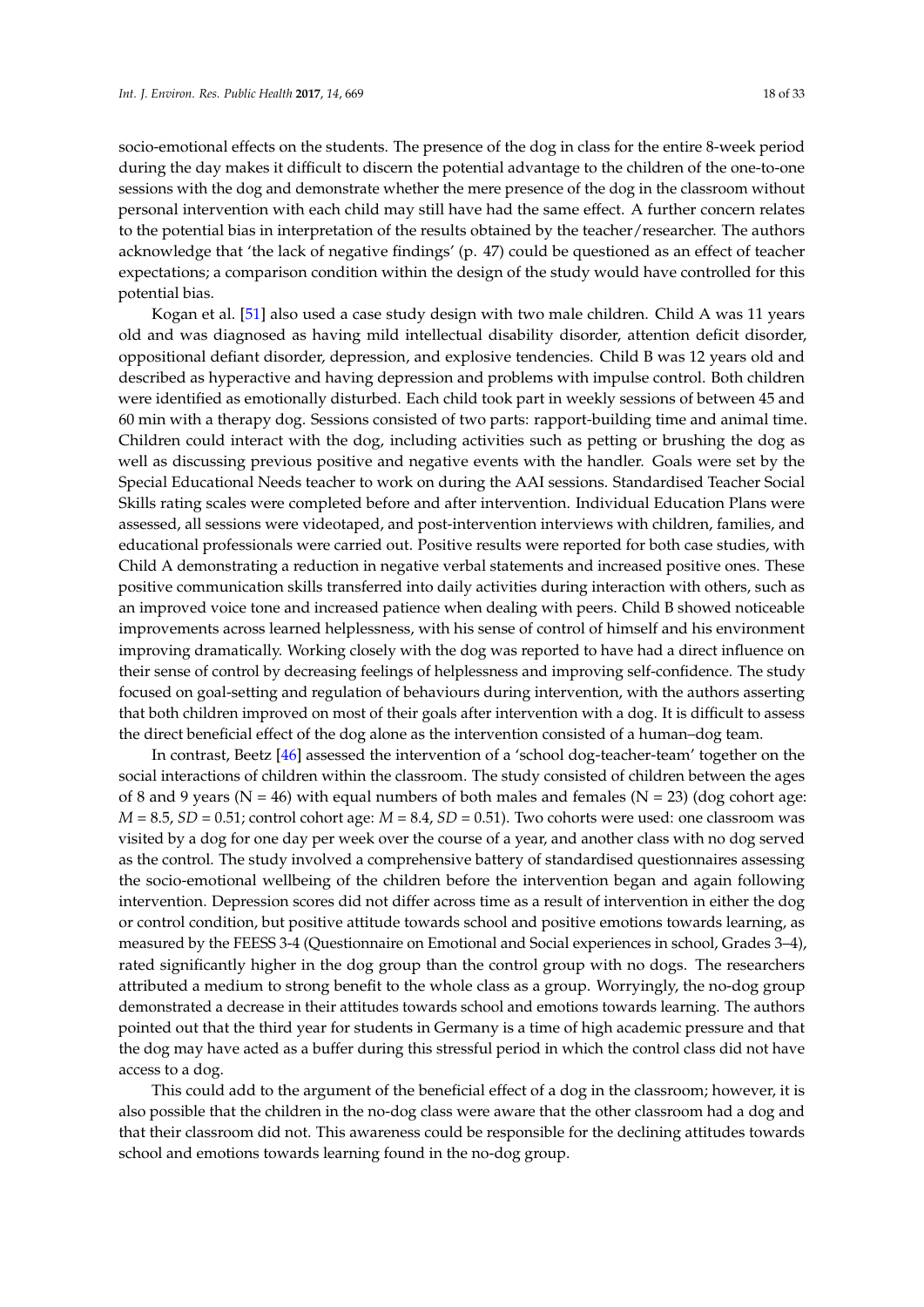Lastly, Donaldson [\[47\]](#page-31-28) investigated the use of a therapy dog to promote empathy in pre-school classes. The study involved  $N = 47$  children aged 3;8–4;11 years (male ( $N = 23$ ), female ( $N = 24$ )), and a PAWS trained therapy dog and their handler were involved. Three classes were used as condition groups (no random assignment); one with a therapy dog, one with a plush toy dog, and one control group with no additional adjunct. It is important to note that, as in the above studies, intervention is confounded with classroom/teacher/students.

Children were assessed using the Emotion Matching Task (EMT), and two scores from the Strengths and Difficulties Questionnaire (SDQ). Video footage was also collected in the dramatic play area, this was analysed for prosocial, aggressive, and isolation behaviours. Children in the toy and real dog conditions did not improve in emotional recognition over the course of the intervention. Equally, prosocial and difficulty scores from the SDQ failed to demonstrate significant improvement. While some of the qualitative data suggested improvements in children's behaviour, no discernible differences were observed in relation to prosocial, aggressive, or isolation behaviours coded from the video data. While the previous three studies reported positive emotional effects and the potential of animal-assisted intervention to support learning and educational goals, Donaldson [\[47\]](#page-31-28) found no significant effects of the dog condition over others. Importantly, the researchers concluded that the factors involved need quantifying, with two of the papers acknowledging confounding factors, i.e., the difficulty in controlling for wider factors, such as teachers, classroom environment, and other intervention programs in which individual children may already be participating [\[41,](#page-31-25)[46\]](#page-31-27).

#### *3.3. Social Functioning and Interpersonal Skills*

Four of the studies identified in the review investigated the effect of animals on social functioning in the classroom. O'Haire et al. [\[55](#page-31-29)[,56\]](#page-31-30) included guinea pigs as the animal of choice in their studies, whilst Tissen et al. [\[57\]](#page-31-31) and Wicker [\[59\]](#page-31-32) involved dogs in their studies.

The first two studies with guinea pigs in the classroom environment aimed to investigate the social functioning of children [\[55](#page-31-29)[,56\]](#page-31-30). Importantly, the authors highlighted that the aim of the research was to examine the impact of the intervention on the functioning of the children within the classroom, as opposed to the specific role of the animal involved.

Their study constitutes two papers; one reported the results of the study with typically developing children ( $N = 128$ ) aged 4.8–12.7 years [\[55\]](#page-31-29), and the other [\[56\]](#page-31-30) reported the results of the effect on children with Autism Spectrum Disorder ( $N = 64$ ) aged 5.2–12.8 years old. Guinea pigs were placed in classroom settings and the children assigned to either an Animal-Assisted Activity (AAA) group or a wait list control group. All children received general exposure to the guinea pigs in the classroom setting, the experimental group received in addition separate AAA interaction sessions. AAA sessions were carried out in triads with two typically developing children, and one with ASD taking part in intervention activities for 20 min, twice per week over an 8-week period. The activities carried out during the intervention sessions were led by pupil preferences and included a wide range of activities such as feeding, designing experiments, grooming, visual art, and circle time. Standardised tests were used to assess the children's behaviour. These included the Pervasive Developmental Disorder Behaviour Inventory (PDDBI) and the Social Skills Rating Scale (SSRS), which included parent and teacher assessments of whether children showed changes in their interest in attending school. Information relating to the child's school, teacher, academic grade, pet ownership, and outside treatment were also collected.

The authors reported that pupils with ASD displayed more social approach behaviours and less social withdrawal following AAA as reported by both teachers ( $p < 0.001$ ) and parents ( $p < 0.007$ ). Participants were also rated as more socially skilled by teachers (*p* < 0.008) and parents (*p* < 0.006). However, problem behaviours showed no improvement following AAA [\[56\]](#page-31-30). Typically developing pupils were also reported to have benefitted from the AAA, with pupils showing significantly greater increases in social skills as rated by teachers (*p* < 0.001) and significantly greater decreases in problem behaviours as rated by both teachers ( $p < 0.001$ ) and parents ( $p = 0.003$ ). Both studies included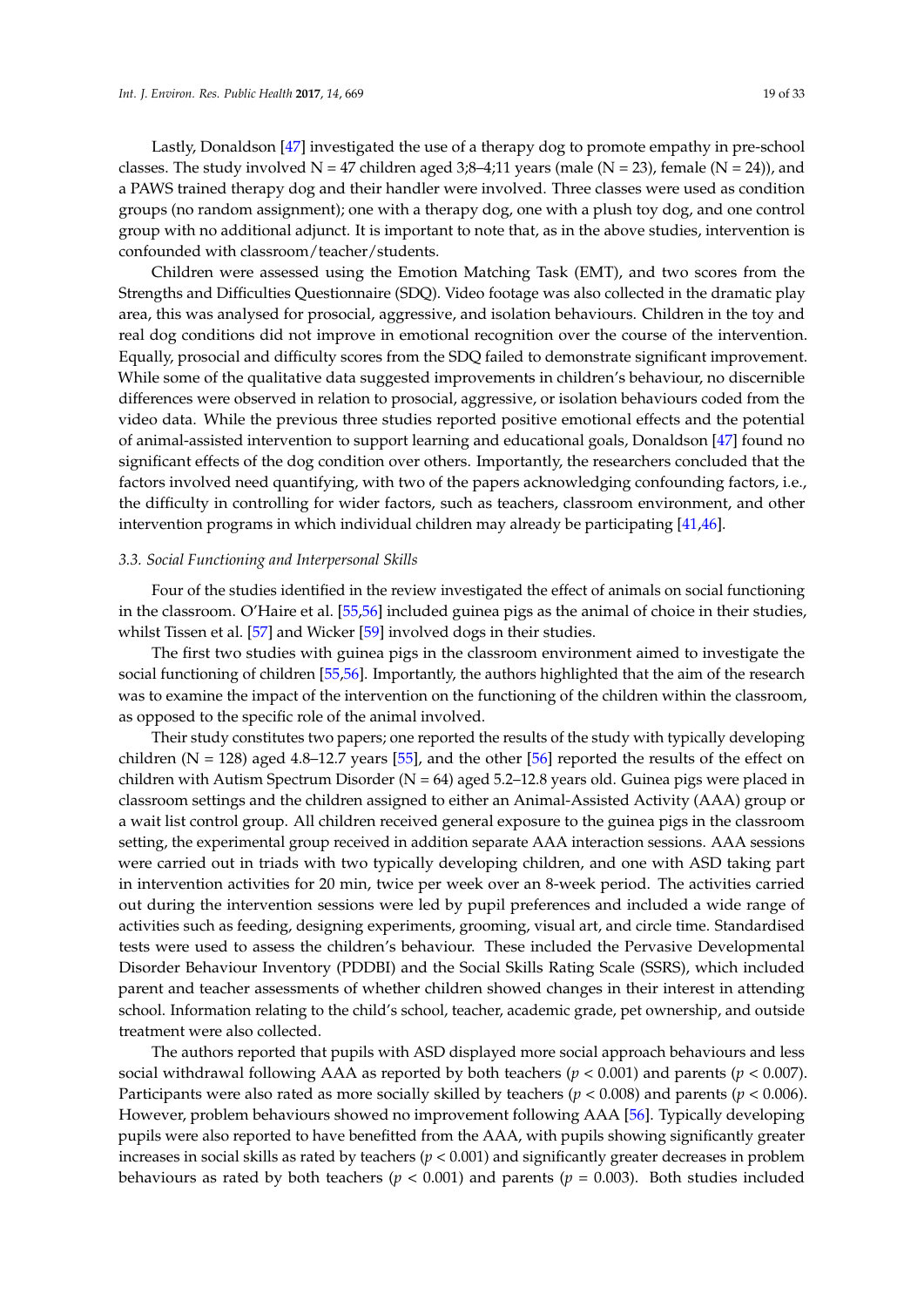standardised measures; however, both these measures rely on feedback from teachers and parents who were not blind to the conditions, so results are open to expectation bias. Academic competence of the typically developing children was also rated by teachers through the SSRS [\[55\]](#page-31-29). The study used a wait list control condition and whilst this is often rated as superior to a no control design, it is not without drawbacks. It is impossible to know whether the wait list condition was potentially negatively affected by motivational factors and an alternative control group may be more useful.

Tissen et al. [\[57\]](#page-31-31) investigated social behaviour, empathy, and aggression in their study with children ( $N = 230$ ) aged 7–10 years old. They investigated the effect of social training programs using six therapy dogs and their handlers. Children's school classes were randomly assigned to conditions as follows: social training without dogs, social training with dogs, and dog attendance without social training. They implemented a 10-week program with 90-min of intervention per week in the classroom setting. Standardised questionnaires were carried out with teachers and children before and after interventions and again 3 weeks later with children only. These include the Social Behaviour Scale: Assessment aids for teachers, the Inventory for the Assessment of Impulsivity, Risk Behaviour and Empathy (for children), and a Bully/Victim-Questionnaire for children. The authors reported a minor significant effect in social behaviour from the teachers' perspective after the 10-week intervention compared with the start ( $p < 0.05$ ). Measures of empathy also showed a 'low but significant' effect (*p* < 0.05). Neither of these were not maintained beyond the intervention. The authors found only a reduction in the condition 'Social training with dogs' in open and relational aggression and effects lasted beyond the intervention time. No main effects for condition were found. Hence, it would therefore appear that the presence of a dog can potentially have the same effect as social training and vice versa. Unfortunately, the lack of a no-intervention control does not allow the results to be assessed further, as all children were either exposed to a dog or social training. The authors acknowledged this and suggested further improvements to their study.

Wicker [\[59\]](#page-31-32) investigated the effects of animal-assisted therapy with dogs on the social behaviour and interpersonal skills of  $N = 31$  at-risk adolescents aged 12;2 to 17;5 years (female,  $N = 9$ , male  $N = 22$ ) attending alternative public schools. Two of the 6 children were classed as having emotional difficulty and one 'ASD-like' (p. 38) behaviour. Students in the intervention group ( $N = 20$ ) had an intervention incorporated into their educational plan. Control students  $(N = 11)$  were located on a different campus because not enough children consented to take part at the first school. Social skills, aggressive behaviour, attitude to school, interpersonal relations, classroom absences, direction following, acceptance of staff feedback, and respectful responses were measured using a standardized tool (BASC). Students were not randomly assigned to each condition, but were assigned by staff members who saw the child in 'critical need of a more intense intervention' (p. 38) into one-to-one sessions for one hour per week. Others were allocated to small groups of five students twice per week for one hour with the dog.

Students were instructed on how to train and care for the dog. A certified dog trainer was present to oversee sessions. The dogs belonged to members of the community (not the trainer). At the end of the intervention, students demonstrated their dog handling and training skills to the dog owners. The study failed to find any significant effects between the three cohorts in terms of teacher ratings of students' social skills, aggressive behaviour, attitude to school, interpersonal relations and classroom absences, and the authors acknowledged the limitations of their small sample size for analysis. The study provided an insight into the personal experience of those taking part through qualitative information gathered after intervention.

In sum, three of the studies reported benefits of animal intervention in their findings, but equally all three outlined the protocol for control group as an area for improvement in future studies to ensure that outcomes can be directly attributable to the intervention, rather than wider factors. Further to this, the importance of gathering more data around participant characteristics such as ability and diagnoses as well as questions concerning scale and amount of interventions will allow researchers in the future to analyse how these individual differences may mediate the intervention under review.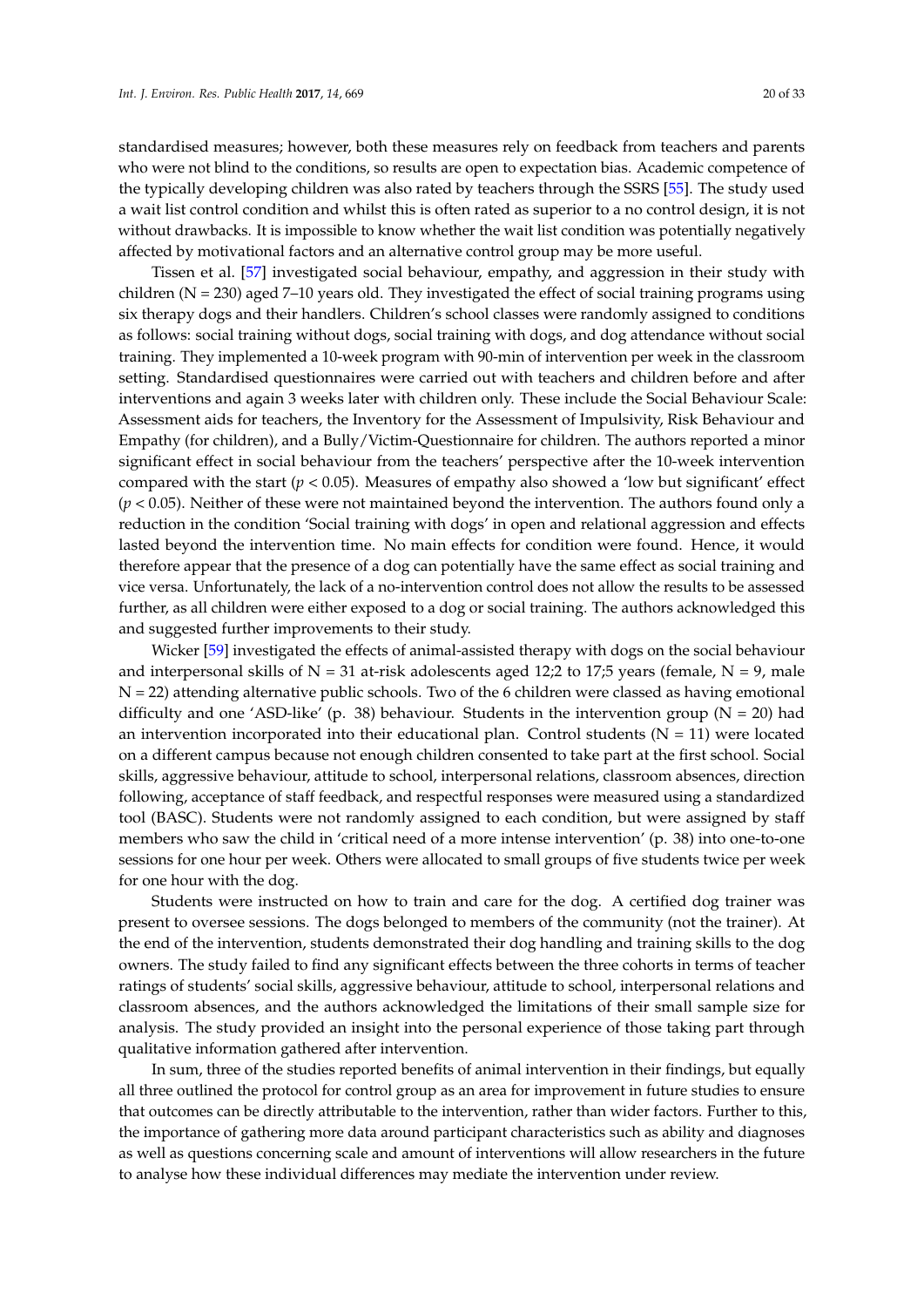Four studies in the review focused on the physiological factors involved during children's interactions with animals in intervention sessions [\[15](#page-29-12)[,43](#page-31-12)[–45\]](#page-31-33).

Beetz  $[44]$  carried out an exploratory study involving male children (N = 31) between the ages of 7 and 12 years old, investigating the effects of a real dog, toy dog, or friendly person on insecurely/disorganised attached children during a stressful task. Having chosen participants on the basis of preselection using the Separation Anxiety Test (SAT), a series of standardised tests were completed, the Trier Social Stress Test for Children (TSST-C) in combination with Self-Assessment of Stress, The Self-Assessment Manikin (SAM), and a pet attachment questionnaire. Salivary cortisol was taken at five points throughout the intervention process (T1 to T5). No difference between the three groups was initially found in relation to pet attachment ( $F = 0.743$ ,  $p = 0.537$ ). No significant differences were found for self-reported Activation and Mood (SAM) during or after intervention. Self-reported stress levels did not differ significantly between the groups before or after the stress test (TSST-C), but cortisol analysis revealed a significantly lower level in the real dog condition ( $x^2$  = 15.17, df = 2,  $p = 0.001$ ) (measured under the curve (AUCi). This was also related to the amount of time stroking the dog; more direct contact time resulted in a less pronounced reaction to stress as cortisol was lower at T5 ( $r_s = -0.818$ ,  $p = 0.002$ ).

Further to this, Beetz [\[45\]](#page-31-33) investigated the effects of social support by a dog on stress modulation in male children with insecure attachment ( $N = 47$ ) aged 7–11 years. Measures were collected as in the previous study with similar findings that male children with insecure-avoidant/disorganised attachment can profit from the presence of a real dog with cortisol levels at T4 and T5 being significantly lower ( $x^2$  = 6.17, df = 2,  $p$  = 0.046) (measured under the curve (AUCi)) correlating negatively with the amount of physical contact with a real dog (increased stroking resulted in decreased cortisol readings). The more time the child spent stroking the dog before the TSST-C stress test, the greater the drop in cortisol level ( $r_s$  = 0.488,  $p$  = 0.025). Again, children's self-reported stress did not correspond with salivary cortisol levels.

O'Haire [\[15\]](#page-29-12) evaluated physiological arousal as a mechanism for observed behavioural changes in the presence of guinea pigs. The cohort  $(N = 114)$  consisted of both typically developing children (TD) ( $N = 76$ ) and children with ASD ( $N = 36$ ) with a wide age range from 5.1 to 12.7 years old. The study collected data using a series of standardised questionnaires including the Social Communication Questionnaire (SCQ) (Autism screening), the Social Skills Rating System (SSRS) (social functioning), and the Social Worries Questionnaire (SWQ). In addition, parent and teacher's ratings of the character of each child were collected and emotional valence rated by children about how they felt after taking part in each condition. The study also collected skin conductance measures, including temperature and motor movement data. Children took part in all four experimental conditions in the same order: baseline reading silently, reading aloud in front of peers for 1 min, 10 min of free play with peers and toys, and 10 min of free play with two guinea pigs and peers. As expected, significant differences in social anxiety were reported between the TD and ASD cohorts, with participants with ASD scoring significantly higher on the SWQ on both the parent and teacher versions ( $p < 0.001$ ), demonstrating that children with ASD were perceived as less social, confident, and calm than the TD children. No differences in self-rated emotions between the TD and ASD cohort were found. There were differences between the conditions with all children feeling best in the presence of animals compared with toys, reading silently and reading aloud  $(p < 0.001)$ . The presence of animals also resulted in decreased skin conductance in both TD and ASD cohorts. Interestingly, the ASD children displayed greater physiological arousal than TD peers in all conditions, but this trend reversed in the animal condition: animals reduced the general level of arousal and the number of skin conductance peaks in children with ASD compared to the TD children. Conclusions highlight a regulation of physiological stress and a stress buffering effect of the animal on both typically developing and children with ASD.

Lastly, Becker [\[43\]](#page-31-12) specifically looked at the effect of physiological stress responses on executive functioning in the presence of either a real or toy dog. The study involved 38 children aged 8;0–14;6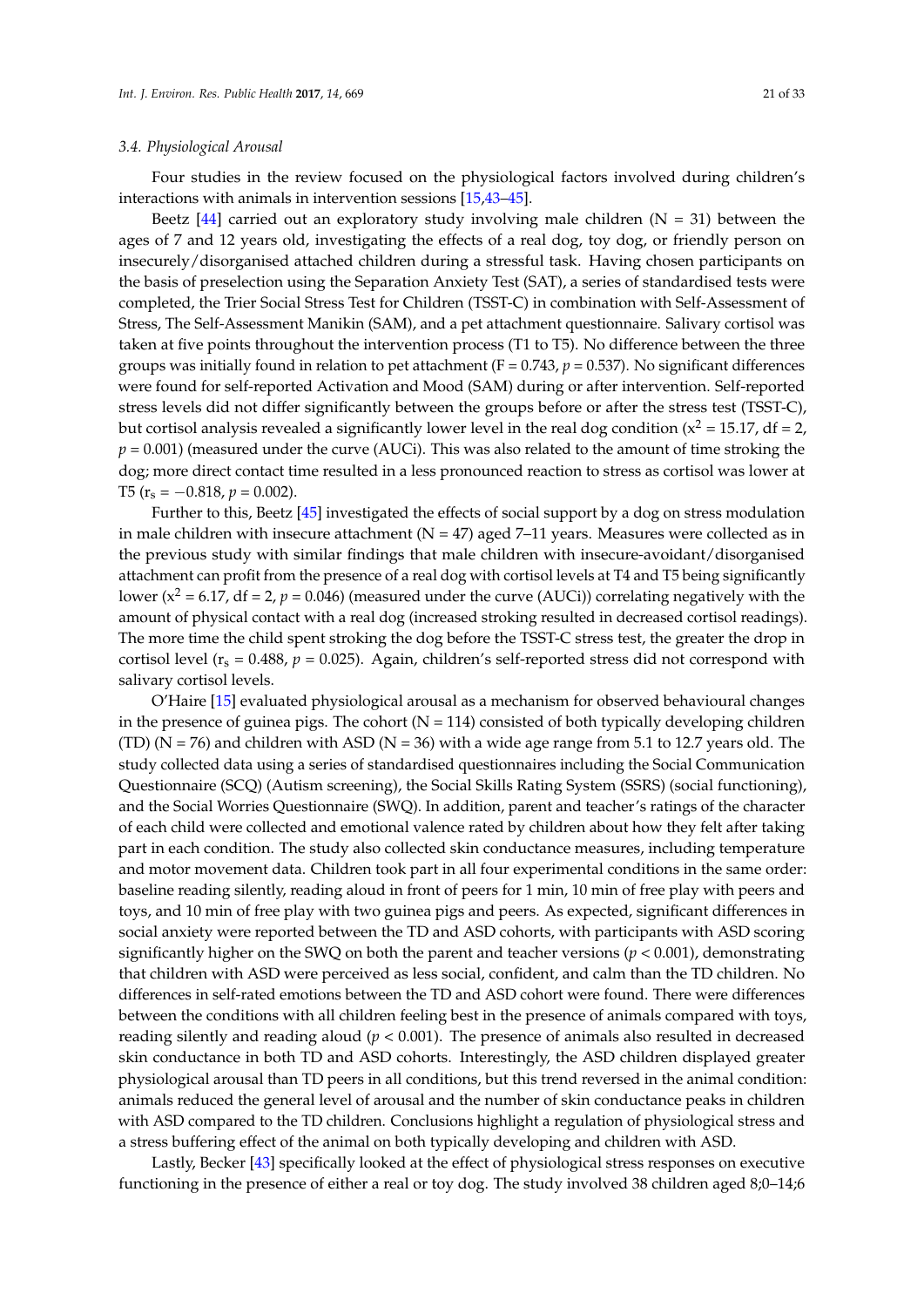years ( $N = 34$  male,  $N = 4$  female), and two dogs approved by school officials were employed. All children attended a special education school and had a formal diagnosis relating to behaviour, PDD, mood, anxiety, motor, psychotic, or some other, unspecified disorder. Children were assigned to either a real or toy dog condition, blood pressure and heart rate were monitored before and after testing in each condition, and participants were tested on three executive functioning tasks (coding, memory, and inhibition) using standardised tests: the Wechsler Intelligence Scale for Children, Fourth Edition (WISC-IV), the Picture Memory subtest from the Wide Range Assessment of Memory and Learning, Second Edition (WRAML-2), and the Inhibition subtest from the NEPSY-II (2007). Blood pressure and heart rate were measured using the Welch Allyn Spot Vital Signs [\[61\]](#page-31-34), a device that provided digital measures of non-invasive pressure and pulse rate (heart rate). Results revealed that the presence of a dog had a significant effect on completion speed of the inhibition-naming task (F(1, 35) = 6.13, *p* = 0.018). However, no significant effect was revealed for Picture Memory, Inhibition-Naming, or Inhibition–Inhibition scores. Equally, none of the physiological variables of blood pressure and heart rate significantly predicted performance in executive functioning tasks. The study revealed a reduction in physiological arousal had occurred across the length of the intervention, but this was irrespective of whether the toy or real dog was present. As highlighted above, control groups should be included. In addition to investigating what the most advantageous length and timescales for interventions are, it is also important to look at these in relation to how novelty effects may impact intervention in the short term and whether any effects found can demonstrate longevity.

#### *3.5. Motor Skills and Adherence to Instructions during Motor Tasks*

Two studies in the review focused on motor tasks in the presence of a dog, Gee et al. [\[48\]](#page-31-17) examined speed and accuracy of a set of gross motor tasks, whilst Gee et al. [\[24\]](#page-30-19) investigated pre-schooler's adherence to instructions when carrying out motor tasks. Both studies involved familiarised children with the dogs and used pre-school aged children; Gee [\[48\]](#page-31-17) tested 4–6-year-olds ( $N = 14$ ;  $N = 5$  typical,  $N = 9$  identified), and Gee at el. (2009) involved 3-5-year-olds (N = 11; N = 5 typical, N = 6 identified). Both studies use the term 'identified' to describe children who have a language impairment, and both involved intervention with a dog.

Gee [\[48\]](#page-31-17) asked children to perform a series of 10 motor tasks either in the presence or absence of a therapy dog. A main effect of the presence of a dog was found  $(F(1, 36) = 7.471, p < 0.05, R^2)$  $= 0.17$ ); children in the dog condition completed the task faster ( $M = 10.88$  s) than those without a dog ( $M = 13.86$  s). The type of motor task being carried out was also significant ( $F(5, 36) = 8.133$ ,  $p < 0.05$ ,  $R^2$  = 0.31), with some tasks being more adeptly performed in the presence of dog. The authors concluded that the presence of a therapy dog can be beneficial in the execution of gross motor skills and that the dog may act as motivator of performance in children.

Gee et al. [\[24\]](#page-30-19) used a motor task experiment to determine children's ability to follow instructions. Children would perform the task in one of four co-performer conditions: with a real dog, a stuffed dog, a human confederate, or no co-performer. Each child had three types of motor tasks to complete: a 'Modelling task' in which the co-performer performed the task first whilst the child watched and then copied, a 'Tandem task' in which the child performed the task at the same time as the co-performer, and a 'Competition task' in which the child competed against the co-performer.

The authors found a significant main effect of co-performer with children adhering to instructions better in the real dog and human confederate conditions than with the stuffed dog or when no co-performer was present ( $p < 0.01$ ,  $R^2 = 0.05$ ). Task type and co-performer interaction also presented significant differences ( $p < 0.01$ ,  $R^2 = 0.19$ ) with pairwise comparisons revealing that the Competition task presented no significant differences regardless of co-performer (*p* > 0.05). In the Tandem task, children adhered to instructions better in the presence of a human or stuffed animal (*p* < 0.05) whilst instructions were adhered to better in the Modelling task in the presence of a dog.

Both studies presented the beneficial effects of interventions with animals during the execution of motor tasks. Discussion for further research focused on the small sample sizes used within the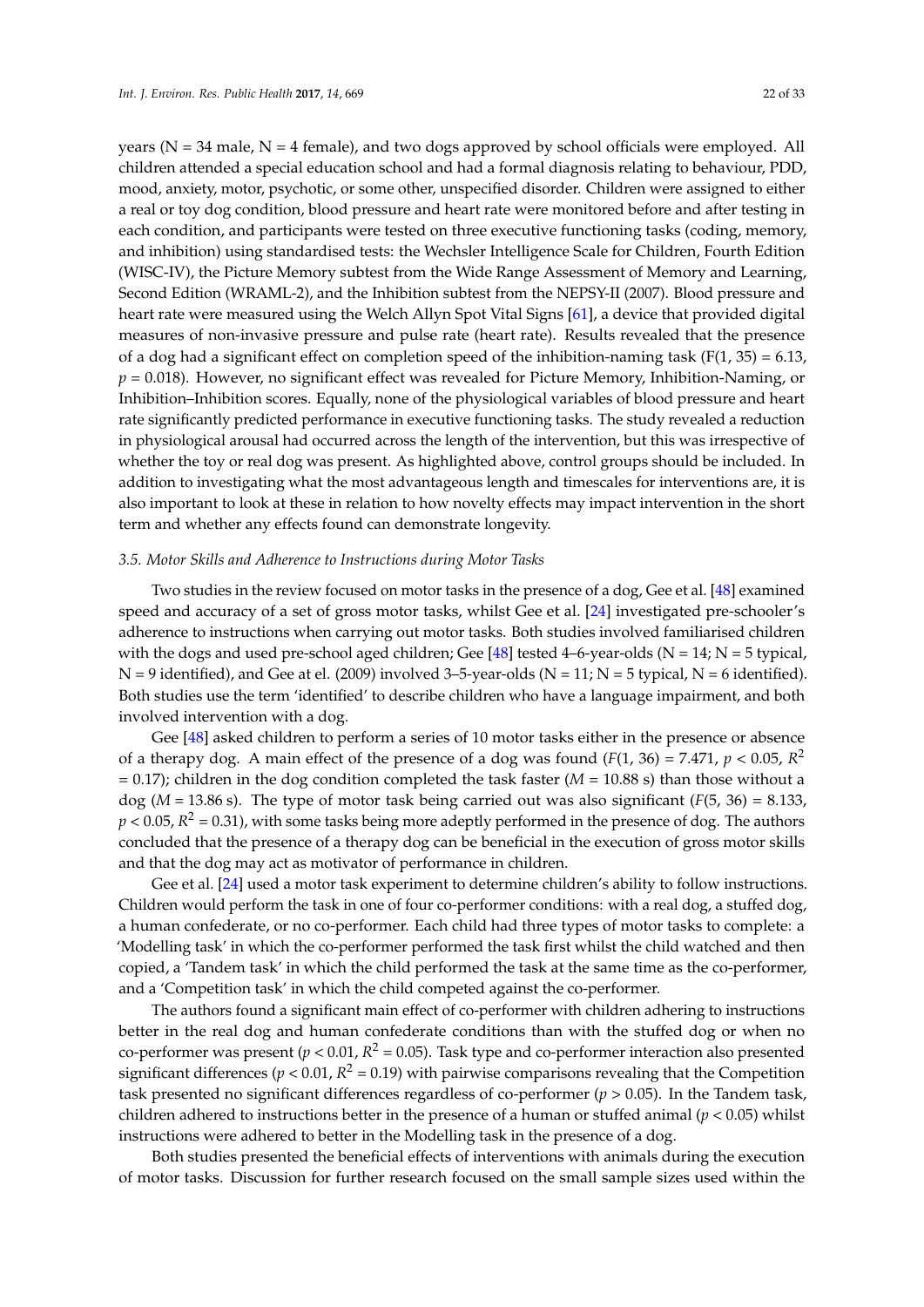studies and the need to be able to look more in-depth at whether the presence of the dog showed more pronounced effects within either the typically developing children or the group of children with identified needs.

#### *3.6. Adherence to Instructions and Memory Tasks*

Gee et al. [\[25\]](#page-30-20) explored the effect of a real dog, a stuffed dog, and a human confederate on the adherence to instructions during a memory task. The study involved pre-schoolers of 3–5 years of age  $(N = 12; N = 7$  identified,  $N = 5$  typical). The term 'identified' describes children who have learning deficits, behaviour deficits, or under-developed social skills. The real dog was a certified therapy dog, and the study was carried out in two parts. Experiment 1: Children took part in a forced choice recognition task in the presence of a co-performer: a real dog, a stuffed dog, or a human. Accuracy of choices and the number and type of instructional prompts required to carry out the task were measured. Task accuracy was at ceiling levels, with all children recognising objects with high levels of accuracy (*p* > 0.05). Analysis of general prompts revealed a significant difference between the real dog versus human conditions ( $p < 0.05$ ), with the fewest required in the real dog ( $M = 1.17$ ) as opposed to the human condition ( $M = 3.83$ ). Pairwise comparison of task specific prompts also revealed a significant effect of these conditions ( $p = 0.05$ ), with children in the real dog (M = 0.83) and stuffed  $dog (M = 1.75)$  conditions requiring fewer prompts than did children in the human condition ( $M = 2.88$ )  $(p < 0.05)$ .

Experiment 2 was conducted six months later with the same children in order to replicate the first study. The study produced highly similar findings and confirmed the reduced need for instructional prompts in the presence of a real dog when completing cognitive memory tasks in the form of picture and object recognition. Hence, the study demonstrated positive results of the dog intervention. The authors discounted the effect of novelty as a reason for the positive effect of the dog due to the familiarisation process they provided, but ask whether the bonding process between child and dog drives the motivation of the child.

#### *3.7. Categorisation and Object Recognition*

Three of the papers from the Review investigated the effect of the presence of a dog on the categorisation and object recognition abilities of pre-school children [\[26–](#page-30-21)[28\]](#page-30-4). All studies were carried out between a pre-school and lab setting, and testing sessions were single events. Dogs and handlers visited the educational setting on multiple occasions for familiarisation sessions before testing began so that the presence of a dog did not produce a novel situation for the children. The studies involved typically developing and identified pre-schoolers, with the authors defining the 'identified' cohort as children who have one or more difficulties in the following areas: oral expression, basic reading skills, listening comprehension, and written expression.

In addition, Gee et al. [\[27\]](#page-30-22) tested 35–66-month-old pre-schoolers ( $N = 20$ ;  $N = 12$  typical and  $N = 8$ identified) in their study looking at object recognition performance in the presence of a dog; object recognition involves both cognition and memory processes. Speed and accuracy across performance was measured whilst the number of distractor items and collaborator (dog versus humans) varied. Target and distractor items were purposely made similar, thus increasing the difficulty of the task being undertaken by the children. A main effect of number of distractors (*p* < 0.01) was found, with performance higher in the 1 distractor condition vs. 4 distractors. A significant effect of latency was revealed with children taking longer to respond in the 4-distractor condition (*p* < 0.01) and a significant effect of collaborator was also evident for both accuracy and latency such that performance was best in the dog condition.

Similarly, Gee et al. [\[28\]](#page-30-4) included 38–62-month-old pre-schoolers ( $N = 17$ ;  $N = 11$  typical and  $N = 6$ identified) and showed that children also respond to exemplars more accurately in the presence of a dog ( $p < 0.01$ ). Interestingly, there was a significant effect for animate versus inanimate classification, but this was only revealed in the real dog condition.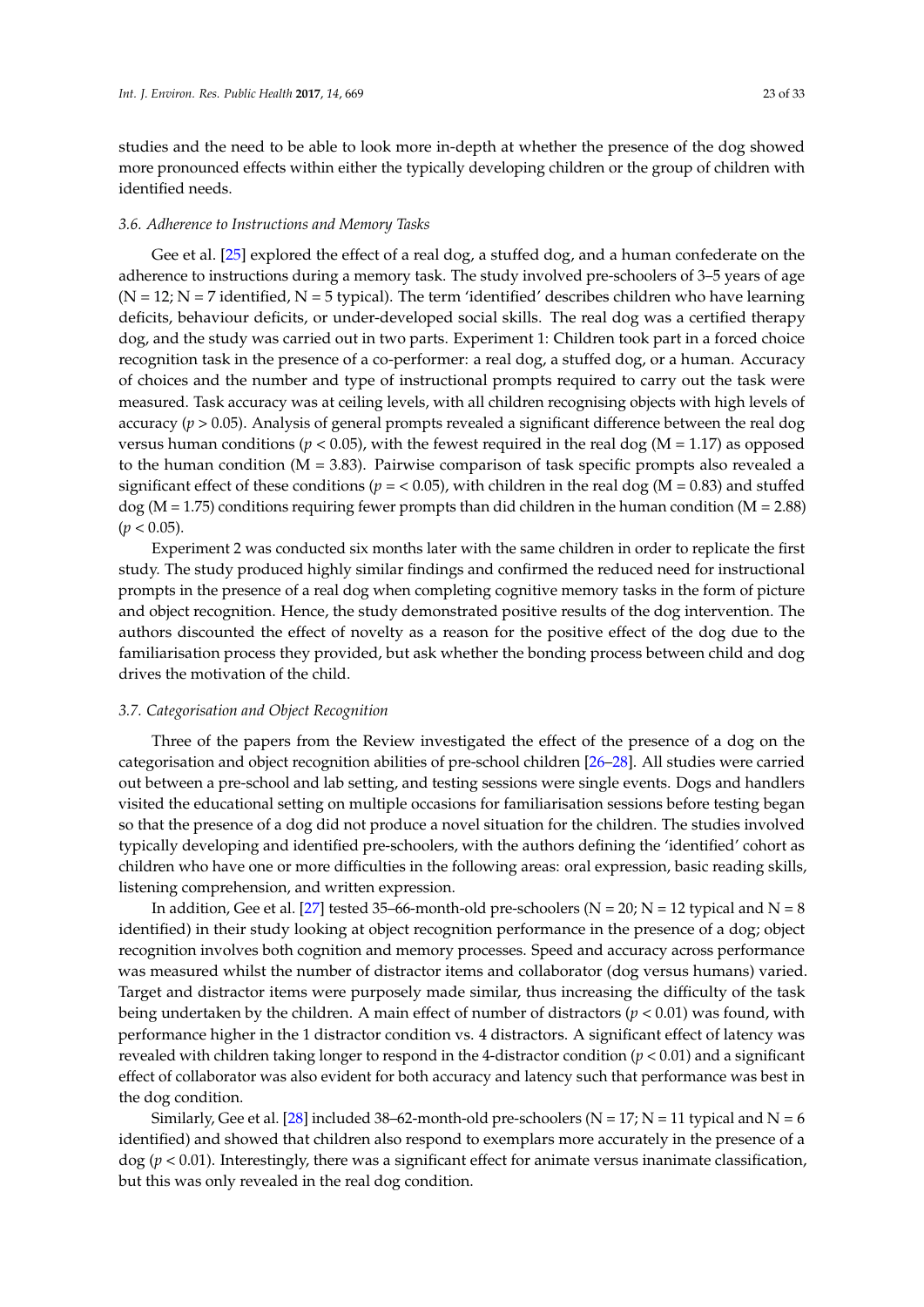Gee et al. [\[26\]](#page-30-21) tested 36–63-month-old pre-schoolers ( $N = 12$ ;  $N = 5$  identified and  $N = 7$  typical) and looked at the type of choices made by infants in relation to object categorisation in the presence of either a real dog, a stuffed dog, or a human confederate as a co-performer. Infants were required to take part in a 'match-to-sample' task with three categories of items to choose from: taxonomic, thematic, or irrelevantly linked items. As predicted, the children made significantly fewer irrelevant choices in the presence of a real dog ( $M = 0.58$ ) ( $p < 0.05$ ) than with the human ( $M = 1.0$ ) or stuffed dog ( $M = 2.08$ ). The results of the study also conformed to an expected developmental shift such that younger children made more taxonomic than thematic choices during object categorisation, whereas older children made more thematic than taxonomic choices. The study also revealed differences in the type of categorisation choices being made (*p* < 0.05) with taxonomic choices (*M* = 22.33) and thematic choices (*M* = 22.08) being made significantly more often than irrelevant choices (*M* = 3.67), demonstrating that children made relevant decisions in relation to the stimuli presented. The authors asserted a positive effect of the dog on categorisation performance. Consistent with the other studies in this review, the studies focusing on categorisation and object recognition also reported the positive effects of dog intervention. The authors referred to the need for arousal levels to be measured during future interventions to fully understand the special status of the dog, as opposed to the stuffed animal or human confederate.

The studies reported above, by Gee and colleagues, all relied on relatively small sample sizes, and thus lack broad generalizability. It is important to point out that they also implemented repeated measures designs and reported moderate to large effect sizes. Repeated measures designs offer the advantage of reducing error variance by allowing each participant to serve as his/her own control across experimental conditions. Additionally, these studies all involve an important familiarisation period where participants become acquainted with the dog and thus a novelty effect explanation cannot account for the findings.

#### *3.8. Effect on Classroom Behaviour*

Three papers within the review investigated the presence of an animal on classroom behaviour in general and with typically developing children. Two of the papers investigated the effect of the presence of a dog in the classroom [\[49](#page-31-18)[,52\]](#page-31-35), whilst the third involved a rabbit in the classroom environment [\[54\]](#page-31-36). The research by Kotrschal and Ortbauer [\[52\]](#page-31-35) and Hergovich et al. [\[49\]](#page-31-18) both included children in classes with a multi-ethnic background aged 6–7 years. Kotrschal and Ortbauer [\[52\]](#page-31-35) familiarised the children with three dogs, two of which were certified therapy dogs. They video-recorded the class for a month before dog intervention and used this as a control to compare to videos of behaviour of the children in the presence of one dog during the school days in the intervention period. Video footage was coded for frequency of occurrence and duration across a large range of behaviours and was subsequently subjected to statistical analysis. However, the authors failed to specify the inter-rater reliability to ensure consistency of coding across conditions.

Kotrschal et al. [\[52\]](#page-31-35) found improved behaviour and, interestingly, more attention focused on the teacher with the dog present. They also reported previously withdrawn pupils as becoming more socially interactive.

Hergovich et al. [\[49\]](#page-31-18) also tested a class of children with a dog present after prior familiarisation and used a parallel class of children without a dog present as their control group. Assignment of classrooms to each condition was not random as the dog belonged to the class teacher (p. 41), a potential for bias. Hergovich et al.'s [\[49\]](#page-31-18) measures included a selection of standardised tests, e.g., the Gestalt Perception Test (a measure of independence), the Vienna Development Test (social intelligence), and a self-assessment of empathy with animals [\[62\]](#page-32-0), as well as teacher assessments of pupils' sociability.

Hergovich et al. [\[49\]](#page-31-18), as well as Kotrschal and Ortbauer [\[52\]](#page-31-35), reported a more homogeneous classroom setting with a decrease in behavioural extremes such as aggression and hyperactivity. The rating of pupil's sociability, social integration, and aggressive behaviour by Hergovich et al. [\[49\]](#page-31-18) was carried out through a teacher assessment showing improvements, but this assessment is open to potential expectancy bias as teachers were not blind to conditions. Hergovich et al. [\[49\]](#page-31-18) also found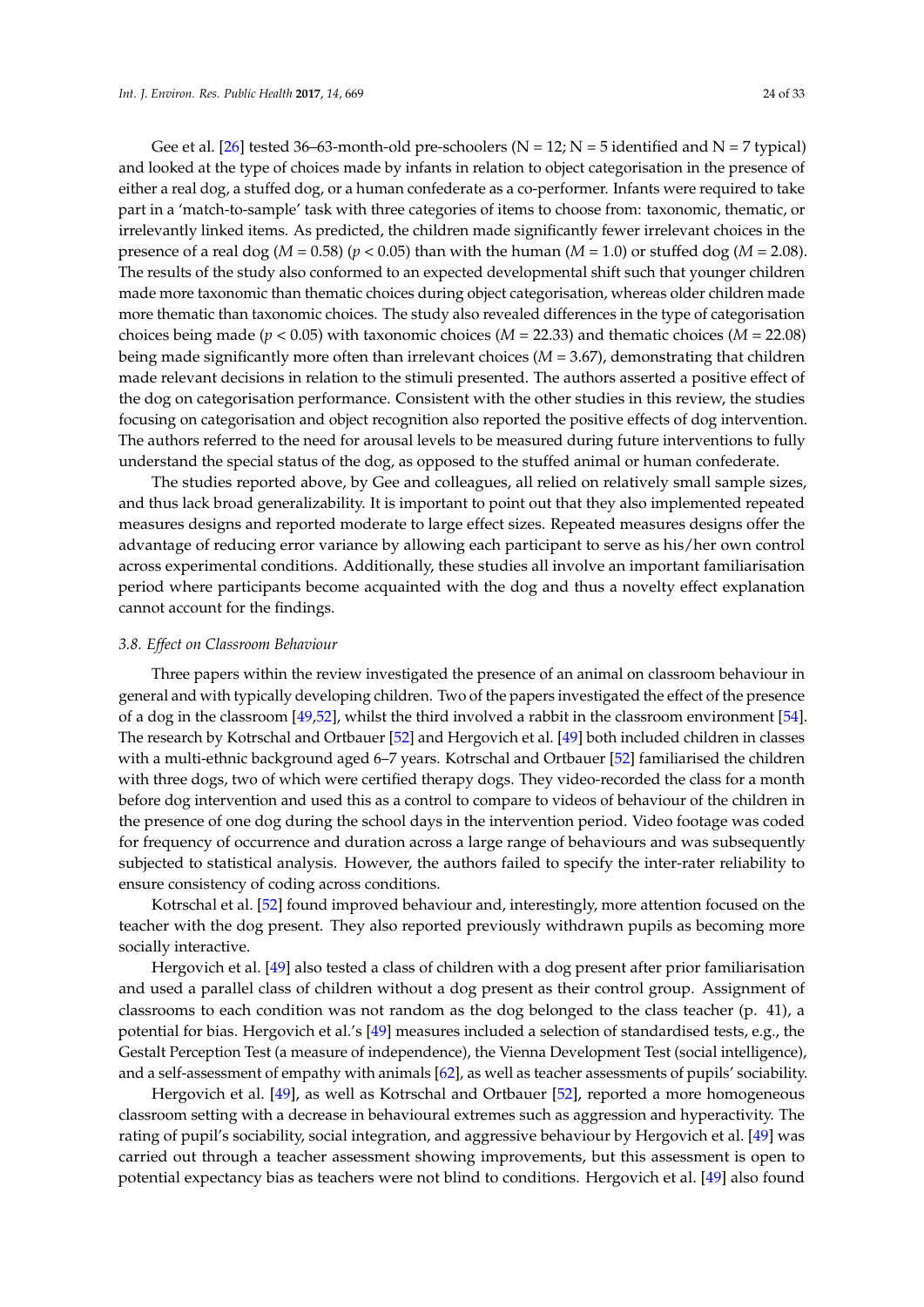significant increases in empathy and field independence, but no differences in social intelligence between test and control groups.

Loukaki and Koukoutsakis [\[54\]](#page-31-36) evaluated the effect of a rabbit in healthy pupils ( $N = 39$ ) aged 2; 6–4 years within a pre-school classroom environment. Children were exposed to a rabbit twice per week for two hours within the classroom. The children could pet and care for the rabbit, in addition to educational activities also being planned around the animal. The authors concluded that the pupil's ability of socializing, communicating, and expressing emotions increased significantly; however, whilst the study collected data on socialisation, communication, and emotional expression, these do not appear to be standardised measures. The lack of procedural detail and control conditions makes the study impossible to replicate and equally impossible to assess any beneficial effects gained through exposure to the rabbit. Additionally, the authors appear to present the rabbit as a commodity, with little appreciation of promoting animal welfare to children within classroom settings. Whilst it is important to protect the emotional welfare of children, the authors' view that 'rabbits can be practically "immortal" as they can be replaced with another individual of similar size and colour', lacks respect for the animal and does not promote teaching children respect for animal welfare.

Again, all studies reviewed here reported beneficial effects of having an animal in the classroom setting, with a need for randomised controls with longitudinal assessment of the effects being raised as issues. It is also important to emphasise the importance of appropriately trained dogs and consideration of the legal, ethical, risk, and welfare implications when carrying out studies with animals.

#### **4. Discussion**

The current review assessed the extent and variability of research involving animal-assisted intervention to aid student behaviour and learning in the classroom setting, including effects on cognition, social and emotional functioning, motor skills, and physiological arousal. Most, but not all studies, concluded a beneficial effect of interactions with an animal.

It is worth noting that, as most of the articles lacking significant beneficial effects originated through grey literature databases, this could represent a positive publication bias. All papers within the review were of empirical studies, and ultimately grey literature has provided this review with a more balanced view of animal-assisted interventions previously carried out in schools. Publication bias has implications for many scientific fields of study, including the broader field of human–animal interaction.

Studies within the review consisted of single case designs with the smallest cohort consisting of two participants [\[51\]](#page-31-26), whilst the largest cohort consisted of 230 children in randomised controlled trials [\[57\]](#page-31-31). Eight of the studies involved pre-school children from the age of 2;6 years and upwards [\[24–](#page-30-19)[28,](#page-30-4)[47,](#page-31-28)[48,](#page-31-17)[54\]](#page-31-36), 16 studies involved school-aged children up to 17;5 years of age, and the remaining study spanned across both [\[50\]](#page-31-22). Apart from three, all the studies included a mix of both genders. Only male children were recruited in two studies to reduce variance in the sample [\[44,](#page-31-13)[45\]](#page-31-33), and in a further study due to the case study design and the availability of suitable participants [\[51\]](#page-31-26). One study in the review included gender as a factor in much of their final analysis, but failed to state the gender split in their cohort [\[53\]](#page-31-21).

In addition to typically developing children, the review highlights that children with a wide range of differing characteristics, including behavioural and learning difficulties, have been involved in research assessing the effect of animal-assisted intervention. These include Autism Spectrum Disorder [\[55](#page-31-29)[,56\]](#page-31-30), insecure/disorganised attached children [\[44,](#page-31-13)[45\]](#page-31-33), emotional/behavioural difficulties [\[41](#page-31-25)[,42](#page-31-20)[,51](#page-31-26)[,59\]](#page-31-32), children with identified deficits and/or difficulties with learning, language, and communication [\[24](#page-30-19)[–28](#page-30-4)[,43](#page-31-12)[,48](#page-31-17)[,53\]](#page-31-21), visual processing challenges, auditory processing challenges and attention focus challenges [\[58\]](#page-31-23). One study [\[50\]](#page-31-22) included a range of pupils from kindergarten to Grade 4, some in special education classes, but failed to specify learning deficits or numbers involved. Two studies also worked with children with a multi-ethnic background [\[49,](#page-31-18)[52\]](#page-31-35).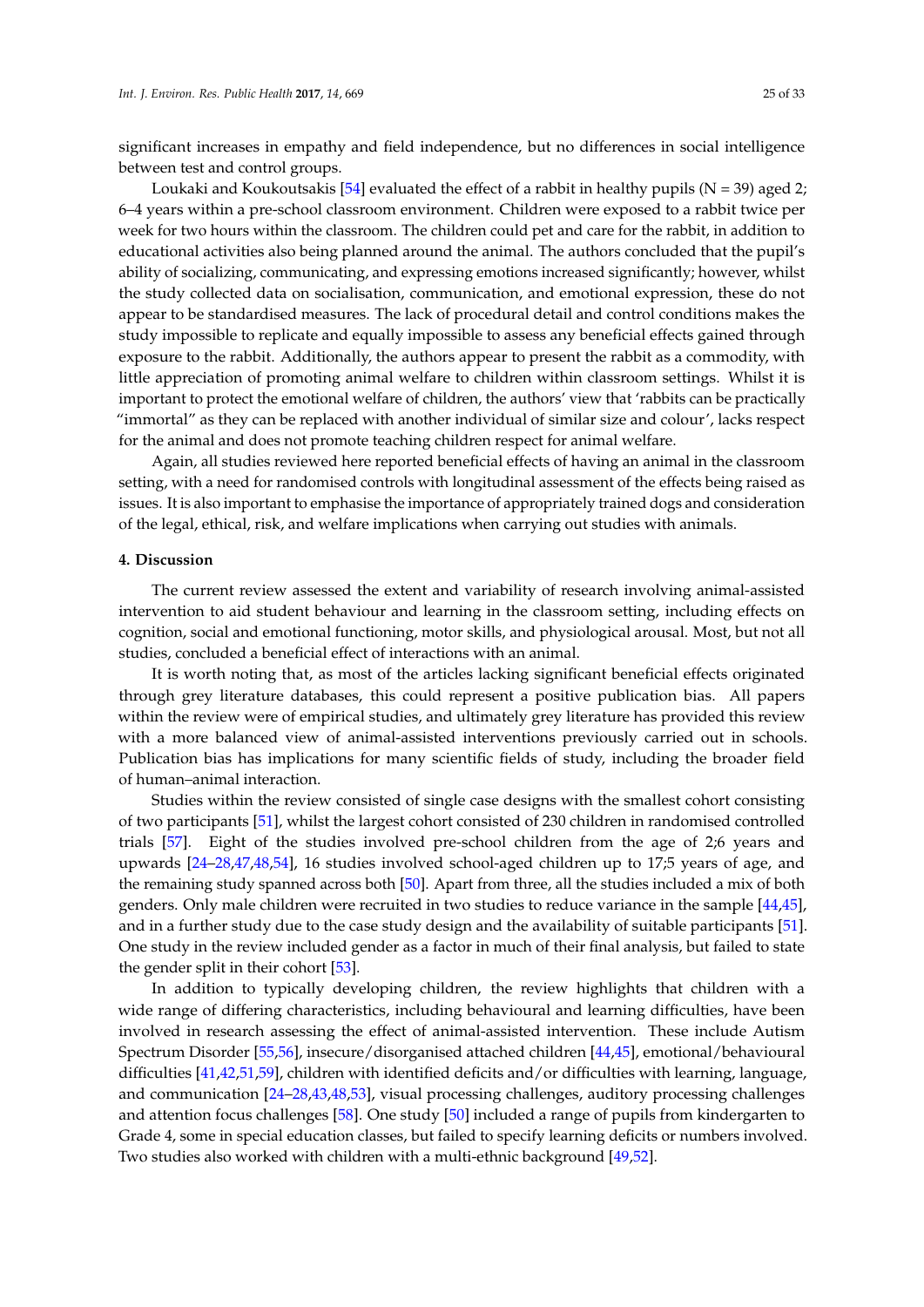It is useful to note that, whilst the studies reviewed here took place in educational settings, the focus was not necessarily on educational/cognitive effects of interaction with animals. Four studies focused on social functioning [\[55–](#page-31-29)[57](#page-31-31)[,59\]](#page-31-32), four on emotional stability [\[41,](#page-31-25)[46,](#page-31-27)[47,](#page-31-28)[51\]](#page-31-26), and three investigated physiological arousals during AAI sessions with children [\[43–](#page-31-12)[45](#page-31-33)[,56\]](#page-31-30). Three further studies looked at the effect of an animal on the classroom environment in general [\[49](#page-31-18)[,52](#page-31-35)[,54\]](#page-31-36).

Whilst most papers within the review reported beneficial findings from their interventions with animals, it is evident that further research is needed to extricate and quantify the wide variety of factors involved across the findings. To do this successfully, one important element in this scenario is the design of the research project. Strict methodological protocols are desirable to carry out interventions as planned and are helpful when multiple measures are employed. Furthermore, it is important to learn how measures may interact with each other.

In the future, the incorporation of a higher quantity of randomised controlled trials with appropriate control groups would aid in attributing factors directly to the intervention implemented during animal-assisted activities. Control groups are an important element in research design, but they must be appropriate and serve their purpose effectively. Inappropriate control conditions can fundamentally flaw research outcomes, hindering the ability to determine effectiveness of experimental interventions. In this review, five of the studies integrated an independent control group into their design [\[46](#page-31-27)[,47](#page-31-28)[,49](#page-31-18)[,58](#page-31-23)[,59\]](#page-31-32). Four of the studies used randomised controlled designs with children allocated to different conditions, but none of these had a strictly separate control group of children without intervention for comparison [\[43–](#page-31-12)[45,](#page-31-33)[53](#page-31-21)[,57\]](#page-31-31). Ten studies used the child as their own control [\[24–](#page-30-19)[28](#page-30-4)[,44](#page-31-13)[,45](#page-31-33)[,48,](#page-31-17)[52\]](#page-31-35). Of the five remaining studies, three did not include a control group as they used case study designs with between 2 and 6 participants [\[41](#page-31-25)[,42](#page-31-20)[,51\]](#page-31-26). Two studies under review failed to include an appropriate control group to compare their sample against [\[50,](#page-31-22)[54\]](#page-31-36), leaving their results open to interpretation.

Even where controls are implemented, it is vitally important that wider factors, such as the effect of a teacher or school when using a whole class cohort, are controlled to reduce bias in results [\[46](#page-31-27)[,47](#page-31-28)[,59\]](#page-31-32). These confounding factors represent a design flaw and are a threat to internal validity. Some authors acknowledged the potential effects of the classroom or the school [\[56\]](#page-31-30).

The type of design also has consequences for the interpretation of results. For example, repeated measures designs, compared to a between-subjects design, have the advantage of each child serving as his/her own control in the study. These designs allow one to examine the dependent measures before and after the animal is present, or to separate out the impact of the animal, from that of a toy version of the animal, from the absence of the animal. It is common for intervention studies to involve small sample sizes, and repeated measures designs provide for the collection of a large number of data points, with each subject serving as their own control (reduces error variance), which is a substantial advantage over a between-subjects design of the same sample size.

It is also important that measures are applied equally. Treat [\[58\]](#page-31-23) failed to carry out the main pre–post measurement of reading in the control group condition; while the intervention group demonstrated significant improvement on the task, the study failed to demonstrate the specific effect of the dog, as opposed to the individual researcher/teacher also present in each session.

Further considerations linked to the design of the study concern the length of animal intervention sessions, longitudinal timescales (if any), and the type of animal contact involved. Analysis of the papers in this review revealed a variety of intervention setups and a distinct lack of consistency across the studies. Of the 25 studies, 9 involved single intervention sessions with a dog present during an experimental task [\[24–](#page-30-19)[28,](#page-30-4)[43](#page-31-12)[–45](#page-31-33)[,48\]](#page-31-17). The remaining studies involved longitudinal intervention between 1 and 12 months, with most interventions lasting between 2 and 3 months [\[41,](#page-31-25)[47,](#page-31-28)[49–](#page-31-18)[59\]](#page-31-32). Within these time frames there was also wide variety in session duration, with exposure to animals ranging from 20 min per week [\[53](#page-31-21)[,58\]](#page-31-23) to the animal being present in class for the full school day or week [\[41](#page-31-25)[,49,](#page-31-18)[52,](#page-31-35)[55,](#page-31-29)[56\]](#page-31-30). One study varied the intervention duration within the study [\[59\]](#page-31-32).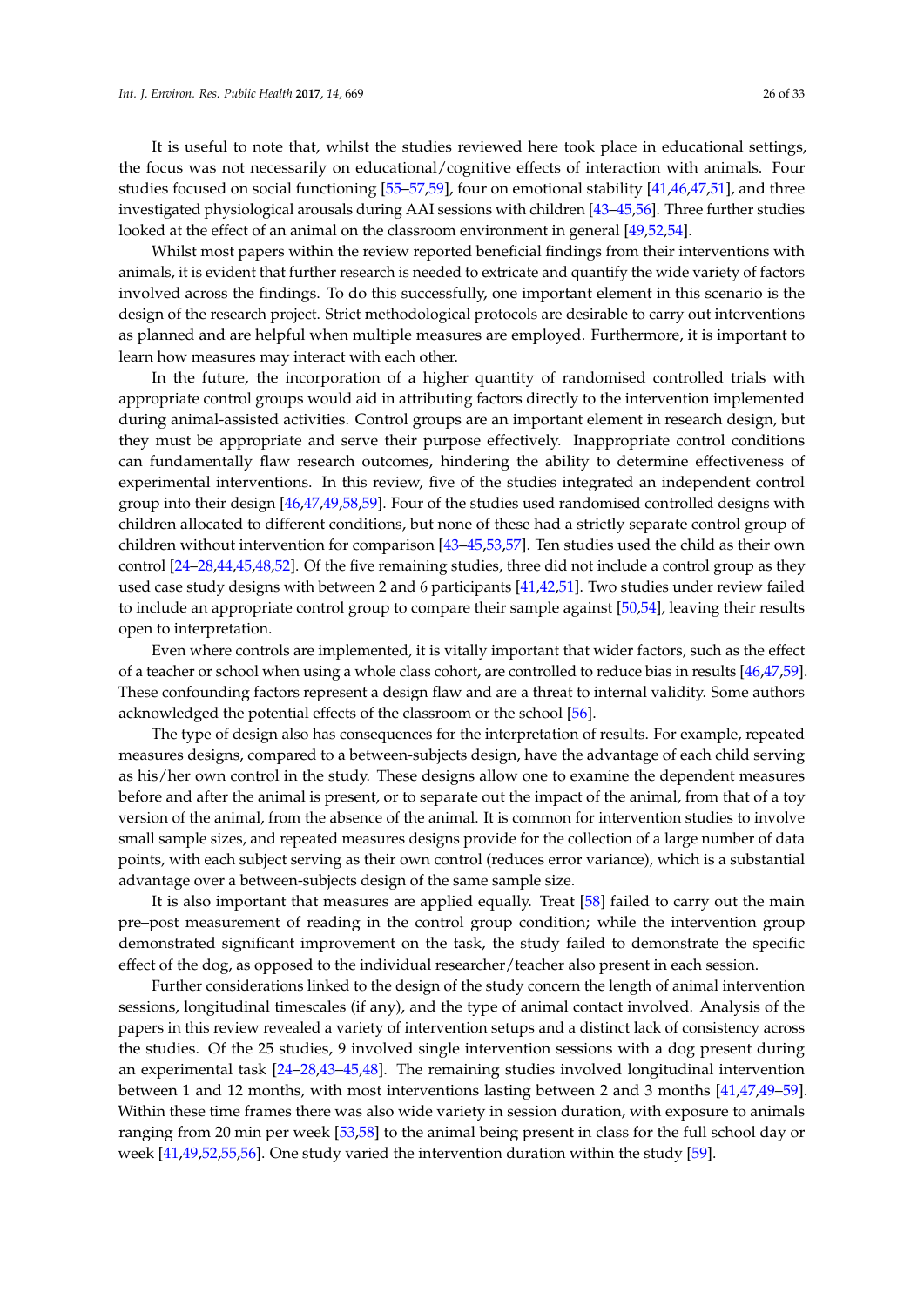The type of interaction taking place was also reported in all the studies reviewed although there is generally not enough information included for complete replication. For example, information may be missing or unclear as to whether the child was seated next to the animal, having direct contact by grooming or petting, or whether the animal was exposed to all children in the classroom. Surprisingly, one study included a child with allergies participating in the study using an iPad and thus had no direct contact with a dog at all [\[50\]](#page-31-22). Direct contact is a particularly important factor as it may have an impact on the strength and longevity of effects and has been shown to affect physiological processes [\[17\]](#page-30-0).

Only five of the studies reviewed included video analysis of the dog–child interactions taking place [\[41,](#page-31-25)[44,](#page-31-13)[45,](#page-31-33)[51,](#page-31-26)[52\]](#page-31-35). These studies did associate a deeper bonding process with, for example, increased social and co-operative behaviours in the classroom setting. Further analysis of these interactions could potentially answer the question of whether children will habituate to the presence of a dog over time, and at what point if any, the intervention may cease to be effective.

Further questions arise, for example, if the quality of the human–animal relationship makes a difference to the sustainability of the intervention over time. Collecting measures in relation to pet ownership history and a child's attachment to their pet will also help to ascertain whether these factors are likely to impact on the immediate outcomes of intervention and whether they make a difference to the sustainability of effects over time.

Familiarisation with the intervention animal was carried out in some of the studies in order to negate any potential novelty effects of the animal in the pre-school setting but was not used as often in other studies within the review [\[24](#page-30-19)[–28,](#page-30-4)[48\]](#page-31-17). It would be useful to understand more fully what processes of familiarisation are required to counteract novelty effects, and whether there is a trade-off between familiarity and novelty effects in terms of the effectiveness and longevity of the interventions taking place. Furthermore, the familiarisation process and any intervention is likely to lead to bonding between child and dog, which in turn can alter the quality of the intervention. This warrants future investigations.

Familiarisation not only has the potential to counteract novelty effects, but also provides an opportunity to ensure that children and staff are trained in understanding stress-signalling behaviour of the animals. This is particularly important when considering the inclusion of dogs in the classroom and the potential risk to both parties involved, as a dog's behavioural signals are often misinterpreted by both children and adults [\[63\]](#page-32-1). Hence, it is important that interventions involving dogs in schools and other educational settings are carried out using trained therapy dogs with trained handlers in attendance.

In the current review, all but three of the studies with dogs used trained or certified therapy or school dogs. Donaldson [\[47\]](#page-31-28) involved PAWS for People dogs and handlers in their study and highlights the robust process for inclusion; dogs endorsed by the PAWS organisation are required to pass four sections of the Standards of Excellence (STEX) evaluation. PAWS will fully endorse, and certify, a therapy-dog team only after all areas are successfully completed. In addition, all therapy-dog teams must be re-evaluated every two years to maintain their certification.

In contrast, Anderson [\[41\]](#page-31-25) reported that the dog was not trained to interact for the intervention and had not previously experienced younger children. However, Anderson reported the strictest protocol for ensuring safety in the classroom by applying a four-part action plan to reduce risks to children and the dog. This included teaching the children about safe behaviours with dogs, for example, not to touch the dog whilst the dog ate or slept. Two other studies also included this beneficial step [\[49,](#page-31-18)[52\]](#page-31-35).

One study employed a certified dog handler/trainer, but the dogs were pets of other local community members and did not belong to the handler [\[59\]](#page-31-32). Worryingly, this study did not involve merely the dog being present in the room, but the students directly trained and interacted with the dog.

Only five of the studies mentioned collecting information on allergies [\[42,](#page-31-20)[46,](#page-31-27)[50,](#page-31-22)[53\]](#page-31-21), but six other studies by Gee and co-authors also included this (personal communication). While it is not stated explicitly within the methodology of the remaining papers reviewed, it is assumed that all the research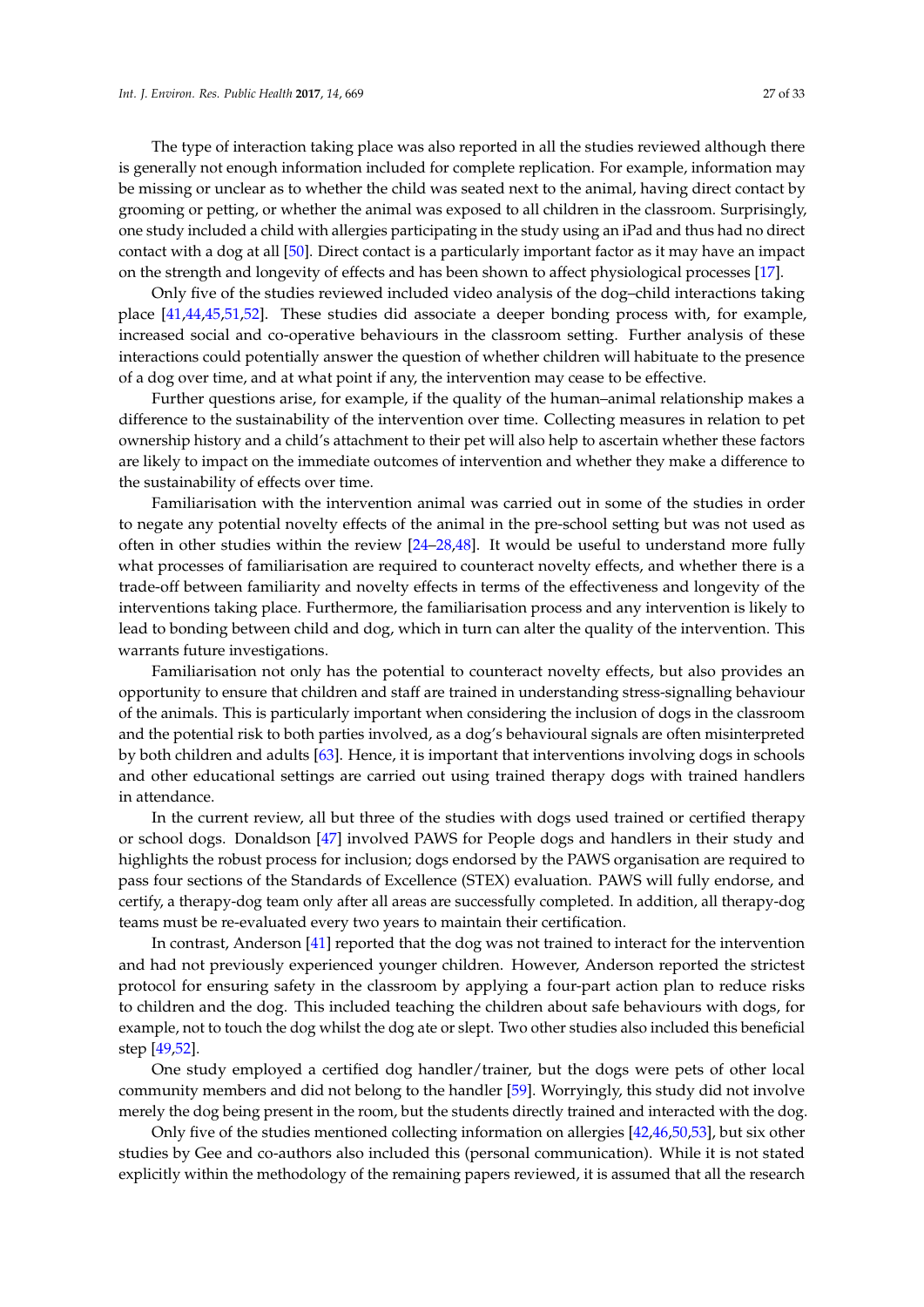involving animals would have included allergies as a factor on parental consent forms. Failure to do so would represent a considerable and serious omission.

It is vital that legal, ethical and risk implications must be assessed during design and implementation of research. The welfare needs of children and school staff are paramount in such research, but equally, it is crucially important that the welfare needs of the dog are also carefully assessed concerning type of contact and the length of sessions involving direct contact time with the children [\[4\]](#page-29-1).

Physiological measures of wellbeing are used as more direct measures that reflect stress and wellbeing in various contexts, including relationships and the bonding process. However, of the 20 papers under review, only four included the assessment of physiological measures; two measured skin conductance; two analysed cortisol [\[15,](#page-29-12)[43–](#page-31-12)[45\]](#page-31-33). These studies investigated the benefits of animals as social buffers in the classroom. Surprisingly, none of the remaining 16 studies took measures of physiological data to form a better understanding of the dynamics involved in human–animal interactions in the classroom. The collection of such measures would supplement researchers' understanding of the effect of animals on children's educational attainment.

This is not to say that self-reported measures of social and emotional wellbeing, anxiety, and stress are not appropriate. Indeed, checklists or feedback from those taking part may not be a direct measure of arousal or emotional condition, but can provide a detailed insight into the experiences of those involved in animal-assisted activities in schools such as that reported by Wicker [\[59\]](#page-31-32). Adding physiological data to the research could provide a richer understanding of the dynamics of human–animal interactions by combining a wide variety of both quantitative and qualitative measures for analysis. It would also provide a way to detect unconscious bodily reactions that escape humans' awareness.

Kogan et al. [\[51\]](#page-31-26) expressed concern that the two children in their sample received different goals during their intervention with dogs and pointed out the difficulty in controlling for external factors, especially in research with identified populations who may already be receiving additional services and interventions from other sources. Furthermore, it is important that more specific data such as the characteristics, ability, and special needs diagnoses of the child are gathered and included into future analyses. Different populations such as those diagnosed with ADHD or ASD often demonstrate differences in physiological reactivity to contact with animals, such as increases in heart rate or reductions in salivary cortisol, contrary to those observed in typically developing populations. The inclusion of physiological measures would allow for a more detailed examination of how individual differences impact, and moderate the effects of, animal-assisted interventions.

#### **5. Conclusions**

This review of animal-assisted intervention in educational settings demonstrates that the majority of the studies, though not all, reported beneficial effects on cognitive and socio-emotional behaviour and physiological responses. The review also highlights the large variation in the design of such studies and identifies multiple external factors that may influence results.

Among the factors that can make it hard to interpret the study results are sample selection and size—samples need to be appropriate in size and consistency, and so far sample sizes are often small and may, for example, contain mixed ages or mixed abilities. Many studies still fail to include an adequate control group into their design, reducing the ability to assess the effect of the intervention.

Study designs and procedures could often benefit from more rigor, such as a random assignment to condition, the use of appropriate control conditions, the use of standardized measures, blind scoring of data, inter- and intra-rater reliability, and strict adherence to protocol. This would ensure that effects can be adequately assessed.

We observed that the length of interventions, and hence exposure to the animals varied greatly across studies. It is not possible to analyse results of exposure here, but future research should focus on this point and assess timescales for optimal beneficial outcomes. It is furthermore important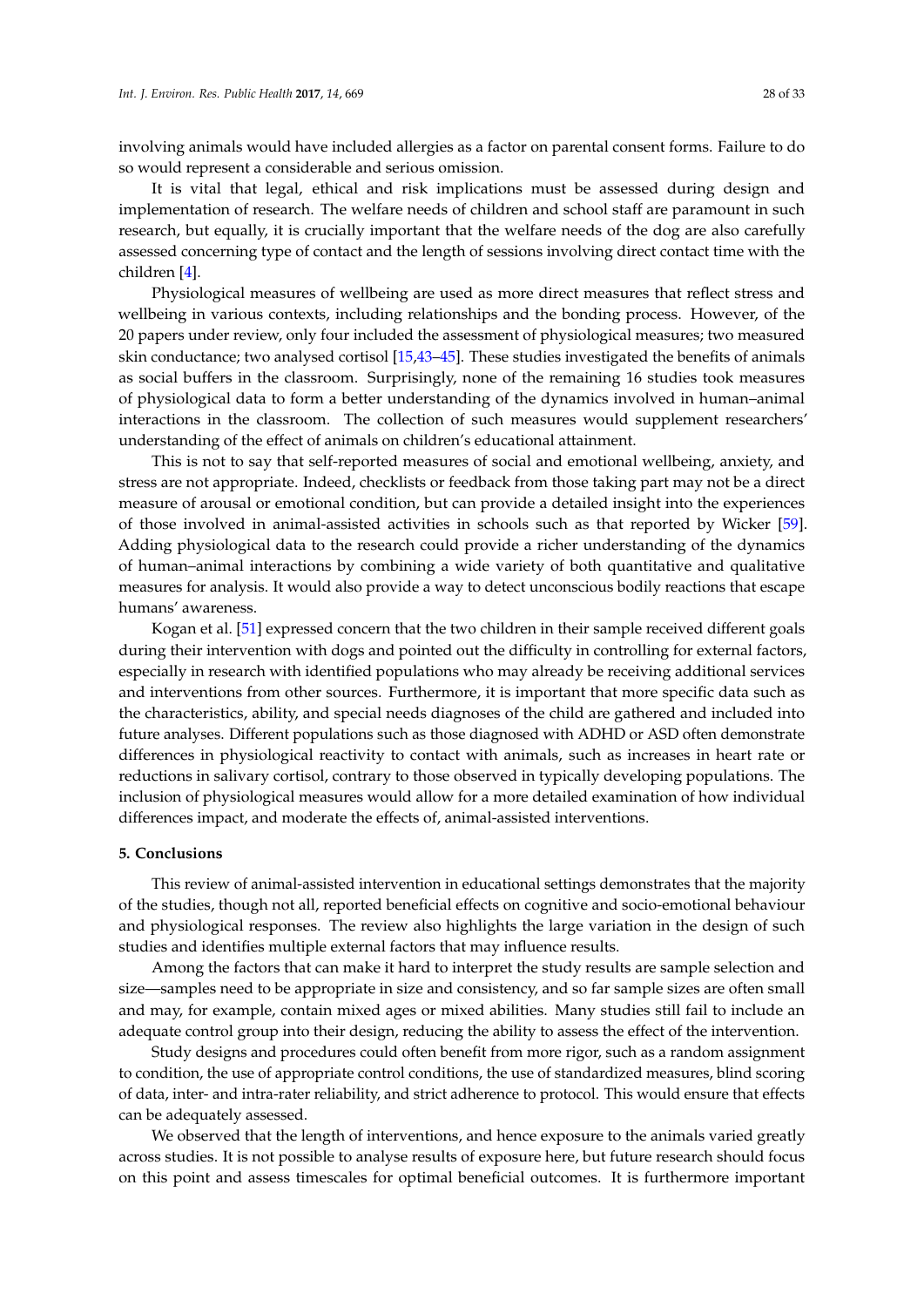for researchers to describe the animals involved, the specifics of the interactions that take place during the study, participants' previous experience with animals, and the degree to which the participants are attached to the animals in the study and their own pets. Overall, strategies to establish, monitor, and maintain accuracy and consistency of an intervention need to be in place and potential confounders noted.

Thus, our recommendations on enabling more robust research in this field are as follows: it would be advisable if research studies were designed with rigor, containing appropriate sample size and selection, including adequate control groups. Testing should adhere to a strict protocol that is known to all involved, and study results should be reported with all necessary detail and background information so as to enable replication. Wherever possible, a range of measures should be employed, including standardized and physiological measures. Intervention studies require clear procedures for ensuring treatment fidelity. While case studies are valuable, they cannot replace randomized controlled trials. Animal welfare and safety precautions have to be taken into consideration and integrated into the research design and procedures.

In order to move the field forward additional studies are needed. So far, very few studies included the use of ethological measures. However, the number and type of direct interactions may also provide a deeper insight into the relationship between child and animal, demonstrating a trade-off between the quality and quantity of interactions and the resulting beneficial effects (including direct physiological outcomes). A deeper understanding of the bonding and attachment processes involved during child and animal interactions could be informed through ethological data, enabling researchers to better understand the beneficial effects and ultimately to clarify whether certain children may benefit from interactions more than others.

Most of the studies involved dogs, it would be interesting to investigate further if different dog characteristics (e.g., breeds, temperaments, and sizes) and different types of animals influence the effects. Is a rabbit or guinea pig as effective as a dog? Does the impact of HAI depend on participants' previous experience with different animal types? Hence, rigorously designed studies are needed that focus especially on the effects of duration and frequency of interventions, quality and quantity of interactions with different populations, as well as on the effects of different types of animals.

In addition, whilst it is crucial to ensure strict protocols for research design and procedure, it is also important that wider services and other interventions already provided by schools are not removed. In the future, it would be useful if these could be either integrated into research design or accounted for during analysis in order to demonstrate robust and applicable interventions in the face of complex requirements. Ideally, and given appropriate training and support, educational establishments may in future choose to use intervention flexibly and in innovative ways that could give children the best chances of success. Additionally, it would also be useful to establish the most cost-effective methods of intervention to educational settings.

Finally, it is of crucial importance to assess whether including animals in educational settings is valuable or impactful. Do animals help children to learn? Do we see significant improvements in cognitive and socio-emotional behaviour outcomes and are these linked to changes in physiological states? It is vital that future research answers these questions and provides robust evidence as demonstrated through a child's academic and socio-emotional outcome measures. In addition to beneficial outcomes for children, this would also ensure that unnecessary interactions are limited. This in turn may increase welfare considerations for the animals involved. In short, we need to determine the optimum and most effective course of intervention to provide the best outcomes for children.

Lastly, but importantly, research involving AAI needs to ensure a strict and thorough protocol for risk assessment measures such as the training level and certification of dogs/handlers, allergy and phobia information, and child safety training in relation to understanding dog behavioural signals; these will ultimately protect the welfare and safety of staff, children, and animals involved in interventions.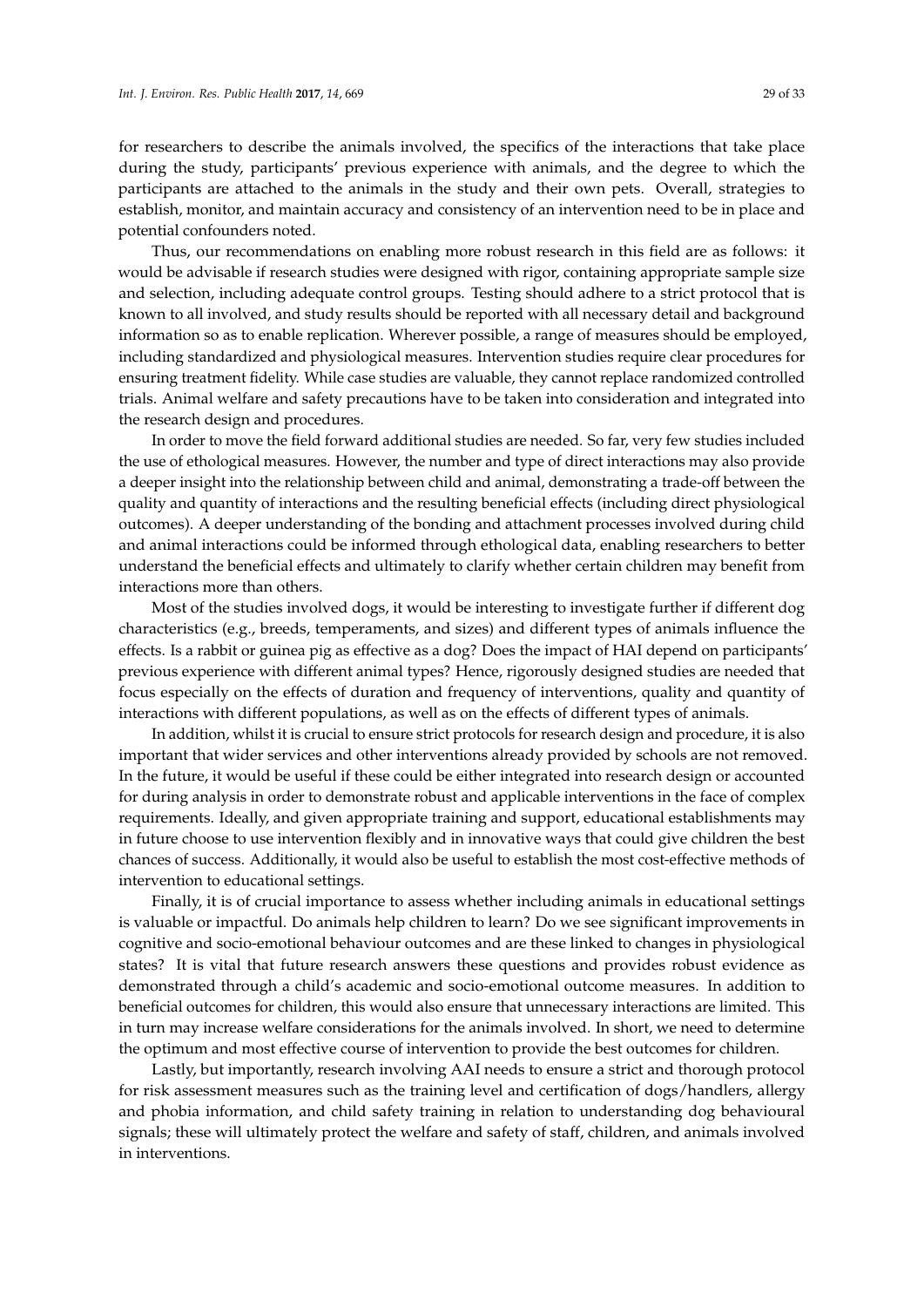**Acknowledgments:** This research was funded as part of a larger project by the WALTHAM Centre for Pet Nutrition, Leicestershire, UK.

**Author Contributions:** Kerstin Meints and Victoria L. Brelsford conceived the study, Victoria L. Brelsford collected and analysed the data, Kerstin Meints and Karen Pfeffer advised on and added to data collection and advised on analysis, and Nancy R. Gee advised on data collection. All authors contributed to drafting the manuscript, and all authors read and approved the final manuscript.

**Conflicts of Interest:** The authors declare no conflict of interest. Nancy Gee was employed by the funding agency at the time the project was selected and funded. Nancy Gee played no role in data collection or analysis. The funding sponsors had no role in the design of the review; in the collection, analyses, or interpretation of data; in the writing of the manuscript; or in the decision to publish the results.

#### **References**

- <span id="page-29-0"></span>1. Gee, N.; Fine, A.; McCardle, P. (Eds.) *How Animals Help Students Learn: Research and Practice for Educators and Mental Health Professionals*; Routledge: New York, NY, USA, 2017; ISBN 1138648639.
- <span id="page-29-10"></span>2. Endenburg, N.; van Lith, H.A. The influence of animals on the development of children. *Vet. J.* **2010**, *190*, 208–214. [\[CrossRef\]](http://dx.doi.org/10.1016/j.tvjl.2010.11.020) [\[PubMed\]](http://www.ncbi.nlm.nih.gov/pubmed/21195645)
- 3. Serpell, J. Beneficial effects if pet ownership on some aspects of human health and behaviour. *J. R. Soc. Med.* **1991**, *84*, 717–720.
- <span id="page-29-1"></span>4. Fine, A.H. (Ed.) *Animal-Assisted Therapy: Foundations and Guidelines for Animal-Assisted Interventions*, 4th ed.; Elsevier: London, UK, 2015; ISBN 9780128012925.
- <span id="page-29-2"></span>5. Friedmann, E.; Katcher, A.H.; Lynch, J.J.; Thomas, A.S. Animal companions and one-year survival of patients after discharge from a coronary care unit. *Public Health Rep.* **1980**, *95*, 307–312. [\[PubMed\]](http://www.ncbi.nlm.nih.gov/pubmed/6999524)
- <span id="page-29-3"></span>6. Munoz Lasa, S.; Maximo Bocanegra, R.; Valero Alcaide, R.; Atin Arratibel, M.A.; Varela Donoso, E.; Ferriero, G. Animal-assisted interventions in neuro-rehabilitation: A review of the most recent literature. *Neurologica* **2015**, *30*, 1–7. [\[CrossRef\]](http://dx.doi.org/10.1016/j.nrleng.2013.01.010)
- <span id="page-29-4"></span>7. Ichitani, T.; Cunha, M.C. Effects of animal-assisted activity on self-reported feelings of pain in hospitalised children and adolescents. *Psicol. Reflex. Crít.* **2016**, *29*, 43. [\[CrossRef\]](http://dx.doi.org/10.1186/s41155-016-0049-1)
- 8. Braun, C.; Strangler, T.; Narveson, J.; Pettingell, S. Animal-assisted therapy and pain relief intervention for children. *Complement. Ther. Clin. Pract.* **2009**, *15*, 105–109. [\[CrossRef\]](http://dx.doi.org/10.1016/j.ctcp.2009.02.008) [\[PubMed\]](http://www.ncbi.nlm.nih.gov/pubmed/19341990)
- <span id="page-29-5"></span>9. Stefanini, M.C.; Martino, A.; Bacci, B.; Tani, F. The effect of animal-assisted therapy on emotional and behavioural symptoms in children and adolescents hospitalized for acute mental disorders. *Spec. Issue Paediatr. Integr. Med.* **2016**, *8*, 81–88. [\[CrossRef\]](http://dx.doi.org/10.1016/j.eujim.2016.03.001)
- <span id="page-29-6"></span>10. Moretti, F.; De Ronchi, D.; Bernabei, V.; Marchetti, L.; Ferrari, B.; Forlani, C.; Negretti, F.; Sacchetti, C.; Atti, A.R. Pet therapy in elderly patients with mental illness. *Psychogeriatrics* **2011**, *11*, 125–129. [\[CrossRef\]](http://dx.doi.org/10.1111/j.1479-8301.2010.00329.x) [\[PubMed\]](http://www.ncbi.nlm.nih.gov/pubmed/21707862)
- <span id="page-29-7"></span>11. Pope, W.S.; Hunt, C.; Ellison, K. Animal assisted therapy and elderly residents of a skilled nursing facility. *J. Nurs. Educ. Pract.* **2016**, *6*, 56–62. [\[CrossRef\]](http://dx.doi.org/10.5430/jnep.v6n9p56)
- <span id="page-29-8"></span>12. Stephanini, M.C.; Martino, A.; Allori, P.; Galeotti, F.; Tani, F. The use of animal-assisted therapy in adolescents with acute mental disorders: A randomised controlled study. *Complement. Ther. Clin. Pract.* **2015**, *21*, 42–46. [\[CrossRef\]](http://dx.doi.org/10.1016/j.ctcp.2015.01.001) [\[PubMed\]](http://www.ncbi.nlm.nih.gov/pubmed/25701449)
- <span id="page-29-9"></span>13. Balluerka, N.; Muela, A.; Amiano, N.; Caldentey, M.A. Influence of animal-assisted therapy (AAT) on the attachment representations of youth in residential care. *Child Youth Serv. Rev.* **2014**, *42*, 103–109. [\[CrossRef\]](http://dx.doi.org/10.1016/j.childyouth.2014.04.007)
- <span id="page-29-11"></span>14. Friedman, E.; Son, H. The human-companion animal bond: How humans benefit. *Vet. Clin. N. Am. Small Anim. Pract.* **2009**, *39*, 293–326. [\[CrossRef\]](http://dx.doi.org/10.1016/j.cvsm.2008.10.015) [\[PubMed\]](http://www.ncbi.nlm.nih.gov/pubmed/19185195)
- <span id="page-29-12"></span>15. O'Haire, M.E.; McKenzie, S.J.; Beck, A.M.; Slaughter, V. Animals may act as social buffers: Skin conductance arousal in children with Autism Spectrum Disorder in a social context. *Dev. Psychobiol.* **2015**, *57*, 584–595. [\[CrossRef\]](http://dx.doi.org/10.1002/dev.21310) [\[PubMed\]](http://www.ncbi.nlm.nih.gov/pubmed/25913902)
- <span id="page-29-13"></span>16. Heinrichs, M.; Baumgartner, T.; Kirschbaum, C.; Ehlert, U. Social support ad oxytocin interact to suppress cortisol and subjective responses in psychosocial stress. *Biol. Psychiatry* **2003**, *54*, 1389–1398. [\[CrossRef\]](http://dx.doi.org/10.1016/S0006-3223(03)00465-7)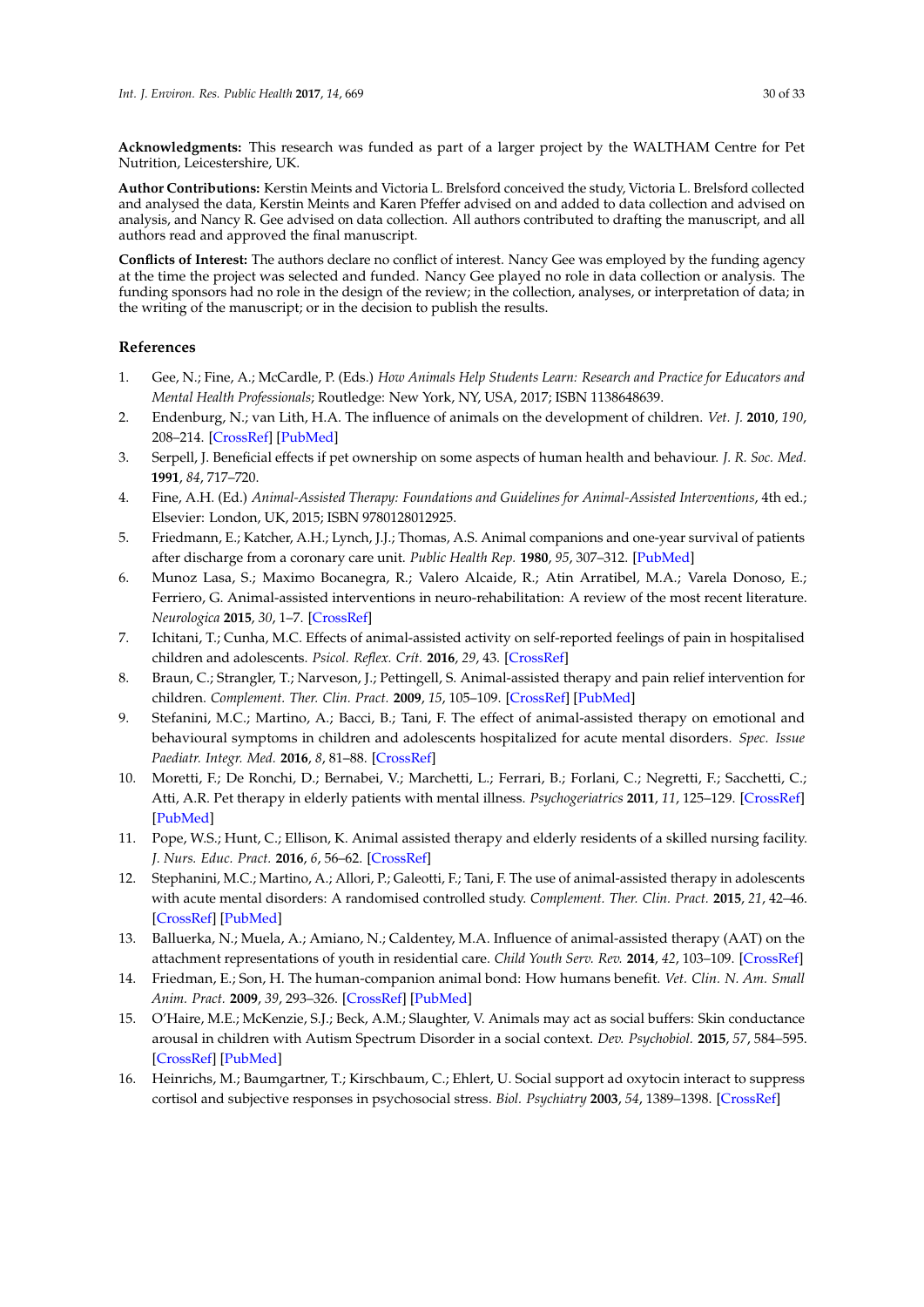- <span id="page-30-16"></span><span id="page-30-15"></span><span id="page-30-14"></span><span id="page-30-0"></span>17. Odendaal, J.S.; Meintjes, R.A. Neurophysiolocial correlates of affiliative behaviour between humans and dogs. *Vet. J.* **2003**, *165*, 296–301. [\[CrossRef\]](http://dx.doi.org/10.1016/S1090-0233(02)00237-X)
- <span id="page-30-17"></span><span id="page-30-1"></span>18. Bundesministerium für Bildung und Frauen. Hunde in der Schule. 2014. Available online: [https://](https://www.bmbf.gv.at/schulen/unterricht/ba/hundeinderschule/hundeinderschule.pdf?4f7rr2) [www.bmbf.gv.at/schulen/unterricht/ba/hundeinderschule/hundeinderschule.pdf?4f7rr2](https://www.bmbf.gv.at/schulen/unterricht/ba/hundeinderschule/hundeinderschule.pdf?4f7rr2) (accessed on 25 April 2017).
- <span id="page-30-18"></span><span id="page-30-2"></span>19. Gee, N.R.; Fine, A.; Schuck, S. Animals in educational settings: Research and practice. In *Handbook of Animal-Assisted Therapy*, 4th ed.; Fine, A.H., Ed.; Academic Press: London, UK, 2015; pp. 195–210.
- <span id="page-30-3"></span>20. Uttley, C. Toddlers through grade 3: Animal attraction: Including animals in early childhood classrooms. *Young Child.* **2013**, *68*, 16.
- 21. Rud, A.G.; Beck, A.M. Companion animals in Indiana elementary schools. *Anthrozoös* **2015**, *16*, 241–251. [\[CrossRef\]](http://dx.doi.org/10.2752/089279303786992134)
- 22. Hummel, E.; Randler, C. Living animals in the classroom: A meta-analysis on learning outcome and a treatment–control study focusing on knowledge and motivation. *J. Sci. Educ. Technol.* **2012**, *21*, 95–105. [\[CrossRef\]](http://dx.doi.org/10.1007/s10956-011-9285-4)
- 23. Daly, B.; Suggs, S. Teachers' experiences with humane education and animals in the elementary classroom: Implications for empathy development. *J. Moral Educ.* **2010**, *39*, 101–112. [\[CrossRef\]](http://dx.doi.org/10.1080/03057240903528733)
- <span id="page-30-19"></span>24. Gee, N.R.; Sherlock, T.R.; Bennett, E.A.; Harris, S.L. Pre-schoolers adherence to instructions as a function of presence of a dog and motor skills task. *Anthrozoös* **2009**, *22*, 267–276. [\[CrossRef\]](http://dx.doi.org/10.2752/175303709X457603)
- <span id="page-30-20"></span>25. Gee, N.R.; Crist, E.N.; Carr, D.N. Preschool children require fewer instructional prompts to perform a memory task in the presence of a dog. *Anthrozoös* **2010**, *23*, 173–184. [\[CrossRef\]](http://dx.doi.org/10.2752/175303710X12682332910051)
- <span id="page-30-21"></span>26. Gee, N.R.; Church, M.T.; Altobelli, C.L. Pre-schoolers make fewer errors on an object categorisation task in the presence of a dog. *Anthrozoös* **2010**, *23*, 223–230. [\[CrossRef\]](http://dx.doi.org/10.2752/175303710X12750451258896)
- <span id="page-30-22"></span>27. Gee, N.R.; Belcher, J.M.; Grabski, J.L.; DeJesus, M.; Riley, W. The presence of a therapy dog results in improved object recognition performance in preschool children. *Anthrozoös* **2012**, *25*, 289–300. [\[CrossRef\]](http://dx.doi.org/10.2752/175303712X13403555186172)
- <span id="page-30-4"></span>28. Gee, N.R.; Gould, J.K.; Swanson, C.C.; Wagner, A.K. Pre-schoolers categorise animate objects better in the presence of a dog. *Anthrozoös* **2012**, *25*, 187–198. [\[CrossRef\]](http://dx.doi.org/10.2752/175303712X13316289505387)
- <span id="page-30-5"></span>29. O'Haire, M.E. Review of current evidence and future directions in animal-assisted intervention for children with Autism. *Open Access Autism* **2013**, *10*, 1–6. [\[CrossRef\]](http://dx.doi.org/10.13172/2052-7810-1-1-445)
- <span id="page-30-6"></span>30. Friesen, L. Exploring animal-assisted programs with children in school and therapeutic contexts. *Early Child. Educ. J.* **2010**, *37*, 261–267. [\[CrossRef\]](http://dx.doi.org/10.1007/s10643-009-0349-5)
- 31. Maujean, A.; Pepping, C.A.; Kendall, E. A systematic review of randomized controlled trials of animal-assisted therapy on psychosocial outcomes. *Anthrozoös* **2015**, *28*, 23–36. [\[CrossRef\]](http://dx.doi.org/10.2752/089279315X14129350721812)
- <span id="page-30-11"></span>32. Kamioka, H.; Okada, S.; Tsutani, K.; Park, H.; Okuizuma, H.; Handa, S.; Oshia, T.; Park, S.; Kitayuguchi, J.; Abe, T.; et al. Effectiveness of animal-assisted therapy: A systematic review of randomized controlled trials. *Complement. Ther. Med.* **2014**, *22*, 371–390. [\[CrossRef\]](http://dx.doi.org/10.1016/j.ctim.2013.12.016) [\[PubMed\]](http://www.ncbi.nlm.nih.gov/pubmed/24731910)
- 33. Busch, C.; Tucha, L.; Talarovicova, A.; Fuermaier, A.B.M. Animal-assisted interventions for children with attention deficit/hyperactivity: A theoretical review and consideration of future directions. *Psychol. Rep.* **2016**, *118*, 1. [\[CrossRef\]](http://dx.doi.org/10.1177/0033294115626633)
- <span id="page-30-7"></span>34. Hoagwood, K.E.; Acri, M.; Morrissey, M.; Peth-Pierce, R. Animal-assisted therapies for youth with or at risk for mental health problems: A systemic review. *Appl. Dev. Sci.* **2016**, *21*, 1–13. [\[CrossRef\]](http://dx.doi.org/10.1080/10888691.2015.1134267)
- <span id="page-30-8"></span>35. Davies, T.N.; Scalzo, R.; Butler, E.; Stauffer, M.; Farah, Y.N.; Perez, S.; Mainor, K.; Clark, C.; Miller, S.; Kobylecky, A.; et al. Animal-assisted interventions for children with Autism Spectrum Disorder: A systematic review. *Educ. Train. Autism Dev. Disabil.* **2015**, *50*, 316–329.
- <span id="page-30-9"></span>36. O'Haire, M.E. Animal-assisted intervention for Autism Spectrum Disorder: A systematic literature review. *J. Autism Dev. Disord.* **2013**, *43*, 1606–1622. [\[CrossRef\]](http://dx.doi.org/10.1007/s10803-012-1707-5) [\[PubMed\]](http://www.ncbi.nlm.nih.gov/pubmed/23124442)
- <span id="page-30-10"></span>37. Hall, S.S.; Gee, N.R.; Mills, D.S. Children reading to dogs: A systematic review of the literature. *PLoS ONE* **2016**, *11*, 2. [\[CrossRef\]](http://dx.doi.org/10.1371/journal.pone.0149759) [\[PubMed\]](http://www.ncbi.nlm.nih.gov/pubmed/26901412)
- <span id="page-30-12"></span>38. Thodberg, K.; Berget, B.; Lidfors, L. Research in the use of animals as a treatment for humans. *Anim. Front.* **2014**, *4*, 43–48. [\[CrossRef\]](http://dx.doi.org/10.2527/af.2014-0021)
- <span id="page-30-13"></span>39. Liberati, A.; Altman, D.G.; Tetzlaff, J.; Mulrow, C.; Gotzsche, P.C.; Ioannidis, J.P.A.; Clarke, M.; Devereaux, P.J.; Kleijnen, J.; Moher, D. The PRISMA statement for reporting systematic reviews and meta-analyses of studies that evaluate health care interventions: Explanation and elaboration. *PLoS Med.* **2009**, *6*, e1000100. [\[CrossRef\]](http://dx.doi.org/10.1371/journal.pmed.1000100) [\[PubMed\]](http://www.ncbi.nlm.nih.gov/pubmed/19621070)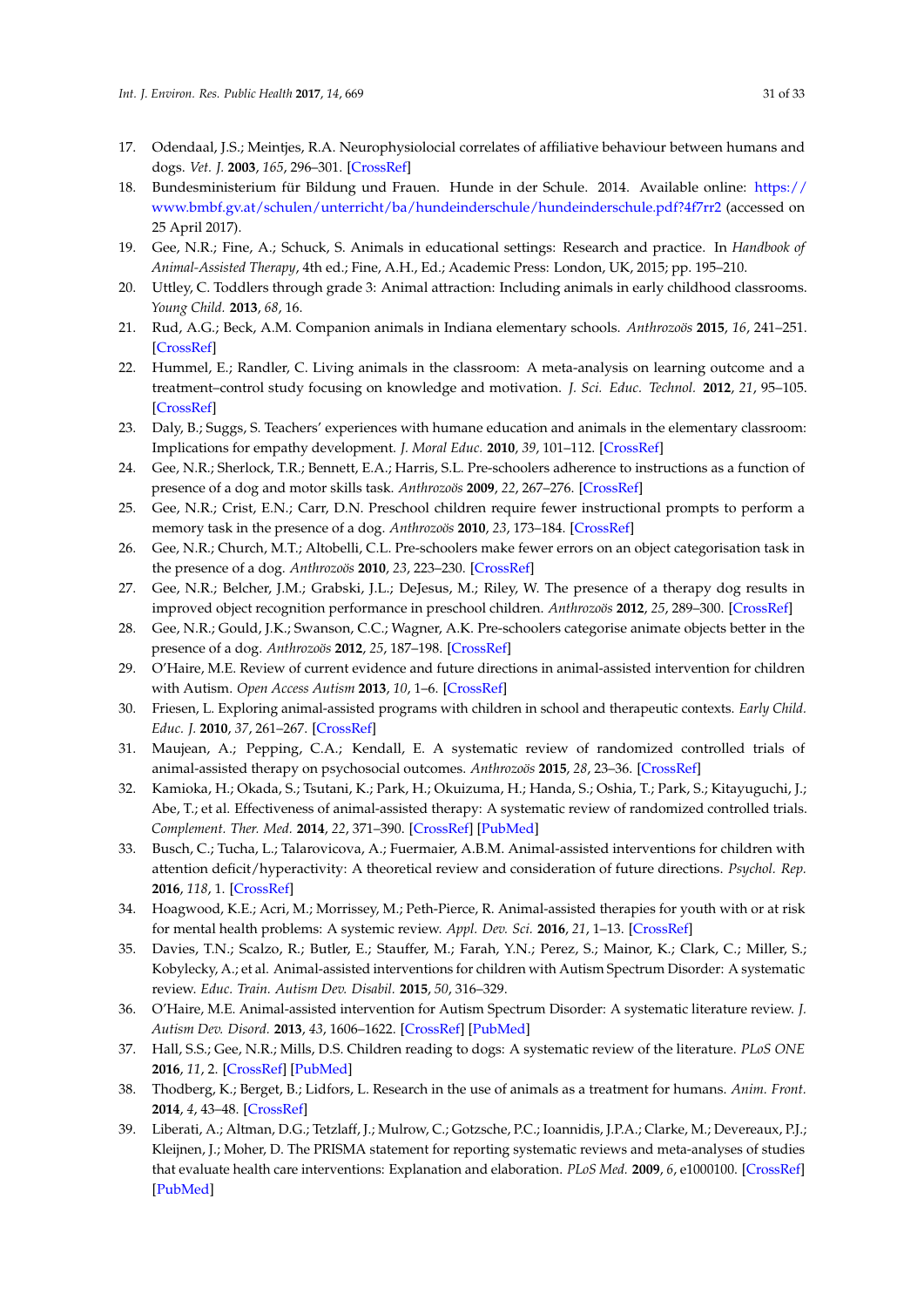- <span id="page-31-9"></span><span id="page-31-8"></span><span id="page-31-7"></span><span id="page-31-6"></span><span id="page-31-5"></span><span id="page-31-4"></span><span id="page-31-3"></span><span id="page-31-2"></span><span id="page-31-1"></span><span id="page-31-0"></span>40. OCEBM Levels of Evidence Working Group. *The Oxford 2011 Levels of Evidence*; Oxford Centre for Evidence-Based Medicine: Oxford, UK, 2011.
- <span id="page-31-25"></span><span id="page-31-10"></span>41. Anderson, K.L.; Olson, M.R. The value of a dog in a classroom of children with severe emotional disorders. *Anthrozoös* **2006**, *19*, 35–49. [\[CrossRef\]](http://dx.doi.org/10.2752/089279306785593919)
- <span id="page-31-20"></span><span id="page-31-11"></span>42. Bassette, L.A.; Taber-Doughty, T. The effects of a dog reading visitation program on academic engagement behaviour in three elementary students with emotional and behavioural disabilities: A single case study. *Child Youth Care Forum* **2013**, *42*, 239–256. [\[CrossRef\]](http://dx.doi.org/10.1007/s10566-013-9197-y)
- <span id="page-31-12"></span>43. Becker, J.L. Presence of a Dog on Executive Functioning and Stress in Children with Emotional Disorders. Ph.D. Thesis, Fordham University, New York, NY, USA, 2014.
- <span id="page-31-13"></span>44. Beetz, A.; Kotrschal, K.; Turner, D.C.; Hediger, K.; Uvnäs-Moberg, K.; Julius, H. The effect of a real dog, toy dog and friendly person on insecurely attached children during a stressful task: An exploratory study. *Anthrozoös* **2011**, *24*, 349–368. [\[CrossRef\]](http://dx.doi.org/10.2752/175303711X13159027359746)
- <span id="page-31-33"></span><span id="page-31-14"></span>45. Beetz, A.; Julius, H.; Turner, D.; Kotrschal, K. Effects of social support by a dog on stress modulation in male children with insecure attachment. *Front. Psychol.* **2012**, *3*, 352. [\[CrossRef\]](http://dx.doi.org/10.3389/fpsyg.2012.00352) [\[PubMed\]](http://www.ncbi.nlm.nih.gov/pubmed/23162482)
- <span id="page-31-27"></span><span id="page-31-15"></span>46. Beetz, A. Socio-emotional correlates of a school-dog-teacher team in the classroom. *Front. Psychol.* **2013**, *4*, 886. [\[CrossRef\]](http://dx.doi.org/10.3389/fpsyg.2013.00886) [\[PubMed\]](http://www.ncbi.nlm.nih.gov/pubmed/24348440)
- <span id="page-31-28"></span><span id="page-31-16"></span>47. Donaldson, M.J. The Efficacy of Therapy Dogs as Teaching Adjuncts in Promoting Empathy in Preschool Children. Ph.D. Thesis, University of Delaware, Newark, DE, USA, 2016.
- <span id="page-31-17"></span>48. Gee, N.R.; Harris, S.L.; Johnson, K.L. The role of therapy dogs in speed and accuracy to complete motor skills tasks for preschool children. *Anthrozoös* **2007**, *20*, 375–386. [\[CrossRef\]](http://dx.doi.org/10.2752/089279307X245509)
- <span id="page-31-18"></span>49. Hergovich, A.; Monshi, B.; Semmler, G.; Zieglmayer, V. The effects of the presence of a dog in the classroom. *Anthrozoös* **2002**, *15*, 37–50. [\[CrossRef\]](http://dx.doi.org/10.2752/089279302786992775)
- <span id="page-31-22"></span><span id="page-31-19"></span>50. Kirnan, J.; Siminerio, S.; Wong, Z. The impact of a therapy dog program on skills and attitudes towards reading. *Early Child. Educ. J.* **2016**, *44*, 637–651. [\[CrossRef\]](http://dx.doi.org/10.1007/s10643-015-0747-9)
- <span id="page-31-26"></span>51. Kogan, L.R.; Granger, B.P.; Fitchett, J.A.; Helmer, K.A.; Young, K.J. The human-animal team approach for children with emotional disorders: Two case studies. *Child Youth Care Forum* **1999**, *28*, 105–121. [\[CrossRef\]](http://dx.doi.org/10.1023/A:1021941205934)
- <span id="page-31-35"></span>52. Kotrschal, K.; Ortbauer, B. Behavioural effects of the presence of a dog in the classroom. *Anthrozoös* **2003**, *16*, 147–159. [\[CrossRef\]](http://dx.doi.org/10.2752/089279303786992170)
- <span id="page-31-21"></span>53. Le Roux, M.C.; Swartz, L.; Swart, E. The effect of an animal-assisted reading program on the reading rate, accuracy and comprehension of grade 3 students: A randomized control study. *Child Youth Care* **2014**, *43*, 655–673. [\[CrossRef\]](http://dx.doi.org/10.1007/s10566-014-9262-1)
- <span id="page-31-36"></span>54. Loukaki, K.; Koukoutsakis, P. Rabbit-assisted interventions in a Greek kindergarten. *J. Hell. Vet. Med. Soc.* **2014**, *65*, 43–48.
- <span id="page-31-29"></span>55. O'Haire, M.E.; McKenzie, S.J.; McCune, S.; Slaughter, V. Effects of animal-assisted activities with guinea pigs in the primary school classroom. *Anthrozoös* **2013**, *26*, 3. [\[CrossRef\]](http://dx.doi.org/10.2752/175303713X13697429463835.)
- <span id="page-31-30"></span>56. O'Haire, M.E.; McKenzie, S.J.; McCune, S.; Slaughter, V. Effects of classroom animal-assisted activities on social functioning in children with Autism Spectrum Disorder. *Anthrozoös* **2014**, *20*, 162–168. [\[CrossRef\]](http://dx.doi.org/10.1089/acm.2013.0165.)
- <span id="page-31-31"></span>57. Tissen, I.; Hergovich, A.; Spiel, C. School-based social training with and without dogs: Evaluation of their effectiveness. *Anthrozoös* **2007**, *20*, 365–373. [\[CrossRef\]](http://dx.doi.org/10.2752/089279307X245491)
- <span id="page-31-23"></span>58. Treat, W.A. Animal-Assisted Literacy Instruction for with Identified Learning Disabilities: Examining the Effects of Incorporating A Therapy Dog into Guided Oral Reading Sessions. Ph.D. Thesis, University of California, Santa Cruz, CA, USA, 2013.
- <span id="page-31-32"></span>59. Wicker, J.D. A Human-Animal Intervention Team Model in An Alternative Middle/High School. Ph.D. Thesis, Colorado State University, Fort Collins, CO, USA, 2005.
- <span id="page-31-24"></span>60. Alberto, P.A.; Troutman, A.C. *Applied Behaviour Analysis for Teachers*; Merrill/Prentice Hall: Upper Saddle River, NJ, USA, 2006; ISBN 9780132655972.
- <span id="page-31-34"></span>61. Welch Allyn Spot Vital Signs: Service Manual. 2012. Available online: [https://www.welchallyn.com/](https://www.welchallyn.com/content/dam/welchallyn/documents/sap-documents/LIT/80017/80017506LITPDF.pdf/archive) [content/dam/welchallyn/documents/sap-documents/LIT/80017/80017506LITPDF.pdf/archive](https://www.welchallyn.com/content/dam/welchallyn/documents/sap-documents/LIT/80017/80017506LITPDF.pdf/archive) (accessed on 25 April 2017).